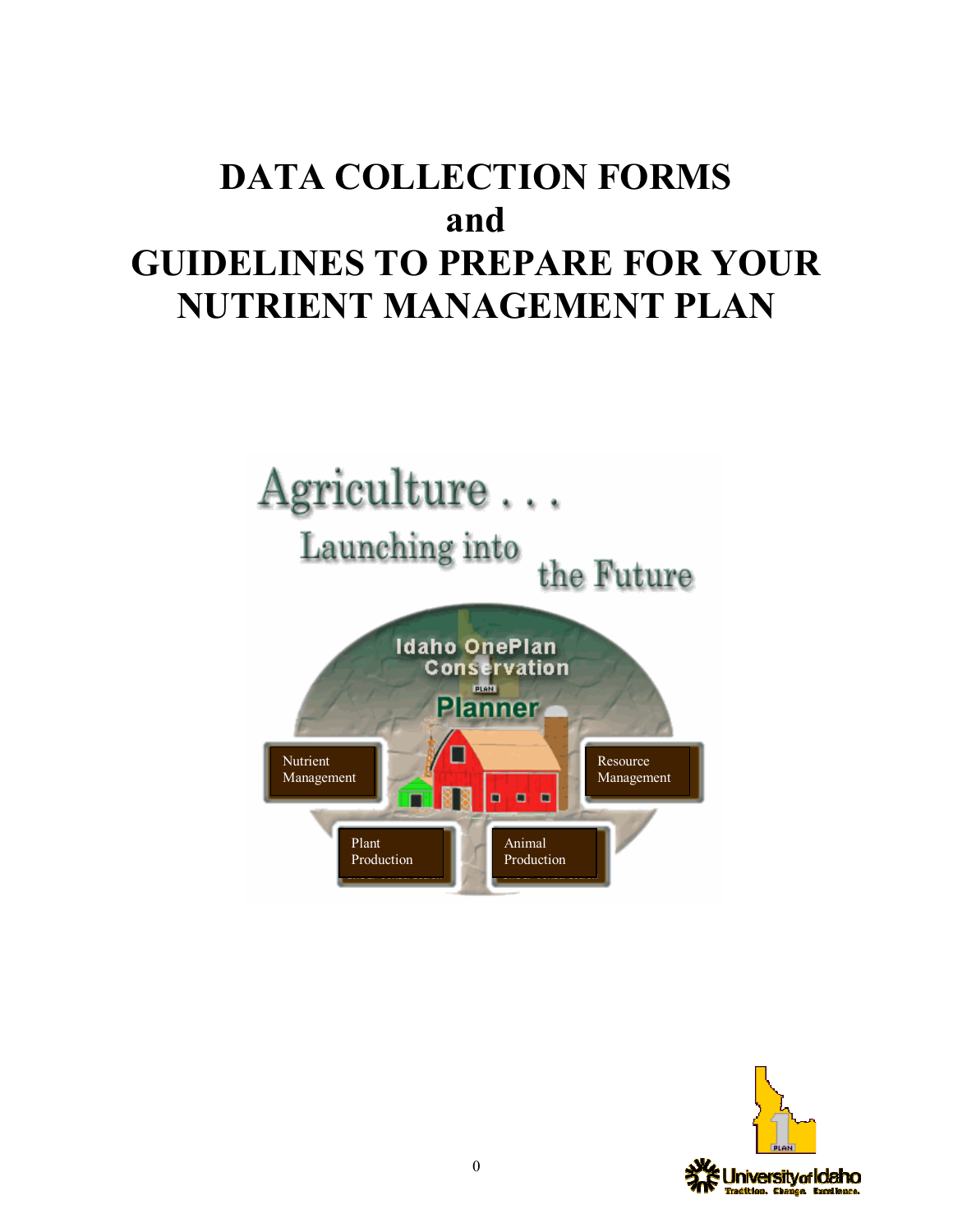# **TABLE OF CONTENTS**

| <b>INFORMATION NEEDED FOR NUTRIENT MANAGEMENT PLANING PAGE 3</b>  |  |
|-------------------------------------------------------------------|--|
|                                                                   |  |
|                                                                   |  |
|                                                                   |  |
|                                                                   |  |
|                                                                   |  |
|                                                                   |  |
|                                                                   |  |
|                                                                   |  |
|                                                                   |  |
| <b>NUTRIENT CONTENT OF MANURE OR OTHER BIO-NUTRIENTS  PAGE 11</b> |  |
|                                                                   |  |
|                                                                   |  |
|                                                                   |  |
|                                                                   |  |
|                                                                   |  |
|                                                                   |  |
|                                                                   |  |
|                                                                   |  |
|                                                                   |  |
|                                                                   |  |
|                                                                   |  |
|                                                                   |  |
|                                                                   |  |
|                                                                   |  |
|                                                                   |  |
|                                                                   |  |
|                                                                   |  |
|                                                                   |  |
|                                                                   |  |
|                                                                   |  |
|                                                                   |  |
|                                                                   |  |
| <b>APPENDICES</b>                                                 |  |
|                                                                   |  |
|                                                                   |  |
| APPENDIX C - MANURE DISTRIBUTION ON THE FARM FORM  PAGE 30        |  |
| APPENDIX D - NUTRIENT CONTENT OF MANURE                           |  |
|                                                                   |  |
|                                                                   |  |
|                                                                   |  |
|                                                                   |  |
|                                                                   |  |
|                                                                   |  |
|                                                                   |  |
|                                                                   |  |
| APPENDIX L - RESOURCE CONCERN INFORMATION FORM  PAGE 39           |  |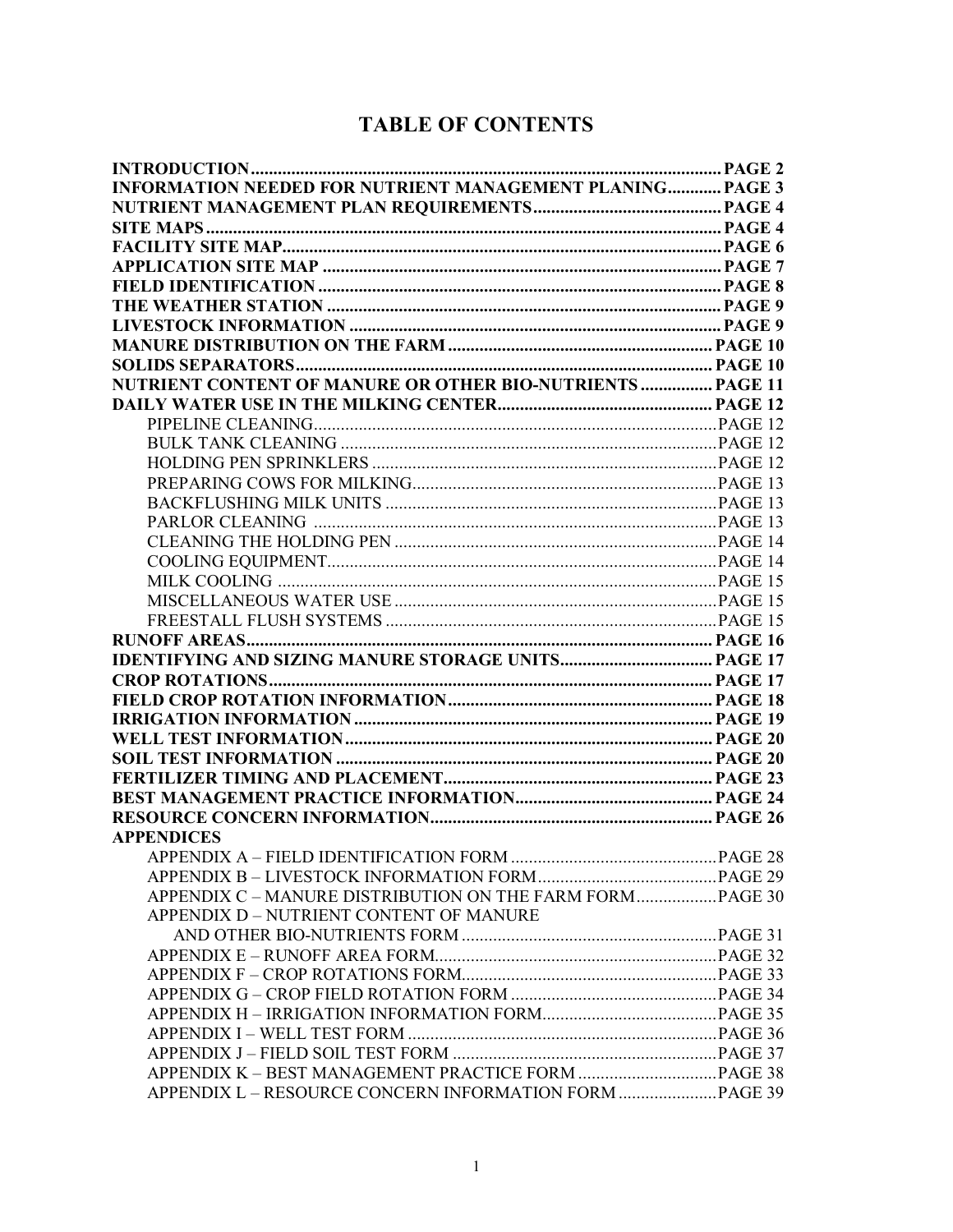#### **REQUIRED ITEMS FOR COMPREHENSIVE NUTRIENT MANAGEMENT PLANS**

#### **INTRODUCTION**

The purpose of a nutrient management plan is to meet agricultural production goals and to certify that manure and nutrients are properly managed to minimize adverse impact to surface or groundwater. Plans are written in cooperation with the producer to:

- 1) Assure proper containment of animal manure and process waste water.
- 2) Assess resource concerns which exist on the property.
- 3) Budget nutrient sources to optimize crop water and nutrient needs. Nutrient sources include commercial fertilizers, animal manure, mineralization of previous crop residues, and irrigation water.
- 4) Assess irrigation water management to minimize movement of nutrients beyond the root zone or with runoff.

Land application of manure at agronomic rates, along with irrigation scheduling, is the most effective way to obtain maximum nutrient benefits from manure, condition the soil, and avoid potential water quality problems downstream. Cattle manure is a valuable resource, which will also improve soil properties such as water holding capacity, infiltration, tilth, structure, porosity, and nutrient retention and release.If animal manure and/or commercial fertilizers are not properly managed, contaminants may impact surface and/or groundwater. Some water resource contaminants associated with poorly managed animal manure and fertilizers are:

- **Phosphorus** in the soil readily adsorbs to soil particles; thus, erosion of soil by surface runoff is the general mode of phosphorus transport. In very low concentrations, phosphorus can result in plant and algae blooms in surface water bodies. Alga blooms are a nuisance to boaters, irrigators, and others. Toxins released by certain algae can be lethal to livestock or other animals that drink the water. Dissolved oxygen in the water is depleted as algae die and decompose, sometimes causing fish kills.
- Nitrogen in the form of nitrate  $(NO<sub>3</sub>)$  is highly water-soluble and will move with water, particularly down the soil profile past the root zone if not utilized by plants (thus becoming a groundwater contamination issue). Nitrates are toxic to infants under 6 months, and to livestock at high concentrations. In surface water, excess nitrogen, like phosphorus, can result in nuisance plant and algae growth.
- **Organic matter** in high load decreases dissolved oxygen in a surface water body when it is decomposed. Low levels of dissolved oxygen is harmful or even fatal to fish and other aquatic life.
- **Bacteria** and microorganism illnesses potentially transmitted through water by animal manure are Giardia, Typhoid Fever, Cryptosporidium, and Cholera. Pathogens from animal waste can impact surface and groundwater resources.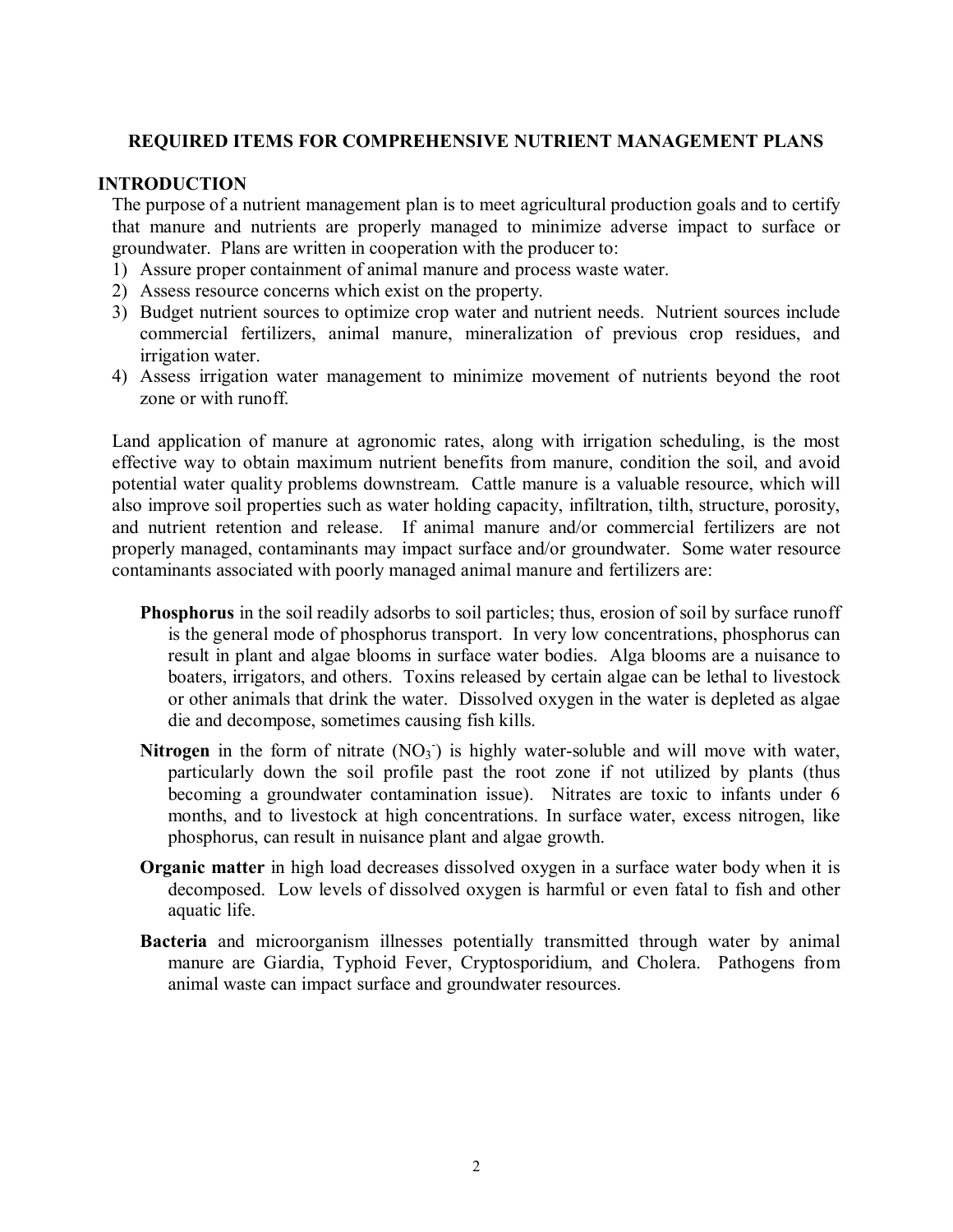#### **INFORMATION NEEDED FOR NUTRIENT MANAGEMENT PLANNING**

- **1 Producer Name**
- **2 Address,**
- **3 Phone Numbers**
- **4 County**
- **5 Soil Conservation District**
- **6 Watershed Basin**
- **7 Hydrologic Unity Code # (HUC)**
- **8 Stream Segment**
- **9 GPS Location**
- **10 Well Locations**
- **11 Complete Livestock Facility Inventory or Check Sizing Worksheet**
- **12 Number/Weight of Milkers, Dries, Heifers, Calves**
- **13 Where each group is housed/how long**
- **14 Bedding used/annually**
- **15 Water Use**
- **16 Water used to clean parlor /Volume**
- **17 Water used to clean holding pen/Volume**
- **18 Water used to clean milk house equipment**
- **19 Runoff Area**
- **20 Corrals**
- **21 Buildings**
- **22 Feed Area**
- **23 Solids Storage area**
- **24 Waste Storage Handling**
- **25 Solid Waste**
- **26 Solid storage area**
- **27 Cleaning practices**
- **28 Waste Storage pond**
- **29 Dimensions**
- **30 Berming**
- **31 Cleaning practices**
- **32 Separators**
- **33 Field Description and Location on Map**
- **34 Field Numbering**
- **35 Drain Ditches/Tile Drains**
- **36 Field Slope**
- **37 Field Acreage**
- **38 Irrigation Methods (Following should be obtained for each field)**
- **39 Type of Irrigation Equipment (Number of heads, gates, etc. per set)**
- **40 Irrigation Equipment Locations for Map**
- **41 Flow rate/Pressure**
- **42 Scheduling/Frequency/Set Time**
- **43 Runoff**
- **44 Pump Information**
- **45 General Comments About Irrigation**
- **46 Crop Information**
- **47 Crop Rotation Including Years**
- **48 Current Crop Locations and Age**
- **49 Yield**
- **50 Cropping/Tillage Practices**
- **51 Current Liquid Waste Application Procedures**
- **52 Current Solid Waste Application Procedures**
- **53 Current Waste Export Information**
- **54 Recent Soil Testing Data**
- **55 Commercial Fertilizer Application**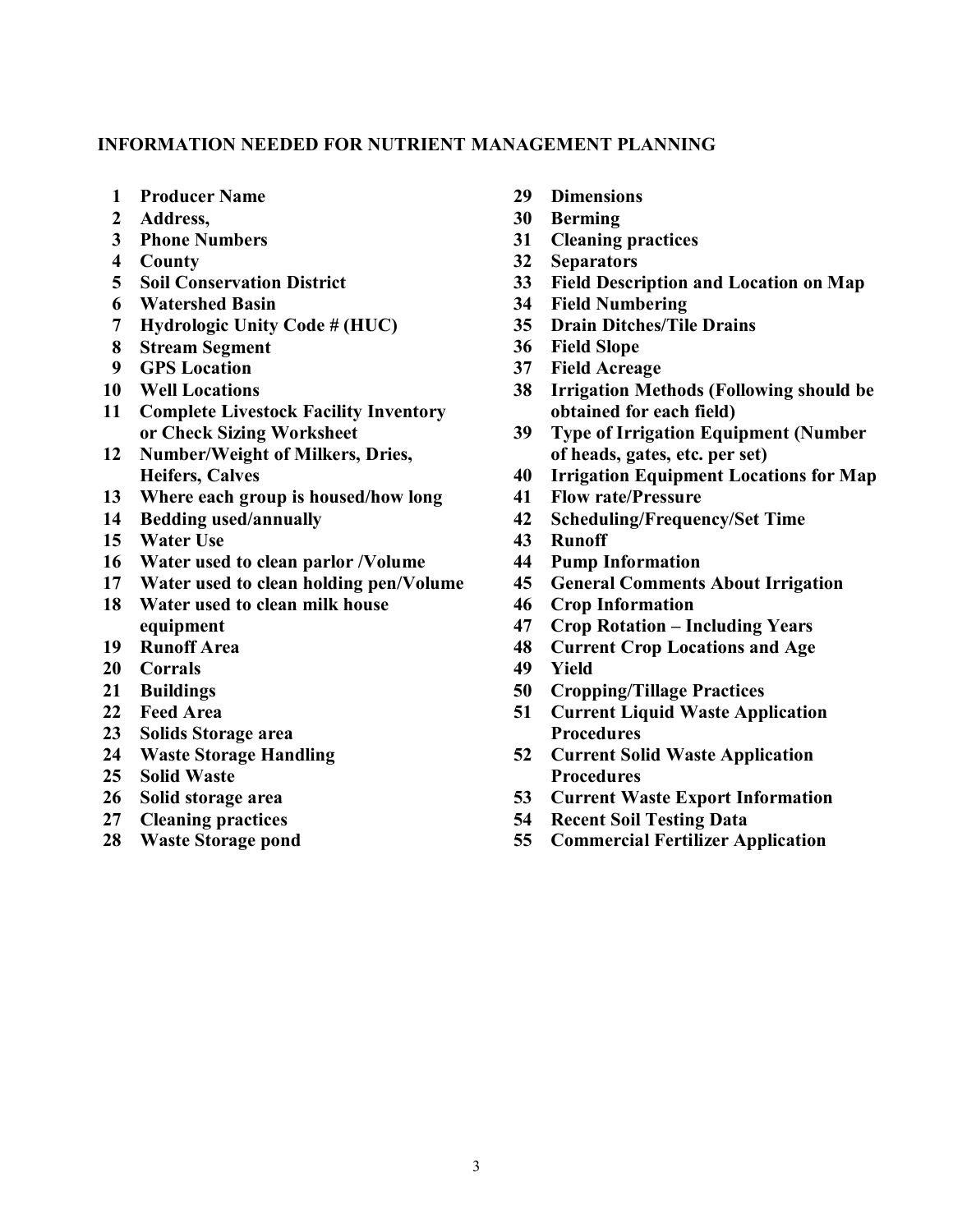### **NUTRIENT MANAGEMENT PLAN REQUIREMENTS**

The following is a list of requirements for nutrient management plans for Idaho dairy producers.

### **OWNER FACILITY INFORMATION**

| $\Box$ Name of facility                                                                      |  |                  |       |  |
|----------------------------------------------------------------------------------------------|--|------------------|-------|--|
| $\Box$ Owner/Operator of facility $\Box$                                                     |  |                  |       |  |
| $\Box$ Address of facility $\Box$                                                            |  |                  |       |  |
|                                                                                              |  |                  |       |  |
| $\Box$ Legal description of facility (include all owned land used for application of waste): |  |                  |       |  |
| Name of facility:                                                                            |  | Section Township | Range |  |
| Name of facility: Section Township Range                                                     |  |                  |       |  |
| Name of facility: Section Township                                                           |  |                  | Range |  |
| Name of facility:                                                                            |  | Section Township | Range |  |

### **SITE MAPS**

Two site maps are required in a comprehensive nutrient management plan – the Facility Site Plan and the Land Application Site Plan. See Appendix C for example Facility Site Plans, and example Land Application Site Plans.

### **Facility Site Plan**

Required items on the map:

#### *Livestock:*

- $\Box$  Milk barn
- $\Box$  Livestock housing and corrals
- $\Box$  Waste structures
- $\Box$  Lagoon(s)
- $\Box$  Separator(s)
- $\Box$  Solid storage
- $\Box$  Liquid manure pump station
- $\Box$  Liquid manure pipelines
- □ Feed storage
- *Hydrologic Features:*
- $\Box$  Drain ditches
- $\Box$  Springs
- $\Box$  Seeps
- □ Runoff flow direction
- □ Runoff containment
- $\Box$  Waterways (streams, rivers, creeks)
- □ Ponds
- $\Box$  Lakes
- □ Wetlands

### *Other Features:*

□ Residences

- $\Box$  Property lines
- □ Wells
- North arrow
- **□** Rock outcrops
- $\Box$  Sink holes
- $\Box$  Fences
- $\Box$  Berms
- $\Box$  Potable water pipelines
- **Land Application Site Plan** 
	- Required items on the map:
	- □ Dairy location
	- □ Labeled fields with name and acreage
	- □ Labeled roads and other landmarks

#### *Hydrologic Features:*

- **Injection well**
- $\Box$  Residential wells
- $\Box$  Drain ditches
- $\Box$  Tile drain outlets
- $\Box$  Springs
- $\Box$  Seeps
- □ Runoff flow direction
- $\Box$  Groundwater flow direction
- $\Box$  Berms
- □ Runoff containment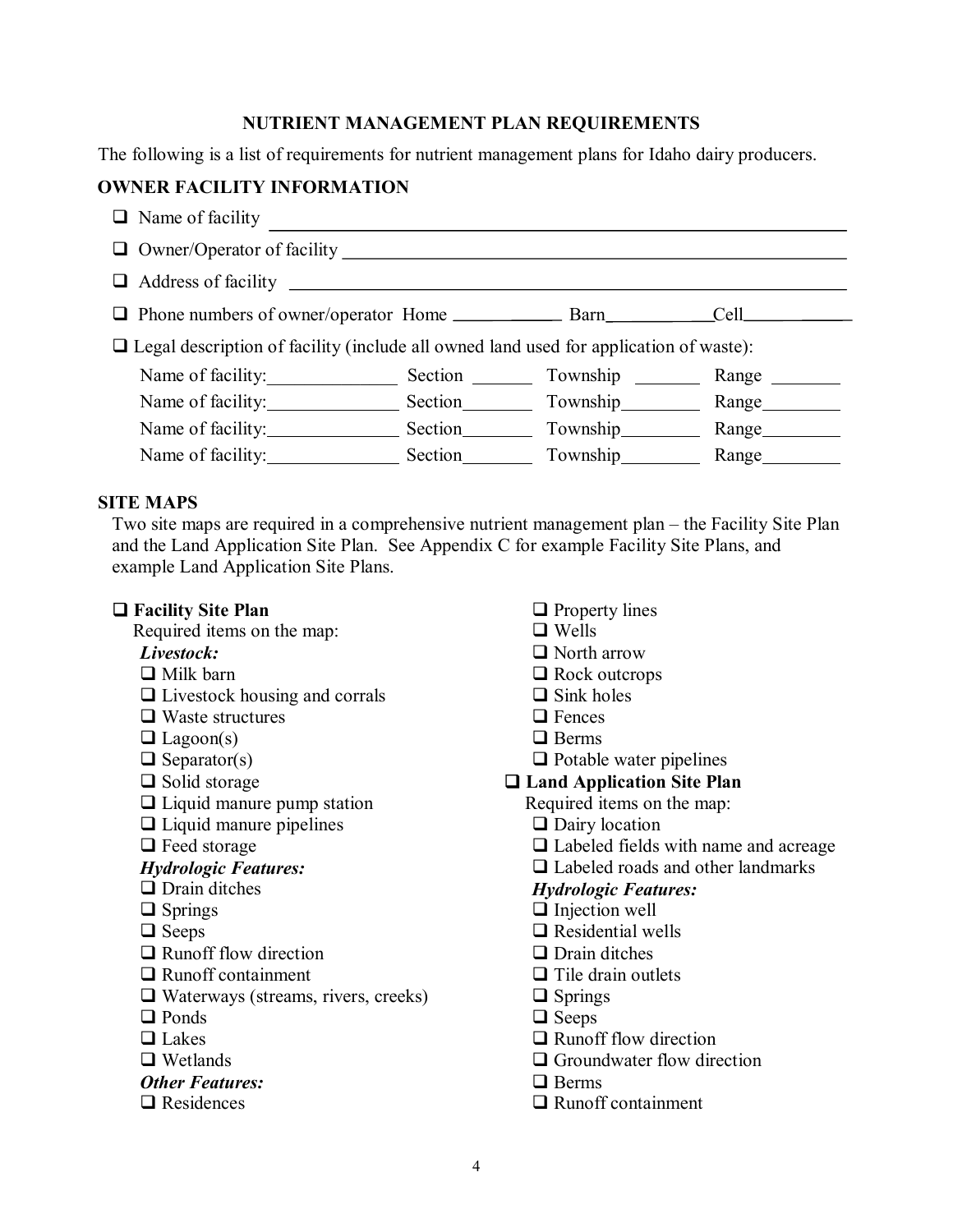- $\Box$  Waterways (streams, rivers, creeks)
- □ Ponds
- Lakes
- Wetlands

# *Irrigation Features:*

- **□** Wells
- Canals/laterals
- **Q** Pump station
- $\Box$  Pipeline
- Sediment pond
- $\Box$  Buffer strip

**Q** Chemigation system

- *Other Features:*
- □ Residences
- $\Box$  Property lines
- **□** Wells
- North arrow
- □ Rock outcrops
- $\Box$  Sink holes
- $\Box$  Fences
- □ Berms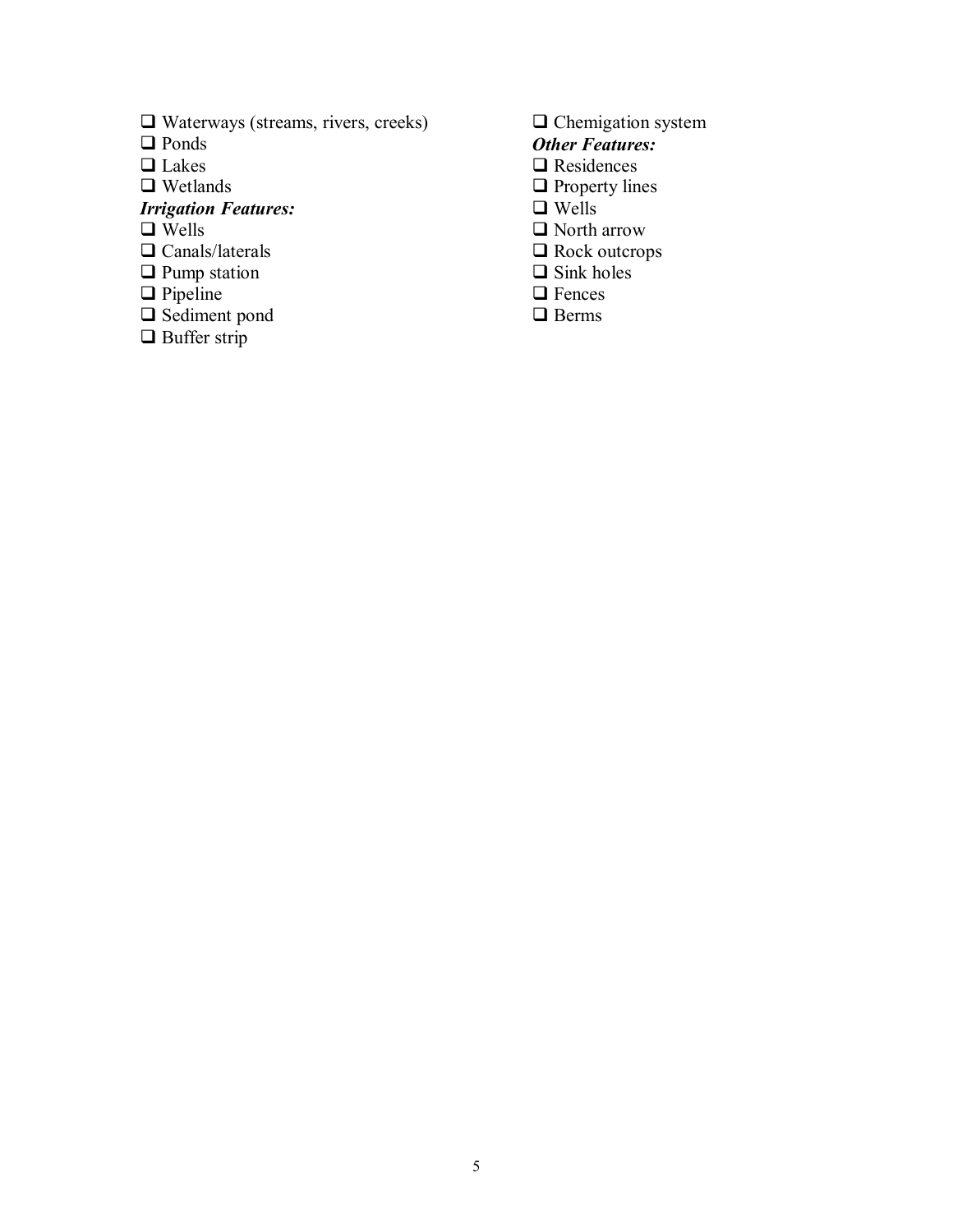# **FACILITY SITE MAP**

*(ONEPLAN DEVELOPS A FACILITY SITE MAP, HOWEVER, THE QUALITY CAN BE POOR IF THE FARM MAP ENCOMPASSES A LARGE AREA)*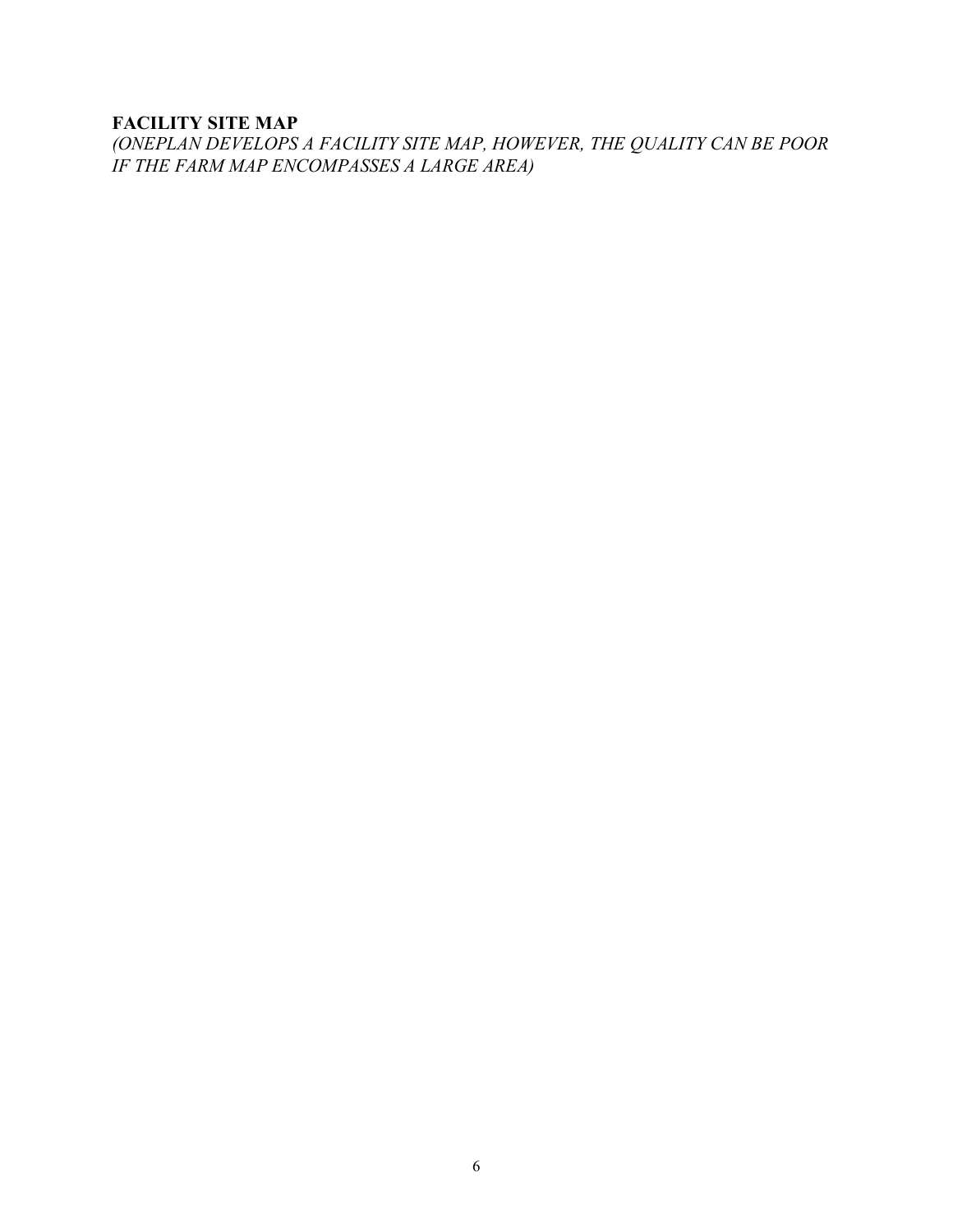**APPLICATION SITE MAP**  *(USE AERIAL MAP FROM THE GROWER'S FILE)*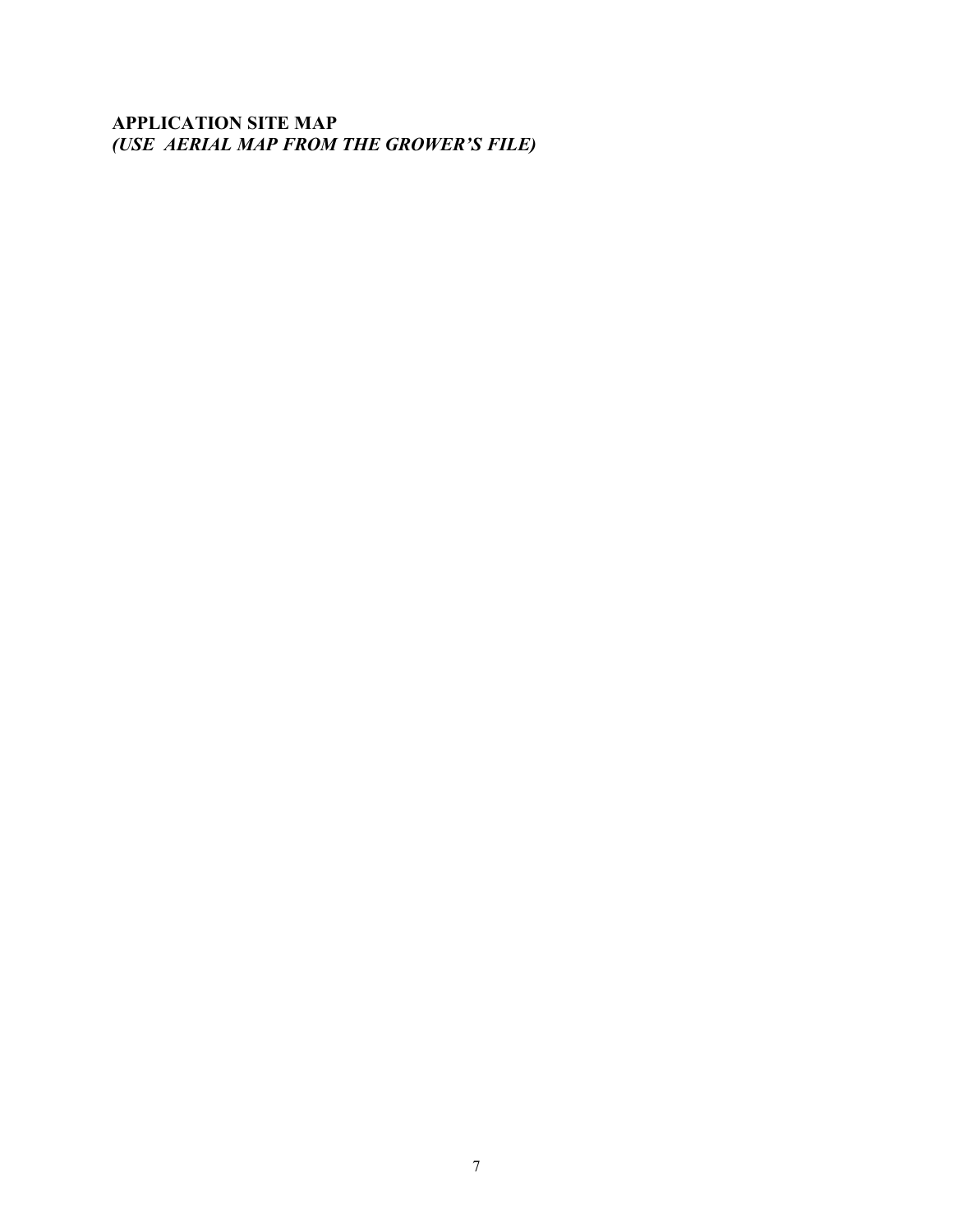#### **FIELD IDENTIFICATION**

One Plan develops a nutrient management plan based on individual fields and the cropping practices on these fields. Completing the following table will provide the information needed to complete the required information for the plan.

| <b>Field Name</b> | Land<br><b>Use</b> | <b>Distance to</b><br>Waterway | <b>Field</b><br><b>BMPs</b> | <b>Irrigation</b><br><b>BMPs</b> | Livestock<br><b>BMPs</b> | Waterway<br><b>BMPs</b> |
|-------------------|--------------------|--------------------------------|-----------------------------|----------------------------------|--------------------------|-------------------------|
|                   |                    |                                |                             |                                  |                          |                         |
|                   |                    |                                |                             |                                  |                          |                         |
|                   |                    |                                |                             |                                  |                          |                         |
|                   |                    |                                |                             |                                  |                          |                         |
|                   |                    |                                |                             |                                  |                          |                         |
|                   |                    |                                |                             |                                  |                          |                         |
|                   |                    |                                |                             |                                  |                          |                         |
|                   |                    |                                |                             |                                  |                          |                         |
|                   |                    |                                |                             |                                  |                          |                         |
|                   |                    |                                |                             |                                  |                          |                         |
|                   |                    |                                |                             |                                  |                          |                         |
|                   |                    |                                |                             |                                  |                          |                         |
|                   |                    |                                |                             |                                  |                          |                         |

Select from the following land use types and BMPs for each field which will be used by the program. Note: See

#### **Land Use Types**

- 1 Center Pivot Irrigated
- Cropland
- 2 Surface Irrigated Cropland
- 3 Non-Irrigated Cropland 4 - Center Pivot Irrigated
- 
- Pasture
- 5 Surface Irrigated Pasture 6 - Non-Irrigated Pasture
- 7 Rangeland
- 8 Hand/Wheel Line Irrigated
- Cropland 9 - Hand/Wheel Line Irrigated Pasture

#### **Field BMPs**

- 1 Chiseling and Subsoiling
- 2 Conservation Cover
- 3 Conservation Tillage
- 4 Contour Farming
- 5 Contour Stripcropping
- 6 Cover/Green Manure Crop
- 7 Critical Area Planting
- 8 Crop Rotation
- 9- Field Stripcropping
- 10- Mulching (Full Season)
- 11- Mulching (Part Season)
- 12- Residue Management
- 13- Subsurface Drains
- 14- Windbreak
- 15- Terraces

#### **Irrigation BMPs**  1 – Drip Irrigation

- 2 Irrigation Management (Without Cutbacks) 3 – Irrigation Management (With Cutbacks) 4 – Land Leveling 5 – PAM (Full Season) 6 – PAM (Part Season) 7 – Sprinkler System 8- Surge Irrigation
- 9 Tailwater Recovery
- Pumpback System 10- Irrigation Sediment Pond
- 
- 
- 

#### 2 – Composting Facility 3 – Grazing Mechanical

- Treatment
- 4 Heavy Use Protection
- 5 Prescribed Grazing
- 6 Roof Runoff

**Livestock BMPs**  1 – Brush Management

- 7 Use Exclusion
- 8 Watering Facility

#### **Waterway BMPs**

- 1 Buffer Strip
- 2 Channel Stabilization
- 3 Channel Vegetation
- 4 Dike or Berm
- 5 Diversion
- 6 Filter Strip
- 7 Fish Stream Improvement
- 8 Grassed Waterway
- 9 Riparian Forest Buffer
- 10- Sediment Basin
- 11- Streambank Protection
- 12- Gully Plug
- 13- Wetland Development

**Note:** Additional Forms Available in Appendix A

8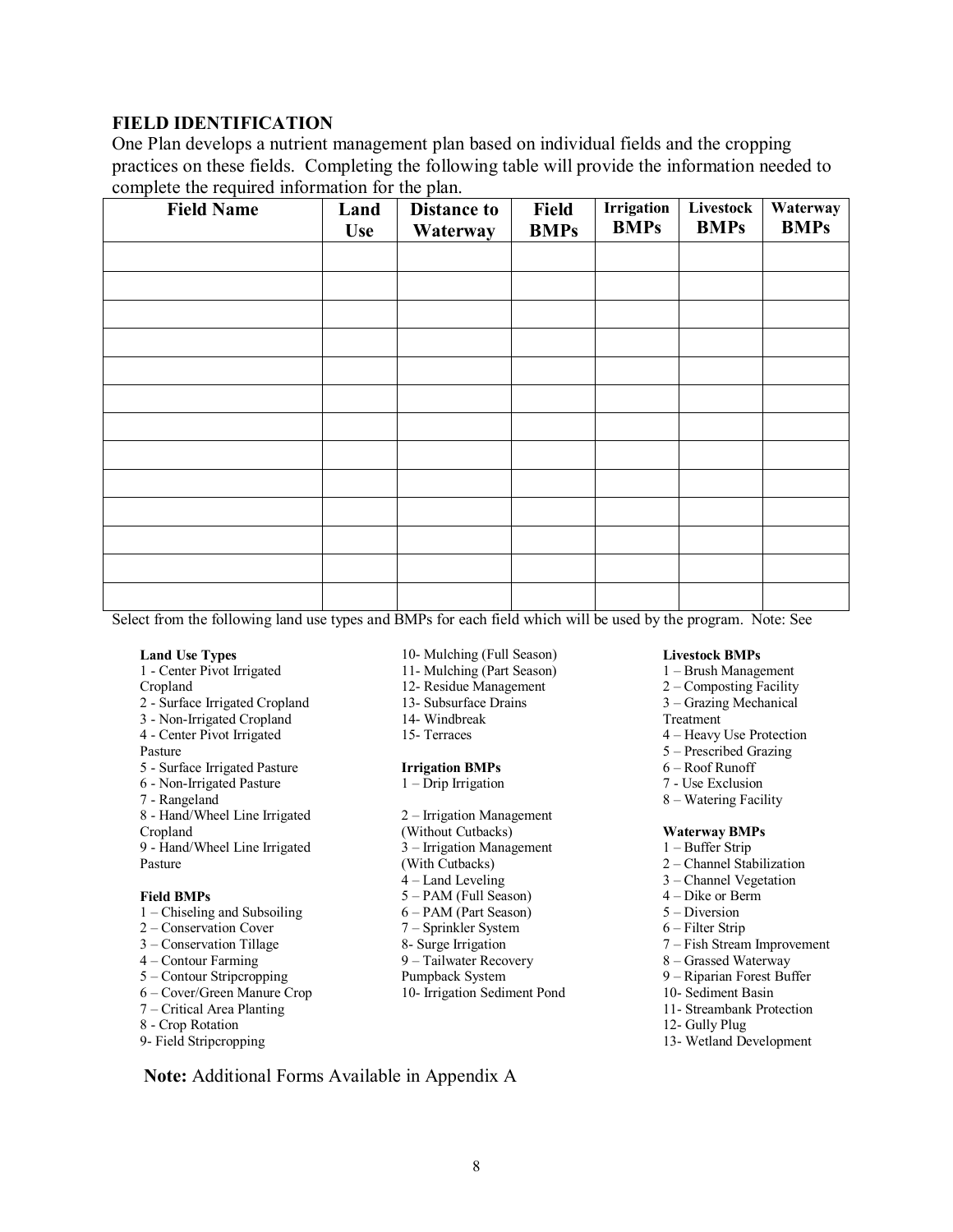#### **THE WEATHER STATION**

You will be asked to identify the weather station for the facility. The weather data will be used to calculate runoff from livestock facilities and to calculate the date when liquid bio-nutrients can be applied in the spring. The best weather station to use is generally the one closest to the farm; however, weather patterns are not always uniform. If that is the case for your farm, select a weather station that best describes your situation.

#### Weather stations being used for this facility

### **LIVESTOCK INFORMATION**

Nutrient management planners estimate annual manure production based on animal type, animal weight, and number of animals. The nutrient content of manure (N,P,K) is estimated from animal type and bodyweight. Fill out the form below for each class of livestock on your operation. Proportioning annual bedding needs between classes of livestock may not be possible. At minimum, estimate the total annual amount of bedding used on your operation.

| <b>Animal Class</b> | <b>Housing</b><br><b>Type</b> | Number of<br><b>Animals</b> | Average<br>weight per<br>animal (lbs) | <b>Bedding</b><br><b>Type</b> | <b>Tons of</b><br>bedding<br>used/yr |
|---------------------|-------------------------------|-----------------------------|---------------------------------------|-------------------------------|--------------------------------------|
|                     |                               |                             |                                       |                               |                                      |
|                     |                               |                             |                                       |                               |                                      |
|                     |                               |                             |                                       |                               |                                      |
|                     |                               |                             |                                       |                               |                                      |
|                     |                               |                             |                                       |                               |                                      |
|                     |                               |                             |                                       |                               |                                      |
|                     |                               |                             |                                       |                               |                                      |
|                     |                               |                             |                                       |                               |                                      |
|                     |                               |                             |                                       |                               |                                      |
|                     |                               |                             |                                       |                               |                                      |
|                     |                               |                             |                                       |                               |                                      |

| <b>Animal Classes</b> | Swine – Grower       |
|-----------------------|----------------------|
| Dairy Lactating Cow   | Swine – Replace      |
| Dairy Dry Cow         | Sow Gestation        |
| Dairy Heifer          | Sow Lactation        |
| Dairy Calf            | Boar                 |
| Beef – High Forage    | Nursery Pig $5 -$    |
| Beef – High Energy    | Goat                 |
| Layer                 | Horse                |
| Pullet                |                      |
| <b>Broiler</b>        | <b>Housing Types</b> |
| Turkey                | Freestall            |
| Duck                  | Open Lot             |
| Sheep                 | <b>Covered Shed</b>  |
|                       |                      |

 $r 40 - 220#$ ement Gilt 40#

Covered Pens Crates Concrete Pens Litter Building Cages Open Lot non-vegetated Winter Feeding Area

**Bedding Types**  Sand Compost Long Straw Chopped Straw Shavings

**Note:** Additional Forms Available in Appendix B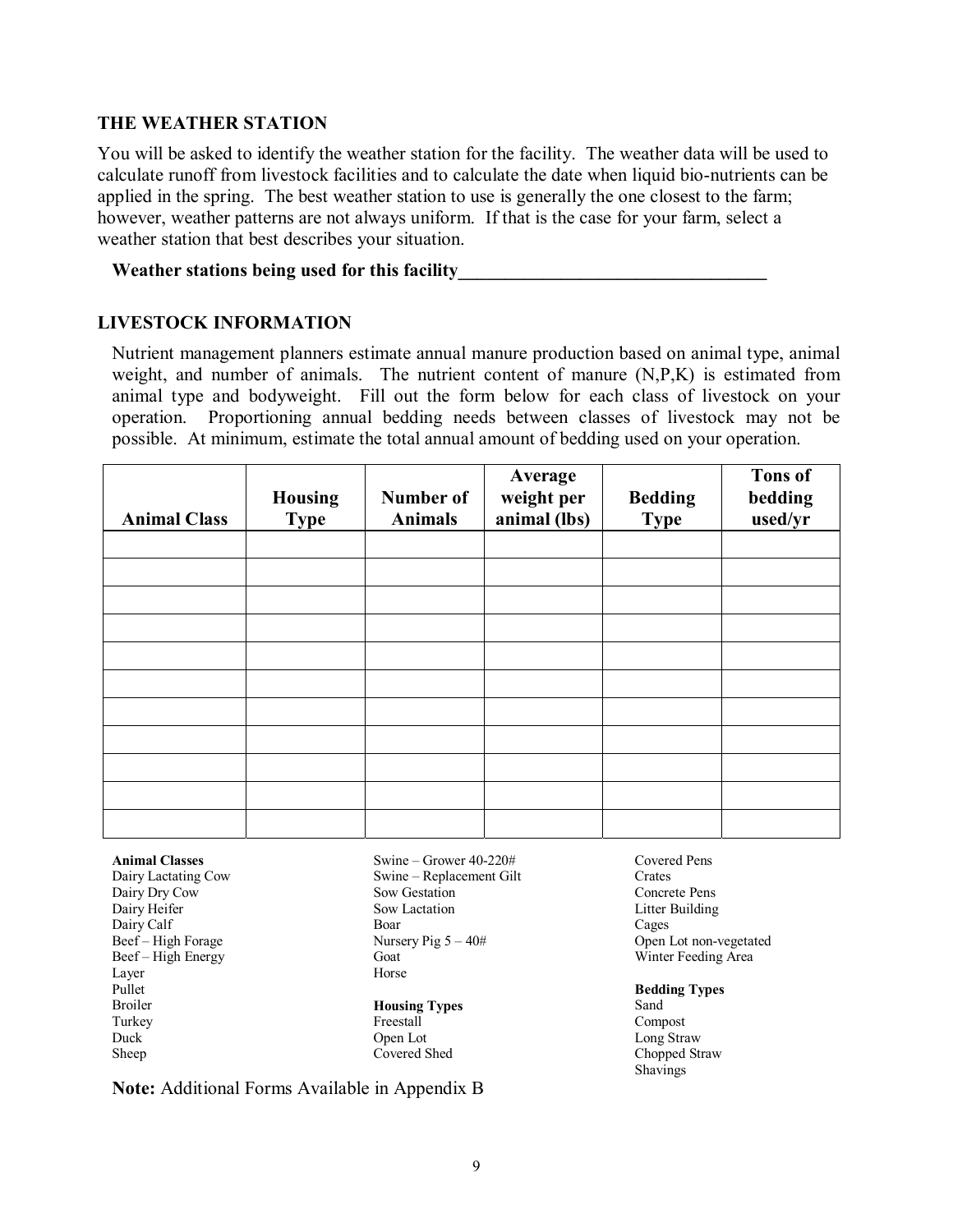### **MANURE DISTRIBUTION ON THE FARM**

Identifying the manure distribution and handling systems on the farm is critical in developing a plan based on the best estimates of nutrients available from bio-nutrient sources. In the preceding section, animal units were identified. In this section, the manure that is being produced by the various animal units on the farm are assigned to manure groups where they will be evaluated for nutrient losses. Some assumptions will be made on the distribution of manure based on the responses provided for manure handling when the program is used in the Assisted Mode. The planner can use a manual mode and assign his/her own values for manure groups.

| <b>Animal Class</b> | <b>Flush</b><br><b>Feed Area</b><br>$(Y \text{ or } N)$ | <b>Flush Housing</b><br>Area<br>$(Y \text{ or } N)$ | <b>Scrape</b><br><b>Parlor</b><br>$(Y \text{ or } N)$ | <b>Scrape</b><br><b>Holding Pen</b><br>$(Y \text{ or } N)$ | Percent of<br>Time on<br><b>Pasture</b> |
|---------------------|---------------------------------------------------------|-----------------------------------------------------|-------------------------------------------------------|------------------------------------------------------------|-----------------------------------------|
|                     |                                                         |                                                     |                                                       |                                                            |                                         |
|                     |                                                         |                                                     |                                                       |                                                            |                                         |
|                     |                                                         |                                                     |                                                       |                                                            |                                         |
|                     |                                                         |                                                     |                                                       |                                                            |                                         |
|                     |                                                         |                                                     |                                                       |                                                            |                                         |
|                     |                                                         |                                                     |                                                       |                                                            |                                         |

### **SOLID SEPARATORS**

Solid separators are often used to reduce the amount of solids going into the waste storage. If a separator is used the amount of solids that are being separated from the liquids will automatically be calculated. This will create a separated solids bio-nutrient group. The planner should select the appropriate type of separator(s) being used. Note: The expected rate of solid separation is displayed in the appropriate columns.

| <b>Type of Separator Being Used</b> | <b>First</b><br><b>Separator</b> | <b>Second</b><br><b>Separator</b> |
|-------------------------------------|----------------------------------|-----------------------------------|
|                                     |                                  |                                   |
| <b>Gravity Concrete</b>             | $\Box 60\%$                      | 40%                               |
| Gravity Earthen                     | $\Box$ 50%                       | 30%                               |
| Sloped Screen Mechanical            | $\Box$ 15%                       | $0\%$                             |
| Mechanical                          | $\Box$ 30%                       | $0\%$                             |
| Double Screen Mechanical            | 40%                              | $0\%$                             |

**Note:** Additional Forms Available in Appendix C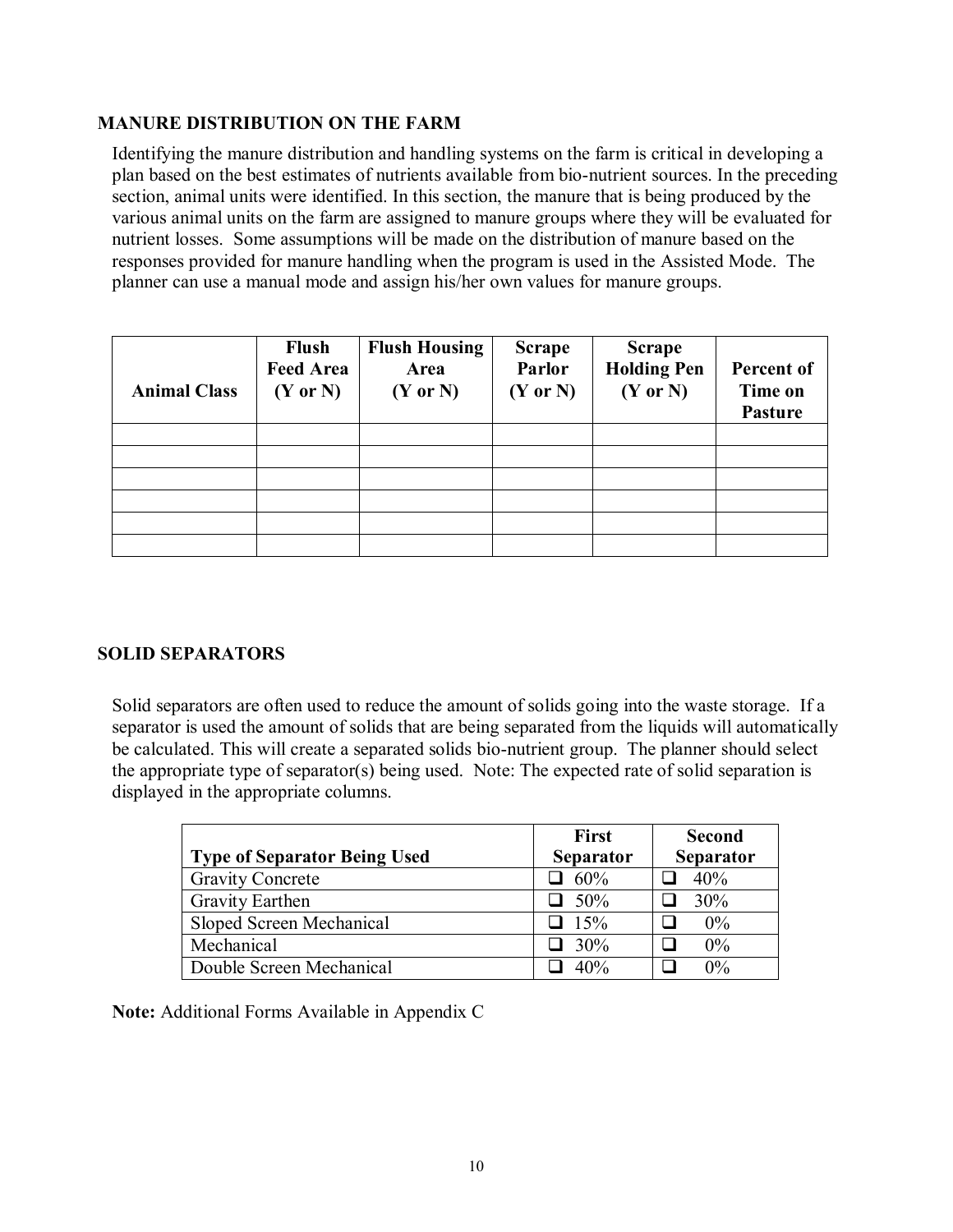### **NUTRIENT CONTENT OF MANURE OR OTHER BIO-NUTRIENTS**

| <b>Bio-Nutrient</b> | <b>Storage</b> | <b>Application</b> | Days to       |
|---------------------|----------------|--------------------|---------------|
| Group               | <b>System</b>  | <b>Method</b>      | Incorporation |
| Waste Storage       |                |                    |               |
| Pond(s)             |                |                    |               |
| Pasture $(s)$       |                |                    |               |
| Solid Stack(s)      |                |                    |               |
| Separated Solid(s)  |                |                    |               |
|                     |                |                    |               |

#### **Storage System**

Anaerobic Lagoons Imported Liquid Manure Imported Solid Manure Manure and Bedding Held in Roofed Storage Manure and Bedding Held in Unroofed Storage Manure Liquids/Storage Stored in Covered Structure Manure Liquids/Storage Stored in Uncovered Structure Manure Stored in Open Lot, Arid Region Manure Stored in Open Lot, Humid Region Manure Stored in Pits Beneath Slatted Floors Non-manure Liquid Bio-Nutrients Non-manure Stored Bio-Nutrients Pasture Waste Storage Pond, Diluted <50% Waste Storage Pond, Diluted >50%

#### **Note:** Additional Forms Available in Appendix D

#### **Application Method**

Irrigation Broadcast, Incorporated deeper than 3" Broadcast, Incorporated less than 3" Broadcast, No incorporation, with containment Broadcast, No incorporation, with no containment

#### **Days to Incorporation**

1-3 days 4-7 days >7 days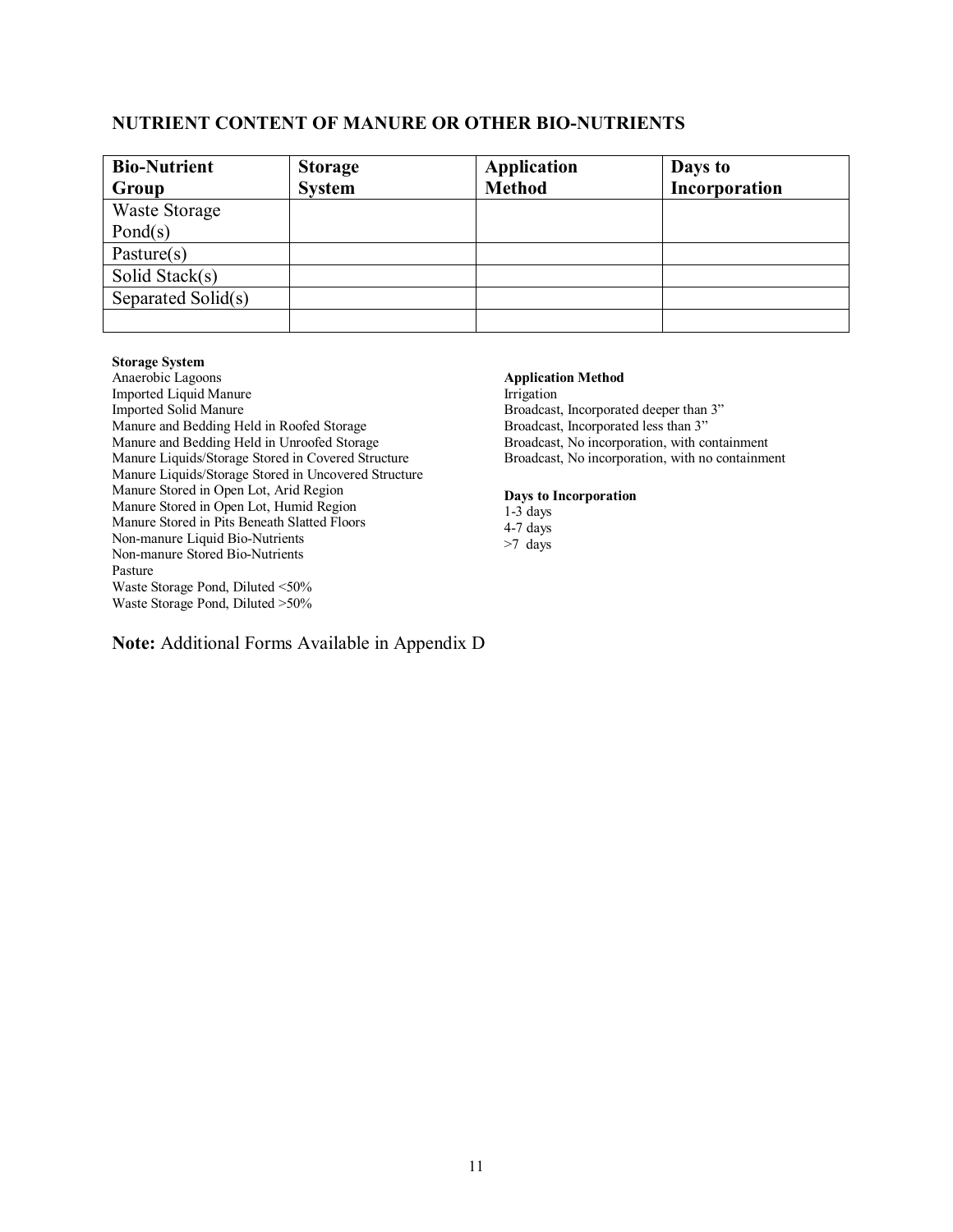#### **DAILY WATER USE IN THE MILKING CENTER**

Your nutrient management planner needs to estimate the volume of liquid dairy waste produced on your farm. This worksheet provides the necessary calculations for estimating the amount of liquid waste produced per day.

Type of Parlor Stanchions/side Parlor Types are Herringbone, Parallel, Rotary, Flat, Walk Through, and Tie Stall Number of Milkings per Day \_\_\_\_\_\_\_\_\_\_\_ Number Hours per Day Used for Milking

Do you load milk directly into truck?  $\Box$  Yes  $\Box$  No

**Pipeline Cleaning.** Most dairy operations fill their cleaning vat four times per milking with a pre-milking sanitizing, post-milking rinse, detergent cycle, and acid rinse. The equation for calculating pipeline cleaning volume is shown below. You will need to measure the volume of water that is used for each cycle.

 ${\bf x}$ # of cycles/milking gallons/cycle

**Bulk Tank(s) Cleaning.** The amount of water used to clean a bulk tank varies depending on whether the tank is cleaned manually or with an automatic washer. Approximately 30 to 50 gallons are used to manually wash bulk tanks. A refined estimate is possible by calculating water flow rate from the hose and estimating the number of minutes used to spray the tank (calculation similar to parlor wash-up below). Automatic washers use 60 to 120 gallons per wash. Your milking equipment dealer can provide a water use estimate for your particular automatic tank washer.

Tank 1  $\Box$ 

 $\overline{\text{Size of Tank}}$  Gal/wash Washes per Day Tank 2 \_\_\_\_\_\_\_\_\_ \_\_\_\_\_\_\_\_\_\_ \_\_\_\_\_\_\_\_\_\_\_\_ Size of Tank Gal/wash Washes per Day

**Holding Pen Sprinklers.** Do you use holding pen sprinklers to wash cows prior to milking?  $\Box$  Yes  $\Box$  No If yes:

Capacity of Holding Pen…...\_\_\_\_\_ Cows Number of Sprinklers in Pen Sprinklers are on timer  $\Box$  Yes  $\Box$  No Amount of Time Sprinklers Are Used on Each String Flow Rate of Sprinklers……\_\_\_\_\_\_\_\_\_\_\_\_ gpm If you are designing storage for a 6 months period of time, it is important to accurately account for months sprinklers are in use, so storage is not over-estimated:

Months sprinklers are used (circle months used):

Jan Feb Mar Apr May Jun Jul Aug Sep Oct Nov Dec All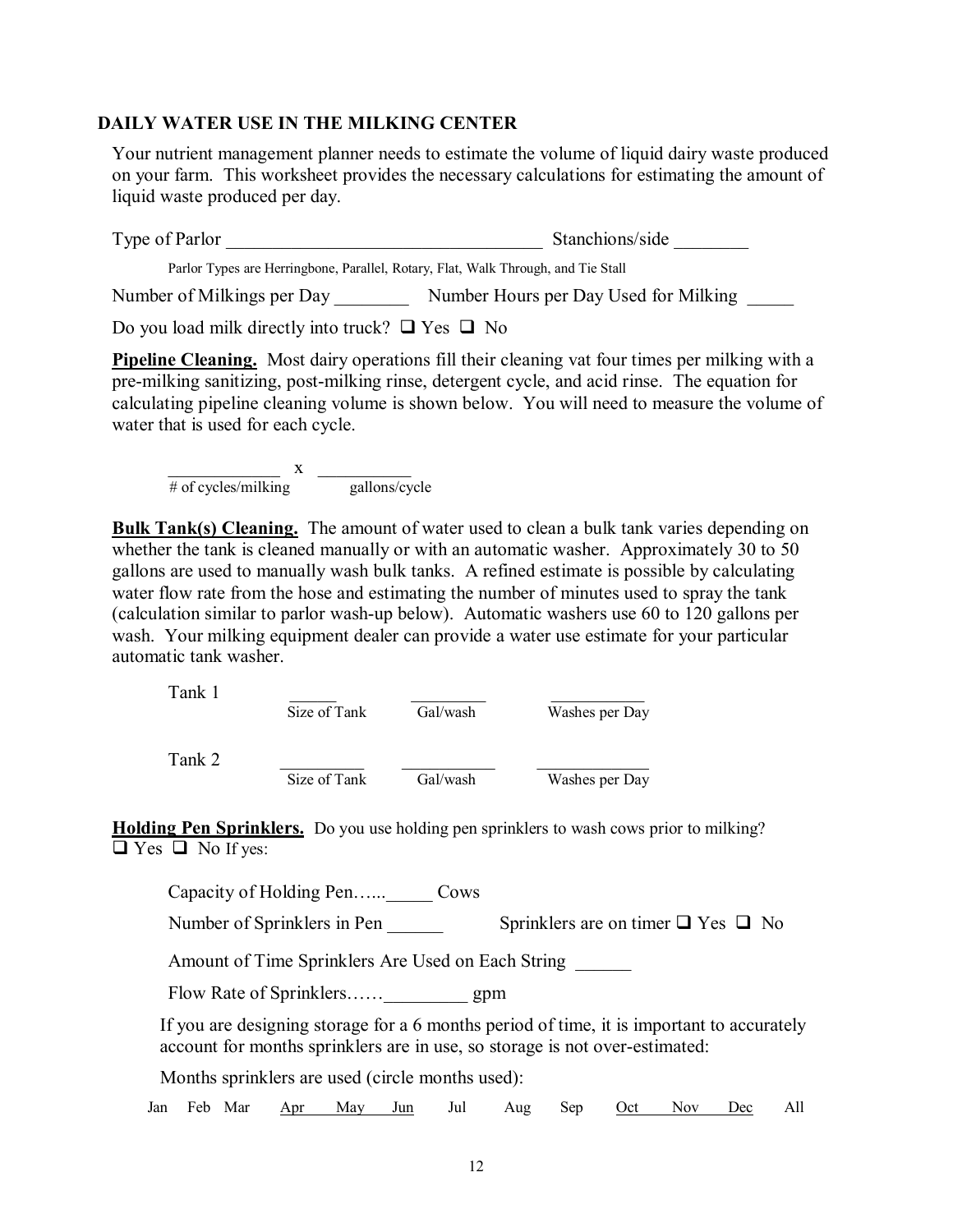| <b>Preparing Cows for Milking.</b> Dairies that pre-dip cows generally use water on only a few cows   |
|-------------------------------------------------------------------------------------------------------|
| per milking. Herds which manually wash udders will use $\frac{1}{4}$ to 1 gallon of water per cow per |
| milking. Use the higher estimate if "liberal amounts" are used to prep cows.                          |

| a) Do you iodine pre-dip your cows?<br>b) Do you manually wash cows prior to milking?<br>If yes enter the water use ________________ gal/cow/milking                                                                                                                                                                                         | $\Box$ Yes $\Box$ No<br>$\Box$ Yes $\Box$ No |
|----------------------------------------------------------------------------------------------------------------------------------------------------------------------------------------------------------------------------------------------------------------------------------------------------------------------------------------------|----------------------------------------------|
| Provide a brief description of milking preparation procedures                                                                                                                                                                                                                                                                                |                                              |
|                                                                                                                                                                                                                                                                                                                                              |                                              |
|                                                                                                                                                                                                                                                                                                                                              |                                              |
| <b>Backflushing Milking Units.</b> Approximately $\frac{1}{4}$ to $\frac{1}{2}$ gallon of water is used to manually<br>backflush milking units. Automatic backflush units will use 1 to 4 gallons per backflush cycle.<br>You can refine the estimate for your dairy by catching the water used to backflush a unit in a 5<br>gallon bucket. |                                              |
| Is there a backflush unit on your milking units?                                                                                                                                                                                                                                                                                             | $\Box$ Yes $\Box$ No                         |
| If yes, enter water use: _______________Gals/unit/flush                                                                                                                                                                                                                                                                                      |                                              |
| <b>Parlor Cleaning</b> The amount of water used to clean the parlor floor varies tremendously<br>between dairies.                                                                                                                                                                                                                            |                                              |
| Hose: In general, you will use 5 gallons of water per minute from a conventional pressure<br>system and 20 gallons per minute from a booster pump system. You can refine your estimate by<br>timing how long it takes to fill a 5 gallon bucket with water.                                                                                  |                                              |
| gal/min from hose $\frac{x}{\min/\text{washdown}}$ $\frac{x}{\min/\text{washdown}}$ $\frac{1}{\text{wash/day}}$                                                                                                                                                                                                                              |                                              |
|                                                                                                                                                                                                                                                                                                                                              |                                              |
| <b>Flush:</b> Enter the following information if a flush system is being used.                                                                                                                                                                                                                                                               |                                              |
| $\frac{x}{\text{total flowrate (gpm)}}$ $\frac{x}{\text{min flush}}$ $\frac{x}{\text{# flush/day}}$                                                                                                                                                                                                                                          |                                              |

*Deck Flush*: Enter the following information if a flush system is being used.

 $X$   $X$   $X$   $X$ # of nozzles Sec / flush nozzle flowrate (gpm ) # flushes/day

*Other Cleaning Method*: Enter the volume of water and describe the cleaning method.

\_\_\_\_\_\_\_\_\_\_\_\_\_ gal/day **Description:\_\_\_\_\_\_\_\_\_\_\_\_\_\_\_\_\_\_\_\_\_\_\_\_\_\_\_\_\_\_\_\_\_\_\_\_\_\_\_\_\_\_\_\_\_\_\_\_** 

 $\mathcal{L}_\mathcal{L} = \{ \mathcal{L}_\mathcal{L} = \{ \mathcal{L}_\mathcal{L} = \{ \mathcal{L}_\mathcal{L} = \{ \mathcal{L}_\mathcal{L} = \{ \mathcal{L}_\mathcal{L} = \{ \mathcal{L}_\mathcal{L} = \{ \mathcal{L}_\mathcal{L} = \{ \mathcal{L}_\mathcal{L} = \{ \mathcal{L}_\mathcal{L} = \{ \mathcal{L}_\mathcal{L} = \{ \mathcal{L}_\mathcal{L} = \{ \mathcal{L}_\mathcal{L} = \{ \mathcal{L}_\mathcal{L} = \{ \mathcal{L}_\mathcal{$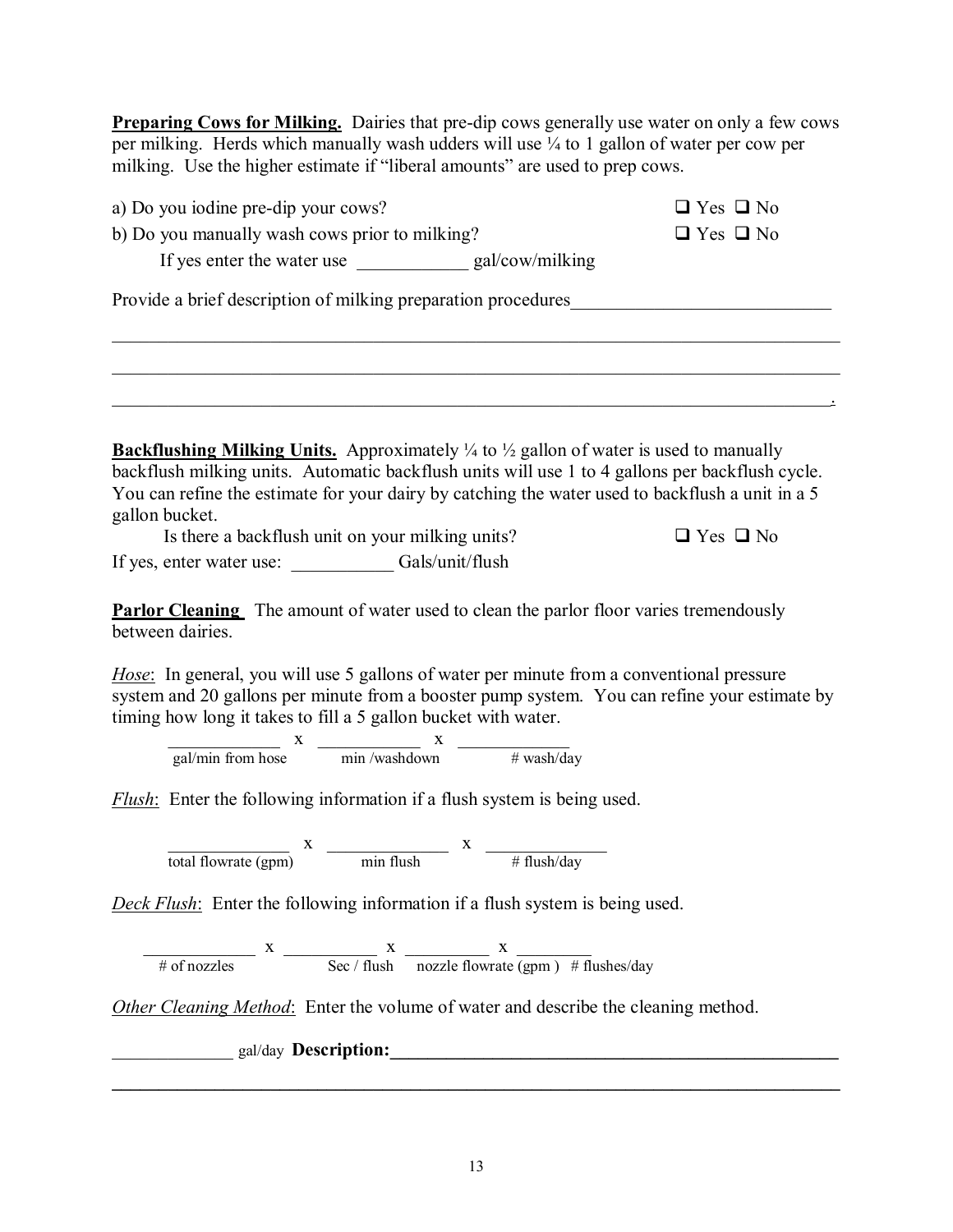**Cleaning the Holding Pen.** Large volumes of waste water are generated if the holding pen is washed down with a hose or cleaned with a flush system.

*Hose*: In general, you will use 5 gallons of water per minute from a conventional pressure system and 20 gallons per minute from a booster pump system. You can refine your estimate by timing how long it takes to fill a 5 gallon bucket with water.

 $X$   $X$ gal/min from hose min /wash down  $#$  wash/day

*Flush*: Enter the following information if a flush system is being used.

 $X$   $X$ total flowrate (gpm) min flush # flush/day

*Other Cleaning Method*: Enter the volume of water and describe the cleaning method.

gal/day **Description:** 

### **Cooling Equipment.**

Do you have a water cooled compressor for your cooling milk? If so, enter the following:

**\_\_\_\_\_\_\_\_\_\_\_\_\_\_\_\_\_\_\_\_\_\_\_\_\_\_\_\_\_\_\_\_\_\_\_\_\_\_\_\_\_\_\_\_\_\_\_\_\_\_\_\_\_\_\_\_\_\_\_\_\_\_\_\_\_\_\_\_\_\_\_\_\_\_\_\_\_\_** 

 $\frac{1}{\text{gal/min}}$  from hose hours / day

Do you have a water driven vacuum pump? If so, enter the following:

 $\frac{1}{\text{gal/min}}$  from hose hours / day

Do you recycle the cooling water?

If yes where is it used:

□ Cleaning Milk Barn/ Washing Cows

■ Cow Drinking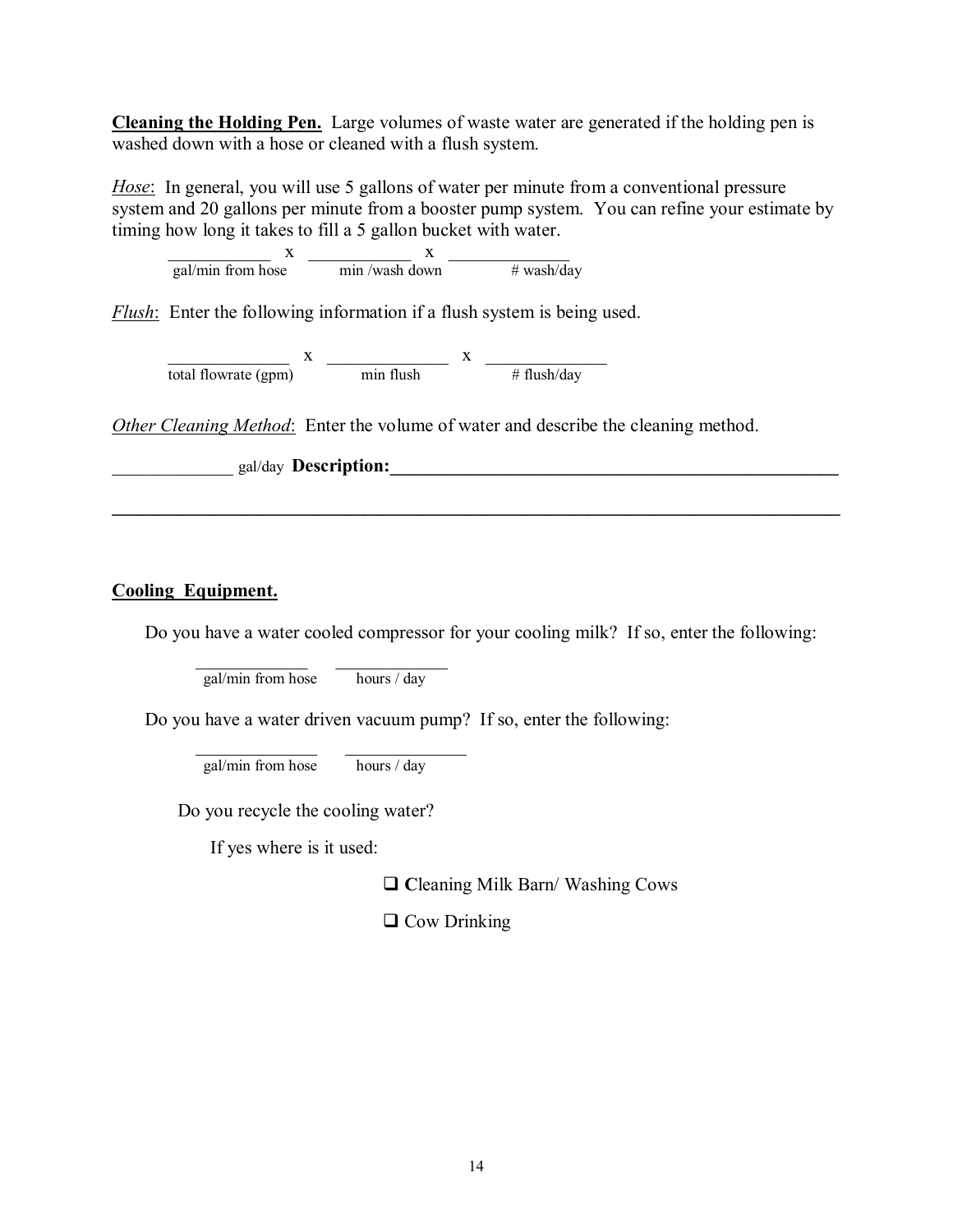**Milk Cooling** Substantial amounts of "waste water" can be generated from a plate cooler or precooler. As a general rule, two gallons of water is used to pre-cool one gallon of milk. Most dairies recycle the pre-cooler water for other purposes (example use water to pre-cool milk then use to water cows). The volume of water must be considered in lagoon sizing if it is not recycled for other uses.

Enter the average milk produced per cow daily \_\_\_\_\_\_\_\_\_\_ lbs / cow / day

If milk is pre-cooled – how is it cooled?

| $\Box$ Pre-Cooler / Plate Cooler | Enter Water to Milk Ratio | gal to 1 gal milk |
|----------------------------------|---------------------------|-------------------|
|----------------------------------|---------------------------|-------------------|

- Glycol Chiller
- **Bulk Tank Air Cooled**

Do you recycle the cooling water?

If yes where is it used  $\Box$  Cleaning Milk Barn/Washing Cows

 $\Box$  Cow Drinking

**Miscellaneous Water Uses.** A "fudge" factor is typically added to cover items not listed above. Two common examples include: cleaning calf bottles and washing off boots.

| Washing Machines for Clothes or Cow Drying Towels Loads per Week |           |
|------------------------------------------------------------------|-----------|
| Washing Machine Water is disposed of in (Lagoon, Septic, Other)  | gal/load  |
|                                                                  |           |
|                                                                  | gal / day |

### **Freestall Flush Systems**

| Do you flush freestalls/alleys with recirculated water ( $\Box$ Yes or $\Box$ No) |  |
|-----------------------------------------------------------------------------------|--|
|                                                                                   |  |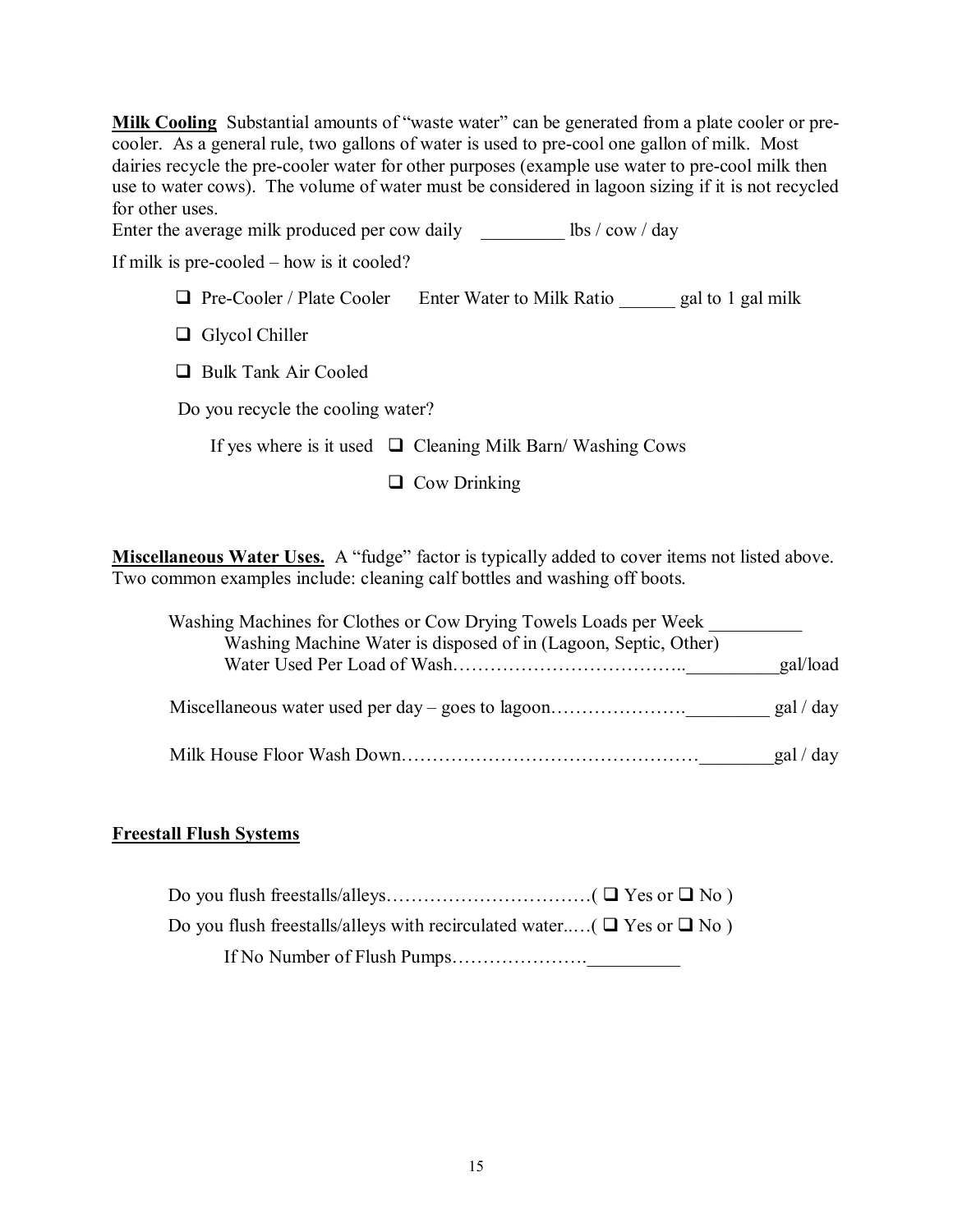### **RUNOFF AREAS**

On all dairies, liquid storage ponds are sized to contain contaminated runoff from cow yards, feed lanes, and feed storage areas. The volume of runoff is dependent on the type of surface and the slope. Your nutrient management planner will need to know if runoff is diverted to your liquid waste storage.

| <b>Name of Area Contributing</b><br><b>Runoff</b> | Surface<br><b>Type</b> | Width<br>(f <sub>t</sub> ) | Length<br>(f <sub>t</sub> ) | <b>Slope</b> | <b>Containment Method</b> |
|---------------------------------------------------|------------------------|----------------------------|-----------------------------|--------------|---------------------------|
|                                                   |                        |                            |                             |              |                           |
|                                                   |                        |                            |                             |              |                           |
|                                                   |                        |                            |                             |              |                           |
|                                                   |                        |                            |                             |              |                           |
|                                                   |                        |                            |                             |              |                           |
|                                                   |                        |                            |                             |              |                           |
|                                                   |                        |                            |                             |              |                           |
|                                                   |                        |                            |                             |              |                           |
|                                                   |                        |                            |                             |              |                           |
|                                                   |                        |                            |                             |              |                           |
|                                                   |                        |                            |                             |              |                           |
|                                                   |                        |                            |                             |              |                           |
|                                                   |                        |                            |                             |              |                           |

| <b>Type of Surface</b>       | <b>Slope</b> | <b>Containment Method</b>  |
|------------------------------|--------------|----------------------------|
| Earthen                      | $>3\%$       | Storage Pond               |
| Concrete/Paved               | $<$ 3%       | <b>Containment Berms</b>   |
| Roofed                       |              | Containment within Corrals |
| Concrete/Paved Scraped Daily |              | Not Contained              |

**Note:** Additional Forms Available in Appendix E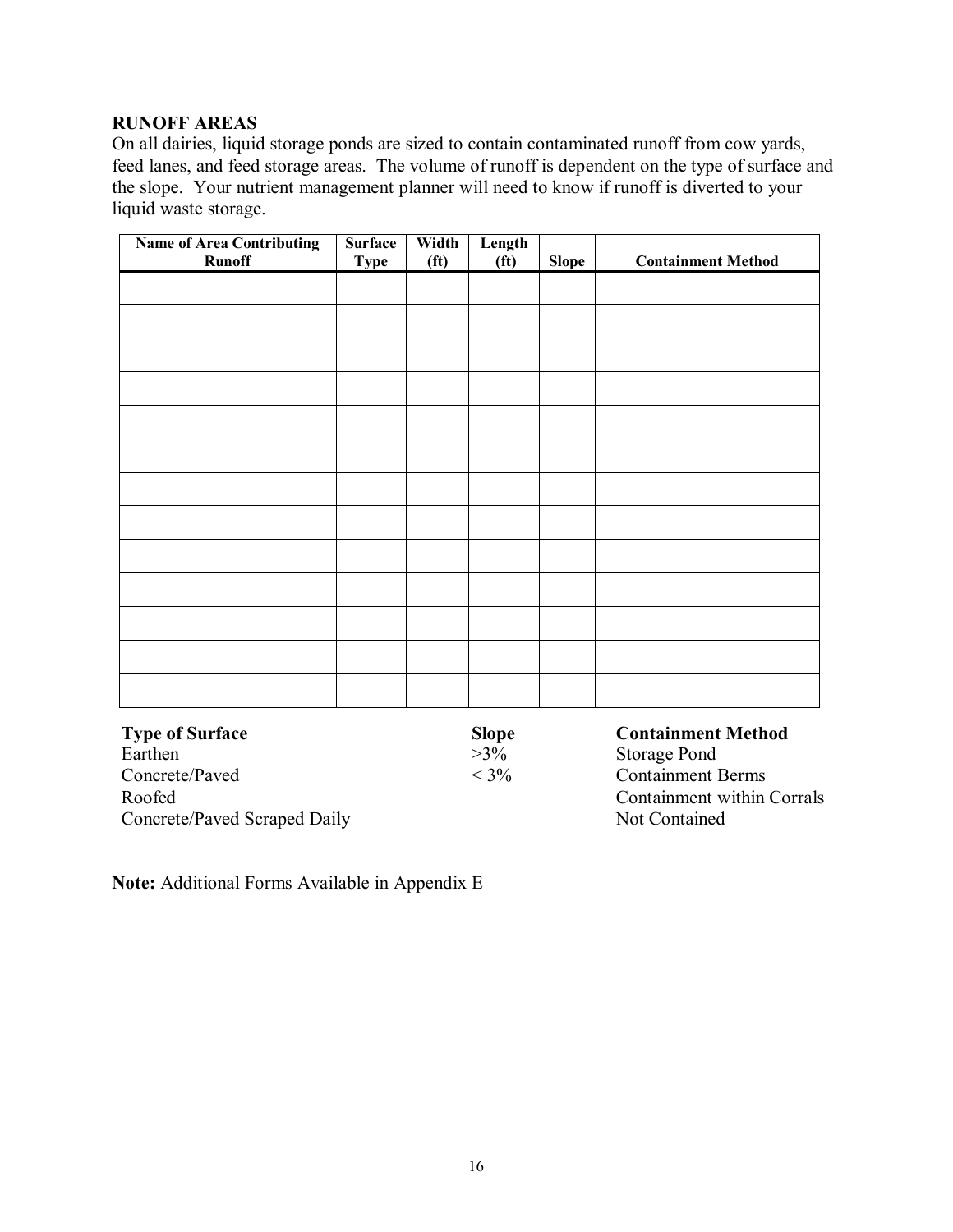### **IDENTIFYING AND SIZING MANURE STORAGE UNITS**

| <b>Name Of Storage</b> | Length | Width | Depth | Freeboard | <b>Side</b><br><b>Slope</b> | <b>Yrs</b><br><b>Between</b><br><b>Cleaning</b> |
|------------------------|--------|-------|-------|-----------|-----------------------------|-------------------------------------------------|
|                        |        |       |       |           |                             |                                                 |
|                        |        |       |       |           |                             |                                                 |
|                        |        |       |       |           |                             |                                                 |
|                        |        |       |       |           |                             |                                                 |
|                        |        |       |       |           |                             |                                                 |
|                        |        |       |       |           |                             |                                                 |
|                        |        |       |       |           |                             |                                                 |
|                        |        |       |       |           |                             |                                                 |

Years between cleaning is the years between cleaning of sludge from the system

### **Separated Solid Storage requires storage for 6 months only or 50% of total**

#### **CROP ROTATIONS**

Crop rotation information is used to determine the nutrient uptake. Rotation information will need to be entered for each different cropping pattern that is being used on the farm.

| Year           | $C_{rop}$ | Avg<br>Yield | Lbs/ Bu | <b>Bio-Nutrients</b><br><b>Used</b> |
|----------------|-----------|--------------|---------|-------------------------------------|
| $\mathbf{1}$   |           |              |         |                                     |
| $\overline{2}$ |           |              |         |                                     |
| $\overline{3}$ |           |              |         |                                     |
| $\overline{4}$ |           |              |         |                                     |
| 5              |           |              |         |                                     |
| 6              |           |              |         |                                     |
| $\overline{7}$ |           |              |         |                                     |
| 8              |           |              |         |                                     |
| 9              |           |              |         |                                     |
| $10\,$         |           |              |         |                                     |
| 11             |           |              |         |                                     |
| 12             |           |              |         |                                     |

Rotation Name / Number

**Note:** Additional Forms Available in Appendix F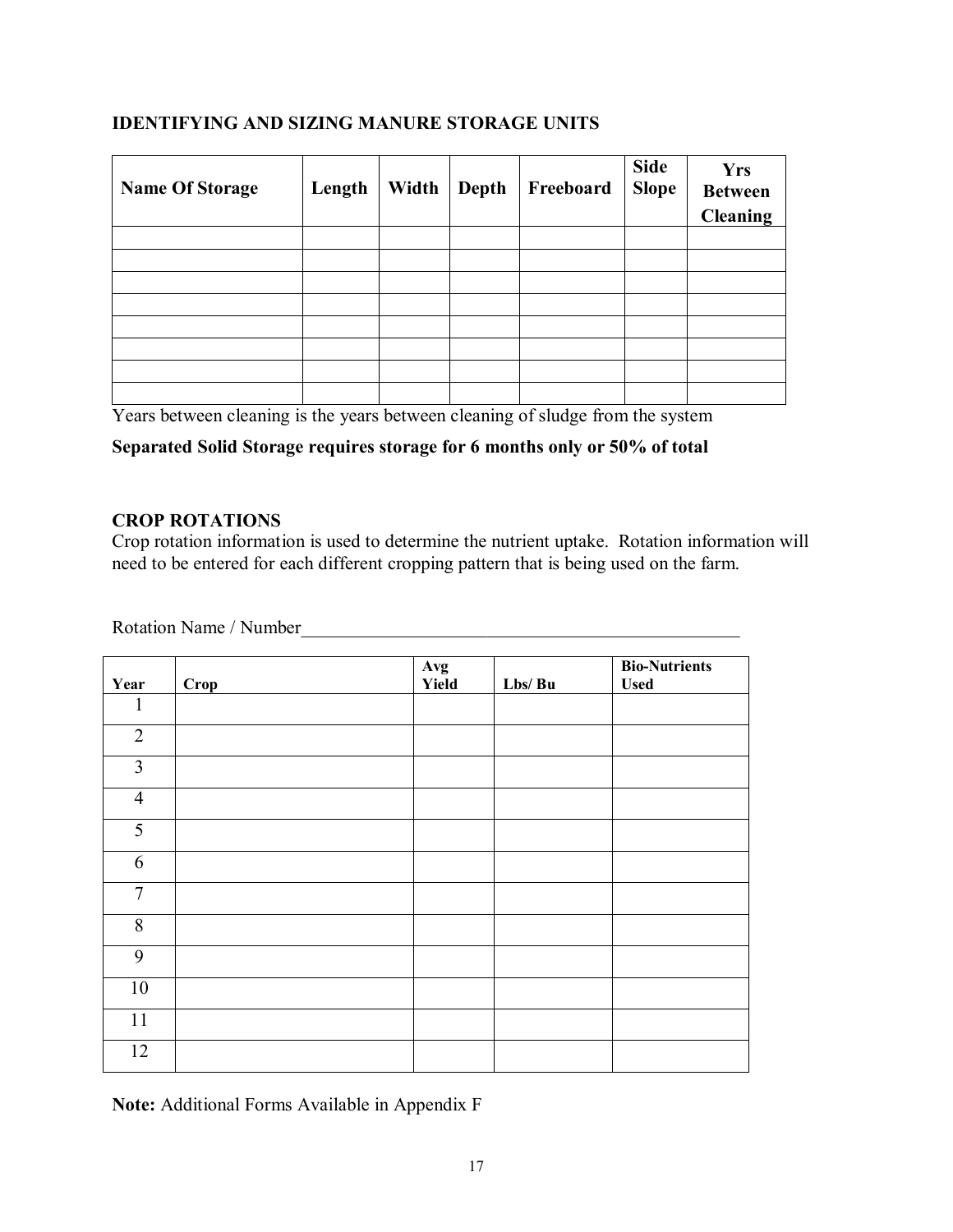### **FIELD CROP ROTATION INFORMATION**

Each field must have a crop rotation pattern assigned. This rotation pattern will be used to evaluate nutrient needs for each year in the plan. To complete the table, enter the field name, give the rotation a name and identify which year the field falls within the rotation.

| <b>Field Name</b> | <b>Rotation Name</b> | Year in<br>Rotation | <b>Residue</b><br><b>Management</b> | Fertilization<br><b>Date</b> |
|-------------------|----------------------|---------------------|-------------------------------------|------------------------------|
|                   |                      |                     |                                     |                              |
|                   |                      |                     |                                     |                              |
|                   |                      |                     |                                     |                              |
|                   |                      |                     |                                     |                              |
|                   |                      |                     |                                     |                              |
|                   |                      |                     |                                     |                              |
|                   |                      |                     |                                     |                              |
|                   |                      |                     |                                     |                              |
|                   |                      |                     |                                     |                              |
|                   |                      |                     |                                     |                              |
|                   |                      |                     |                                     |                              |
|                   |                      |                     |                                     |                              |
|                   |                      |                     |                                     |                              |
|                   |                      |                     |                                     |                              |
|                   |                      |                     |                                     |                              |
|                   |                      |                     |                                     |                              |

\*Crop residue management options: *Enter the number for the practice used and a value for tons if residue is incorporated* 

- 1) Residue Burned
- 2) Residue Incorporated in Late Summer ( around August 15)
- 3) Residue Incorporated in Early Fall ( around September 15)
- 4) Residue Incorporated in Fall ( around October 15)
- 5) Residue Incorporated in Late Fall ( around November 15)
- 6) Residue Incorporated in Early Spring ( around March 15)
- 7) No-till or Direct seed
- 8) Residue Removed with or after Crop Harvest
- 9) Perennial Crop/no tillage

**Note:** Additional Forms Available in Appendix G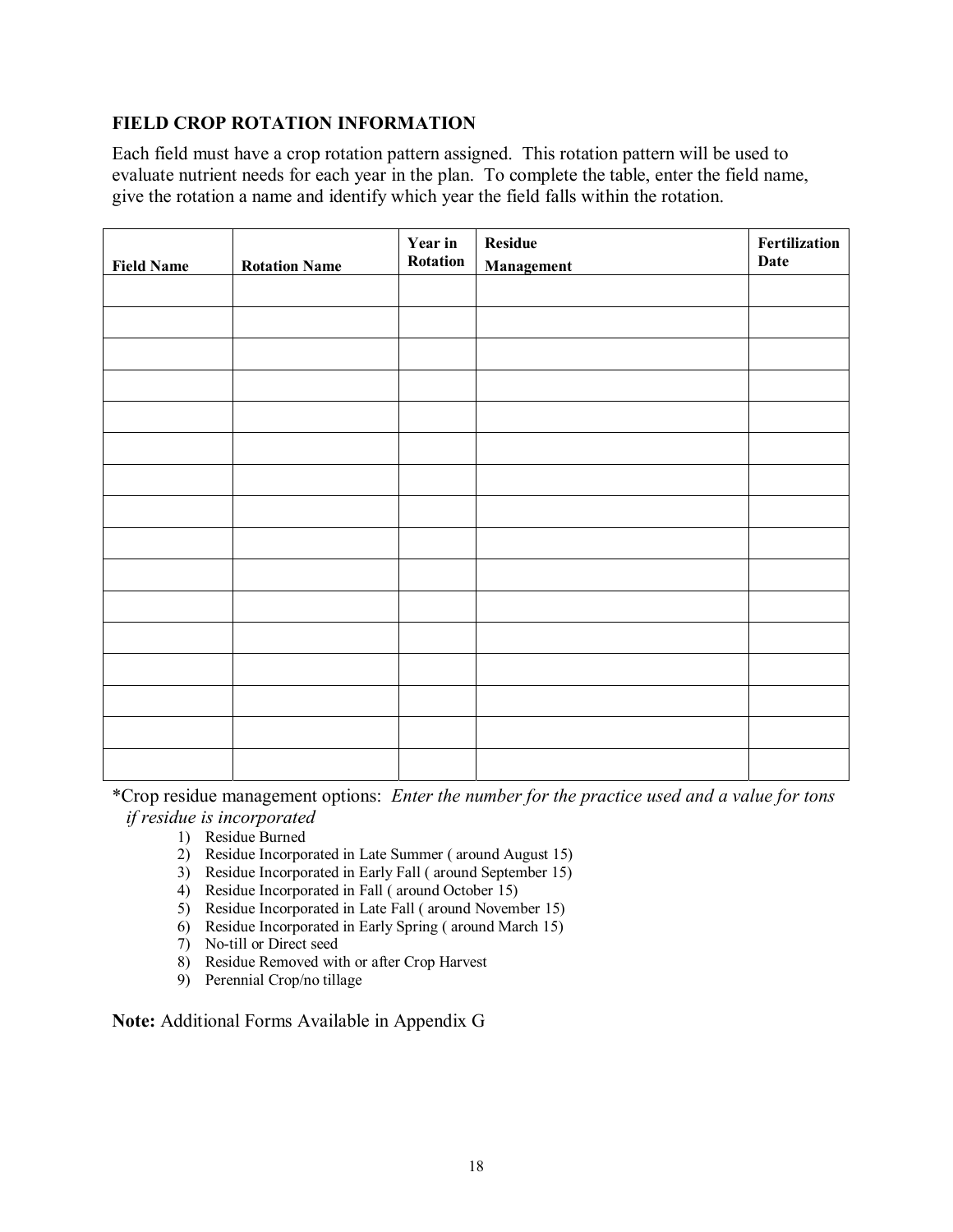### **IRRIGATION INFORMATION**

Irrigation water management is very important in nutrient management. If irrigation water is over-applied what the crop uses, there is potential for runoff and/or leaching of nutrients. If irrigation water is under-applied, the crop will not have optimal growth conditions. Crop irrigation water requirements changes through the growing season depending on climate conditions and crop evapotranspiration rate. Proper irrigation water management responds to these crop demands.

### **Information your Nutrient Management Planner will need:**

|   | $\Box$ Wheel lines/handlines (per field, per crop)                                                                                                                                                                                                                                                             |                            |  |  |  |  |  |  |  |
|---|----------------------------------------------------------------------------------------------------------------------------------------------------------------------------------------------------------------------------------------------------------------------------------------------------------------|----------------------------|--|--|--|--|--|--|--|
|   |                                                                                                                                                                                                                                                                                                                |                            |  |  |  |  |  |  |  |
|   | Nozzle flow rate: (gpm) OR Nozzle diameter: (in) Pump pressure: (psi)                                                                                                                                                                                                                                          |                            |  |  |  |  |  |  |  |
|   | Number of nozzles:                                                                                                                                                                                                                                                                                             |                            |  |  |  |  |  |  |  |
|   | Date of Initial Irrigation:                                                                                                                                                                                                                                                                                    | Date of Final Irrigation:  |  |  |  |  |  |  |  |
|   | No. of days to completely irrigate field:                                                                                                                                                                                                                                                                      | Down time per day: (hrs)   |  |  |  |  |  |  |  |
|   | Days between irrigation:                                                                                                                                                                                                                                                                                       |                            |  |  |  |  |  |  |  |
|   | Evaporation/Drift Losses (5-10): (%) Estimated runoff: (%)                                                                                                                                                                                                                                                     |                            |  |  |  |  |  |  |  |
|   | $\Box$ Pivot (per field, per crop)                                                                                                                                                                                                                                                                             |                            |  |  |  |  |  |  |  |
|   |                                                                                                                                                                                                                                                                                                                |                            |  |  |  |  |  |  |  |
|   | System flow rate: (gpm)                                                                                                                                                                                                                                                                                        | Pivot lateral length: (ft) |  |  |  |  |  |  |  |
|   | Date of Initial Irrigation:                                                                                                                                                                                                                                                                                    | Date of Final Irrigation:  |  |  |  |  |  |  |  |
|   | Time to complete one cycle: (hrs)                                                                                                                                                                                                                                                                              | Days between irrigation:   |  |  |  |  |  |  |  |
|   | Evaporation/Drift Losses $(5-10)$ : $(%)$ Estimated runoff: $(%)$                                                                                                                                                                                                                                              |                            |  |  |  |  |  |  |  |
| ப | Surface Irrigation (per field, per crop)                                                                                                                                                                                                                                                                       |                            |  |  |  |  |  |  |  |
|   |                                                                                                                                                                                                                                                                                                                |                            |  |  |  |  |  |  |  |
|   | Condition of field at the end of the furrows:<br>$\Box$ Less than 6 inches from field level grade to bottom of tail water ditch<br>$\Box$ More than 6 inches from field level grade to bottom of tail water ditch                                                                                              |                            |  |  |  |  |  |  |  |
|   | Longest furrow length: (ft) Furrow border spacing: (ft)                                                                                                                                                                                                                                                        |                            |  |  |  |  |  |  |  |
|   | Time to reach end of furrow: (hrs) Furrow flow rate: (gpm) OR                                                                                                                                                                                                                                                  |                            |  |  |  |  |  |  |  |
|   | Date of Initial Irrigation: Date of Final Irrigation: Date of Final Irrigation:                                                                                                                                                                                                                                |                            |  |  |  |  |  |  |  |
|   | Set Time for Single Furrow Run (hrs)                                                                                                                                                                                                                                                                           |                            |  |  |  |  |  |  |  |
|   | Delivery Method: $\Box$ Gated pipe $\Box$ Siphon tubes $\Box$ Earthen ditch with cutouts<br>$\Box$ Gated pipe: Width of opening: (in) Height of opening: (in)<br>Elevation difference between head ditch water surface and gate: (in)<br>□ Siphon tube: Tube diameter: (in) Number of tubes per furrow: ______ |                            |  |  |  |  |  |  |  |
|   | Elevation difference between head ditch water surface and furrow: (in)                                                                                                                                                                                                                                         |                            |  |  |  |  |  |  |  |
|   | $\Box$ Earthen ditch with cutouts                                                                                                                                                                                                                                                                              |                            |  |  |  |  |  |  |  |

**Note:** Additional Forms Available in Appendix H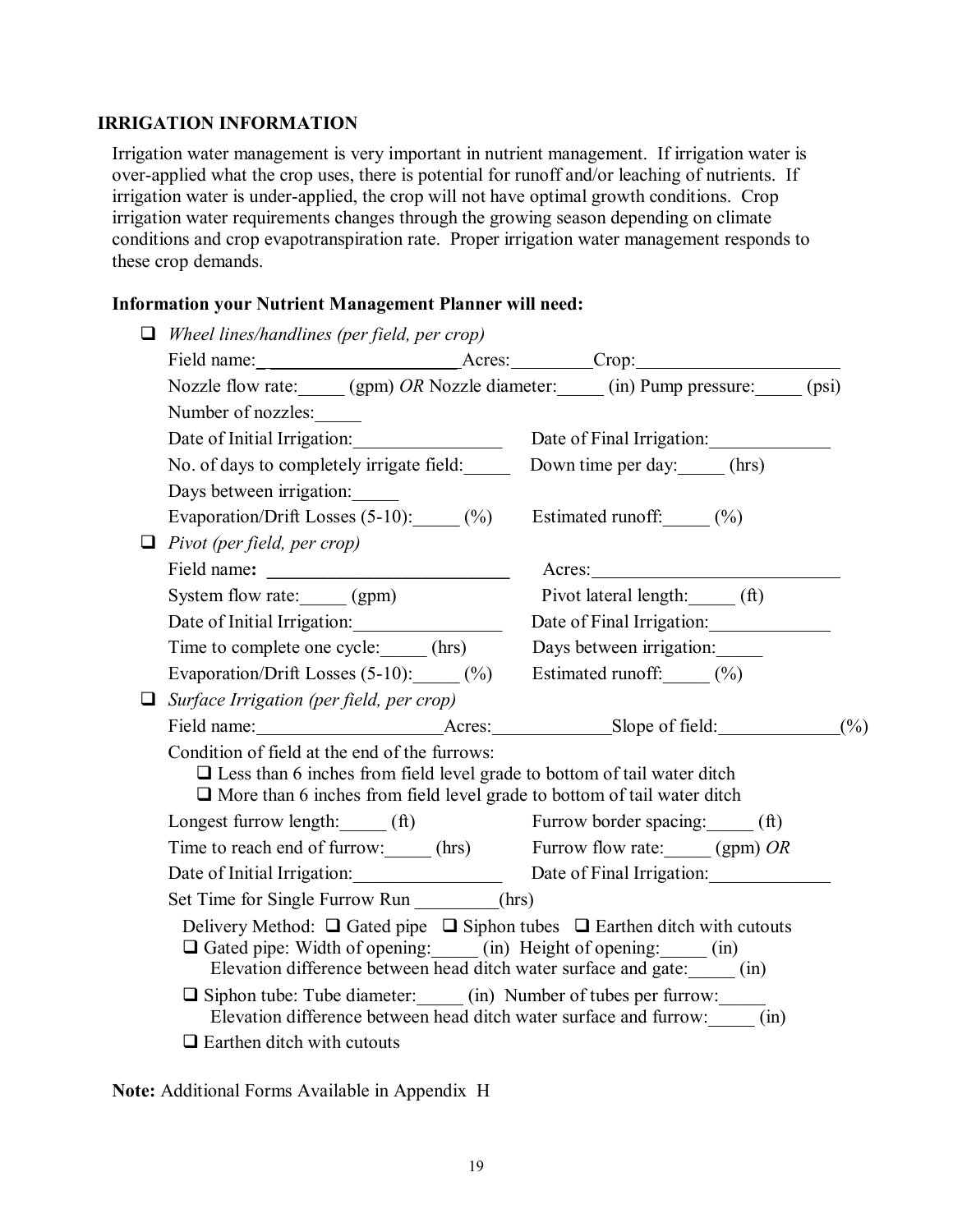### **WELL TEST INFORMATION**

Nutrient Management Planners typically provide the latest well test information in the Nutrient Management Plan. The Idaho State Department of Agriculture has tested the wells of every dairy in Idaho. Dairy producers were provided with the report of that test.

| Well<br>Name | <b>Test</b><br>Date | <b>Hardness</b><br>(ppm) | EC<br>(uS/m) | pH | Potassium<br>(ppm) | <b>Nitrate</b><br>(ppm) | <b>Nitrite</b><br>(ppm) | Ammonia<br>(ppm) | Sodium<br><b>Bicarbo</b><br>nate<br>(ppm) | Coliform<br>$(\text{cnt}/100ml)$ |
|--------------|---------------------|--------------------------|--------------|----|--------------------|-------------------------|-------------------------|------------------|-------------------------------------------|----------------------------------|
|              |                     |                          |              |    |                    |                         |                         |                  |                                           |                                  |
|              |                     |                          |              |    |                    |                         |                         |                  |                                           |                                  |
|              |                     |                          |              |    |                    |                         |                         |                  |                                           |                                  |
|              |                     |                          |              |    |                    |                         |                         |                  |                                           |                                  |
|              |                     |                          |              |    |                    |                         |                         |                  |                                           |                                  |
|              |                     |                          |              |    |                    |                         |                         |                  |                                           |                                  |
|              |                     |                          |              |    |                    |                         |                         |                  |                                           |                                  |

Well Test Information (if applicable)

**Note:** Additional Forms Available in Appendix I

### **SOIL TEST INFORMATION**

ISDA**-**Dairy Bureau regulation uses soil test phosphorus as the indicator for environmental impact from agricultural production practices. The regulations are based on a threshold soil test phosphorus level (PTH), above which there is no agronomic advantage to application of nutrients.

Fields with no runoff: **if the water table is greater than 5 feet from ground surface**,

 $PTH = 30$  ppm (Olsen P method, 18-24" soil depth)

 $= 45$  ppm (Bray 1, 18-24" soil depth)

- $= 4.5$  ppm (Morgan P method, 18-24" soil depth)
- Fields with no runoff: **if the water table is less than 5 feet from ground surface**,
	- $PTH = 20$  ppm (Olsen P method, 18-24" soil depth)
		- $= 25$  ppm (Bray 1, 18-24" soil depth)
		- $= 2.5$  ppm (Morgan P method, 18-24" soil depth)
- $\Box$  Fields with runoff:

.

 $PTH = 40$  ppm (Olsen P method, 0-12" soil depth)

 $= 60$  ppm (Bray 1, 18-24" soil depth)

 $= 6$  ppm (Morgan P method, 18-24" soil depth)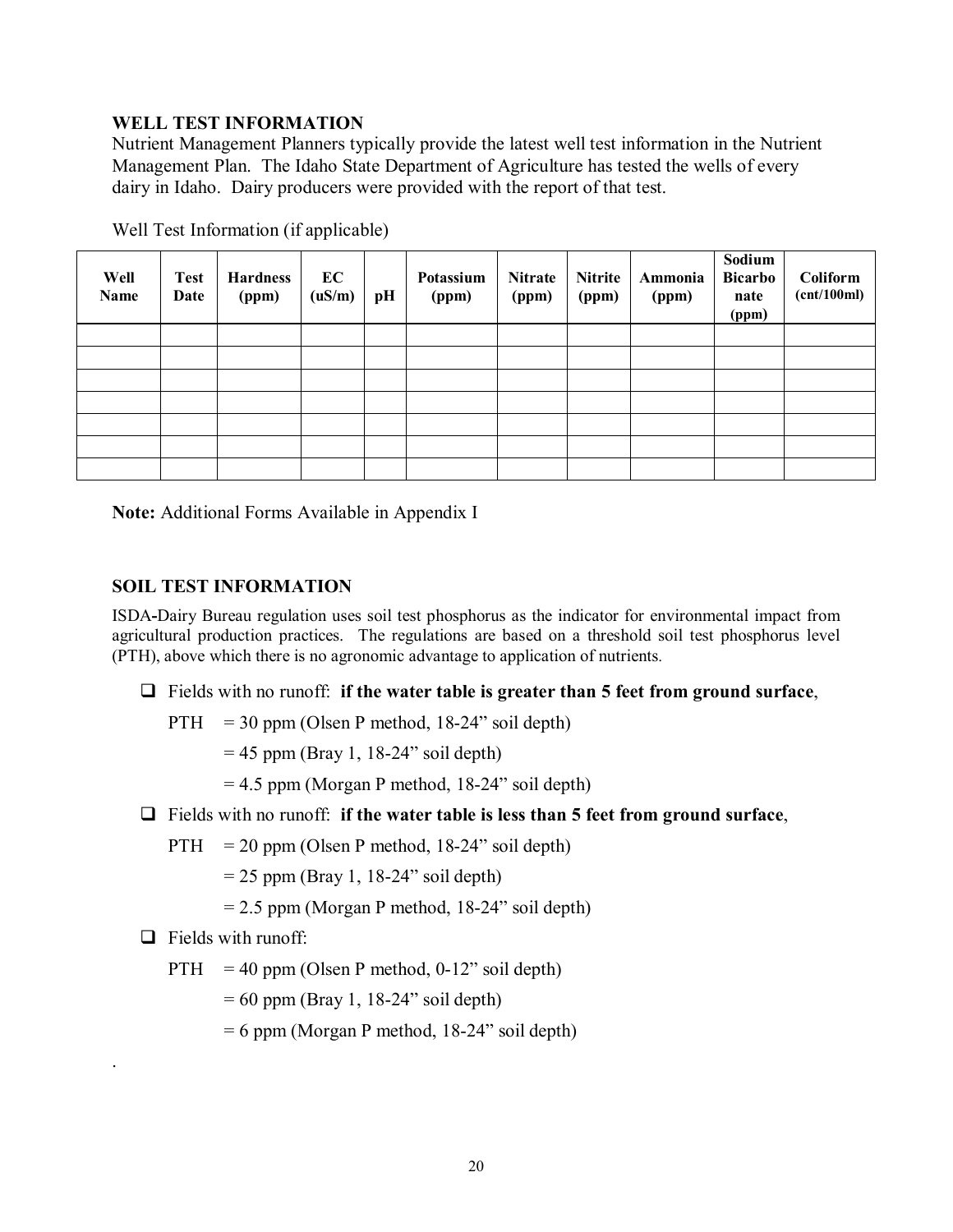If soil test phosphorus is below PTH, regulations allow for land application of nitrogen equal to rates recommended by the University of Idaho Fertilizer Guides. The regulations identify no agronomic advantage to nutrient application on soils at or above PTH, however, they allow for land application of animal manure at rates equal to crop uptake of phosphorus at soil test levels above PTH. ISDA regulatory soil testing on livestock operations will be conducted every three years to determine trend data, based on PTH.

Unless a shortage of acreage exists for land application of manure, it is recommended to have your nutrient management plan written for land application of solid and liquid manure to the rate of crop uptake. Application of the manure resource to this rate is a sustainable practice and is always allowed under ISDA regulations. Regardless of the rate prescribed by your nutrient management plan, soil testing at the 0-12 inch and 12-24 inch soil depths is required for nitrogen management.

The 590 Standard requires the Nitrogen soil test within 3 months and the Phosphorus and Potassium soil test within 9 months of the application any nutrients source.

If the soil pH is  $> 6.2$  use the Olsen (Sodium bicarbonate test method. If the soil pH is  $\leq 6.2$  use the Morgan (Sodium acetate method) or Bray-1 test method.

 $\Box$  Spring soil test for nitrogen (recommended to be taken annually) Southern Idaho  $0-12$ " and  $12-24$ " (NO<sub>3</sub>-N and NH<sub>4</sub>-N) nitrogen test Northern Idaho  $0-12$ " (NO<sub>3</sub>-N and NH<sub>4</sub>-N) nitrogen test and  $12-24$ " (NO<sub>3</sub>-N) nitrogen

test

 $\Box$  Soil test for phosphorus (optional if plan written for land application of manure at the rate of crop uptake, required if plan is written for land application of manure above crop uptake) depths required if plan written for land application of manure above crop uptake:

0-12": for all fields 18-24": additional requirement for fields with no runoff

 $\Box$  Other parameters (optional)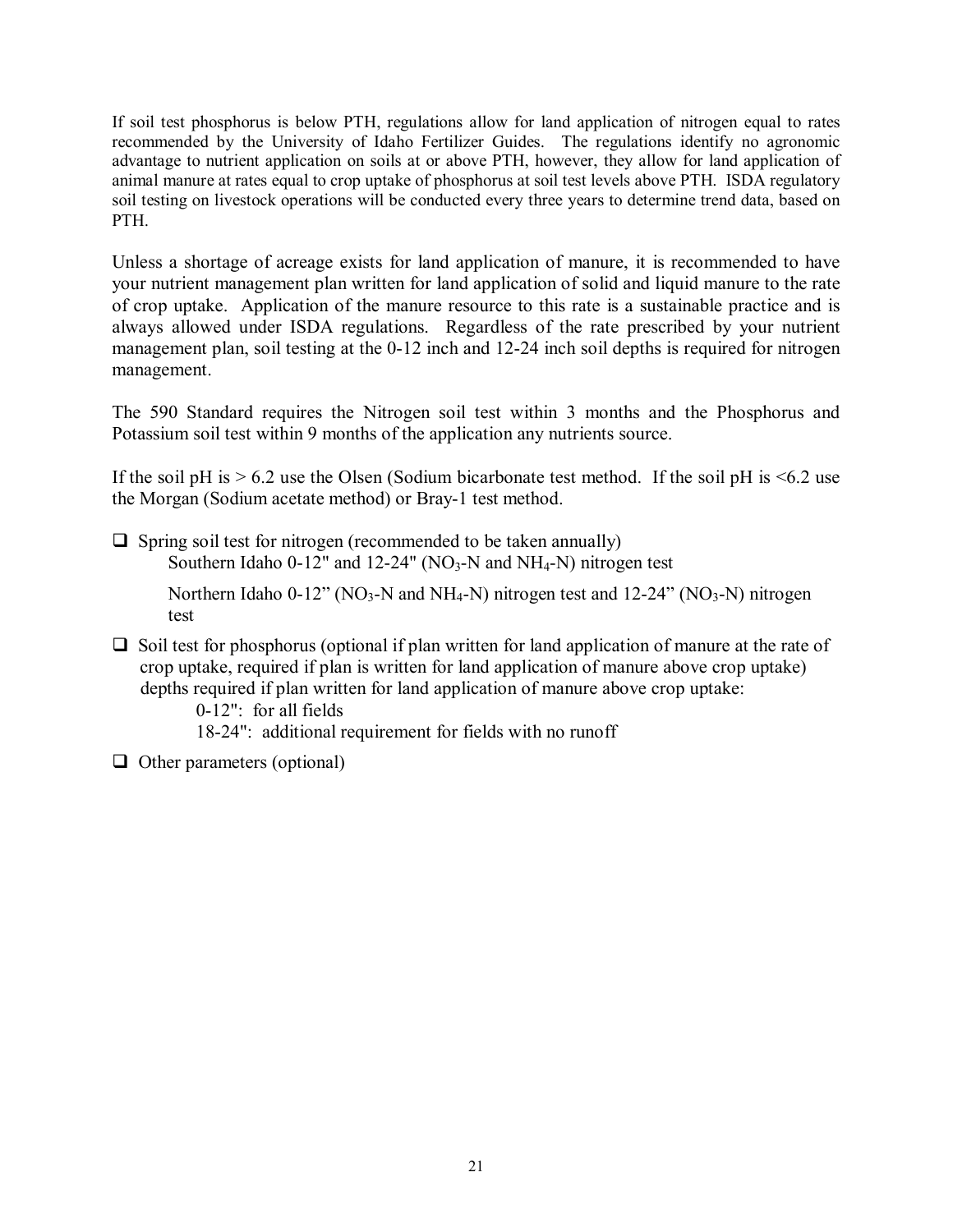# **FIELD SOIL TEST INFORMATION**

**Field Name: Soil Test Date:** 

**Soil Texture:** \_\_\_\_\_\_\_\_\_\_\_\_\_\_\_\_\_\_\_\_\_\_\_\_\_\_

**Phosphorus Test Method:** 

| <b>Soil Test Parameter</b>  | $0 - 12"$ | $12 - 24"$ | $18 - 24"$<br>(required if no<br>runoff from field) |
|-----------------------------|-----------|------------|-----------------------------------------------------|
| EC                          |           |            |                                                     |
| pH                          |           |            |                                                     |
| % Lime                      |           |            |                                                     |
| Organic Matter              |           |            |                                                     |
| <b>CEC</b>                  |           |            |                                                     |
| Nitrate Nitrogen $(NO3)$    |           |            |                                                     |
| Ammonium (NH <sub>4</sub> ) |           |            |                                                     |
| Phosphorus $(P)$            |           |            |                                                     |
| Potassium (K)               |           |            |                                                     |
| Boron (Bo)                  |           |            |                                                     |
| Manganese (Mn)              |           |            |                                                     |
| Iron $(Fe)$                 |           |            |                                                     |
| $\text{Zinc}(\text{Zn})$    |           |            |                                                     |
| Copper (Cu)                 |           |            |                                                     |
| Calcium (Ca)                |           |            |                                                     |
| Magnesium (Mg)              |           |            |                                                     |
| Sodium (Na)                 |           |            |                                                     |

**Note:** Additional soil test tables are provided in Appendix J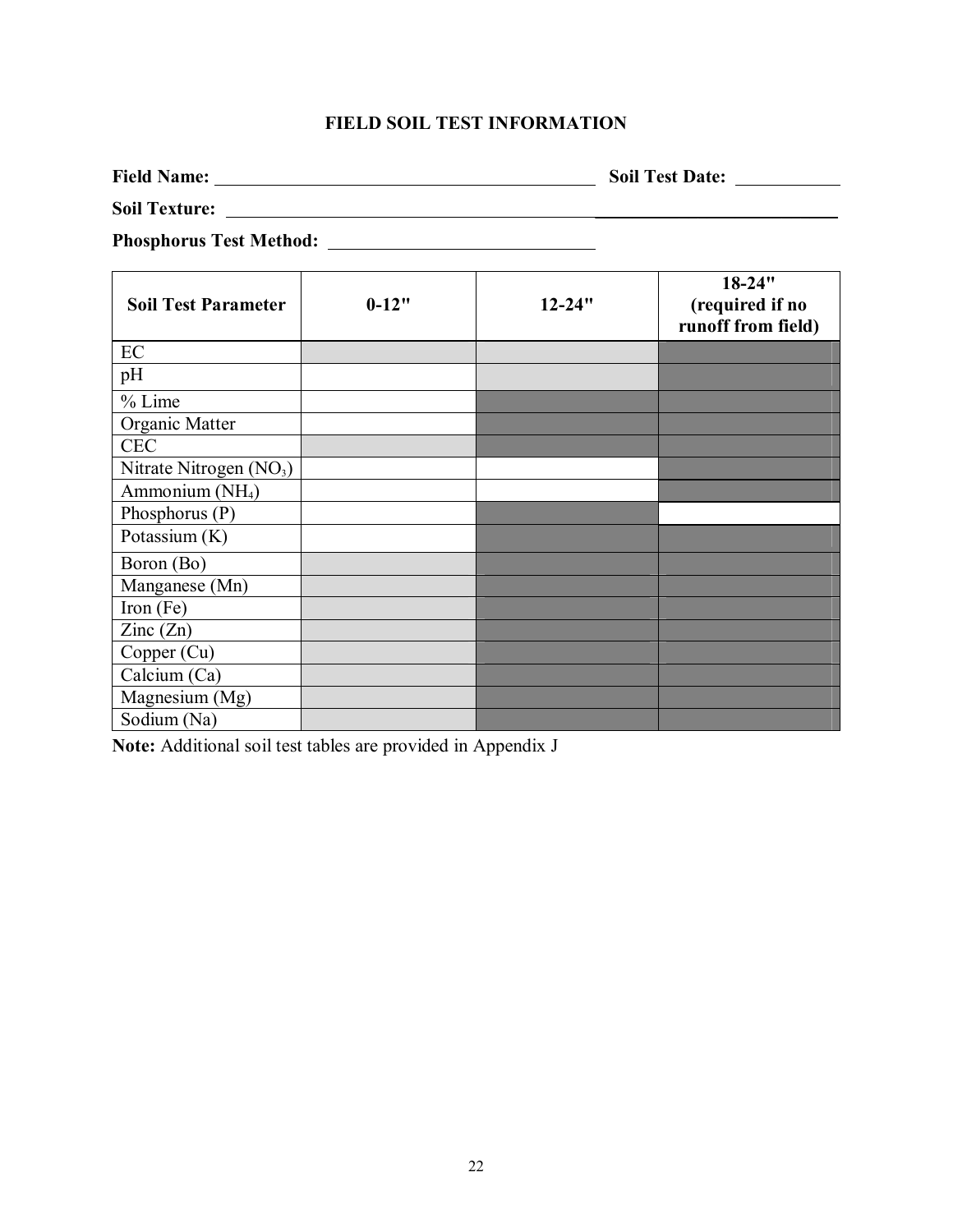### **FERTILIZER PLACEMENT AND TIMING**

 $\Box$  Phosphorus Fertilizer Placement: check which applies

- $\Box$  Phosphorus fertilizer placed with a planter or plowed deeper than 2 inches
- $\Box$  Phosphorus fertilizer incorporated greater than 3 inches by disking or chiseling
- $\Box$  Phosphorus fertilizer surface applied, no incorporation
- $\square$  Phosphorus fertilizer surface applied on frozen ground

 $\Box$  Organic Phosphorus (manure/biosolids) Fertilizer Placement: check which applies

- $\Box$  Organic phosphorus injected or plowed deeper than 2 inches
- $\Box$  Organic phosphorus incorporated greater than 3 inches by disking or chiseling
- $\Box$  Organic phosphorus incorporated less than 3 inches by harrowing, etc.
- $\Box$  Organic phosphorus surface applied, no incorporation
- $\Box$  Organic phosphorus surface applied on frozen ground
- $\Box$  Nitrogen fertilizer application timing: check which applies
	- $\Box$  No nitrogen fertilizer applied
	- $\Box$  Nitrogen fertilizer application split with nitrification inhibitor
	- $\Box$  Nitrogen fertilizer application split with some applied pre-plant and some applied during the growing season.
	- $\Box$  Nitrogen fertilizer application pre-plant in the Spring
	- $\Box$  Nitrogen fertilizer application pre-plant in the Fall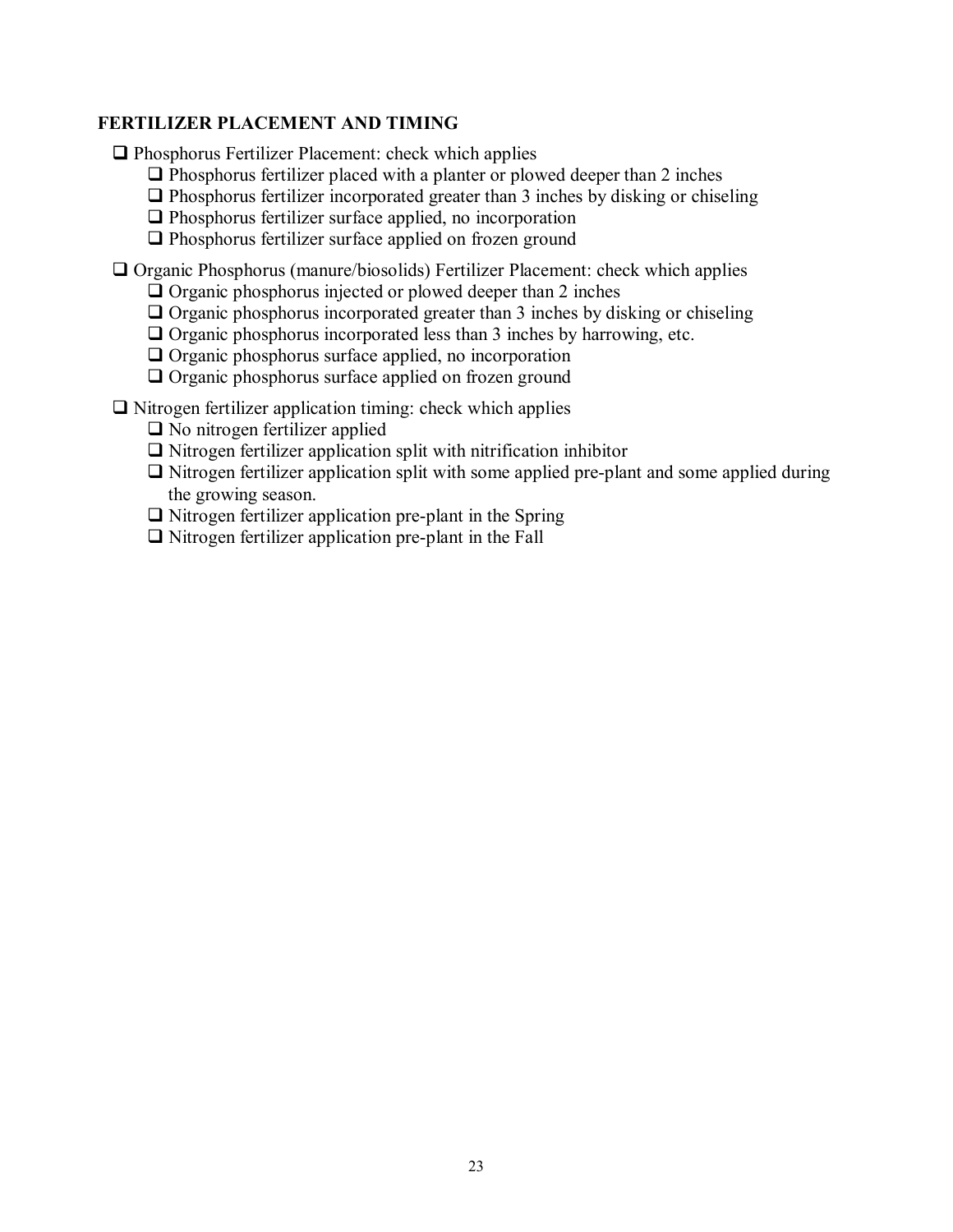# **BEST MANAGEMENT PRACTICE INFORMATION**

Best management practices help to decrease the amount of erosion off the field and leaching below the root zone. Your nutrient management planner will want to know if you have BMPs on your fields.

Enter field name, and check all best management practices that apply to that field:

| <b>Best Management Practice Type</b>    | <b>Field Name</b> |  |  |  |  |  |  |  |  |  |
|-----------------------------------------|-------------------|--|--|--|--|--|--|--|--|--|
| <b>Name</b>                             |                   |  |  |  |  |  |  |  |  |  |
| <b>Chiseling and Subsoiling</b>         |                   |  |  |  |  |  |  |  |  |  |
| Conservation Cover                      |                   |  |  |  |  |  |  |  |  |  |
| <b>Conservation Tillage</b>             |                   |  |  |  |  |  |  |  |  |  |
| <b>Contour Farming</b>                  |                   |  |  |  |  |  |  |  |  |  |
| Contour Stripcropping                   |                   |  |  |  |  |  |  |  |  |  |
| Cover/Green Manure Crop                 |                   |  |  |  |  |  |  |  |  |  |
| <b>Critical Area Planting</b>           |                   |  |  |  |  |  |  |  |  |  |
| <b>Crop Rotation</b>                    |                   |  |  |  |  |  |  |  |  |  |
| <b>Field Stripcropping</b>              |                   |  |  |  |  |  |  |  |  |  |
| <b>Grade Stabilization</b>              |                   |  |  |  |  |  |  |  |  |  |
| Mulching (Full Season)                  |                   |  |  |  |  |  |  |  |  |  |
| Mulching (Part Season)                  |                   |  |  |  |  |  |  |  |  |  |
| Residue Management                      |                   |  |  |  |  |  |  |  |  |  |
| Subsurface Drains                       |                   |  |  |  |  |  |  |  |  |  |
| Windbreak                               |                   |  |  |  |  |  |  |  |  |  |
| Terraces                                |                   |  |  |  |  |  |  |  |  |  |
| Drip Irrigation                         |                   |  |  |  |  |  |  |  |  |  |
| Irrigation Management (Without Cutback) |                   |  |  |  |  |  |  |  |  |  |
| Irrigation Management (With Cutback)    |                   |  |  |  |  |  |  |  |  |  |
| <b>Land Leveling</b>                    |                   |  |  |  |  |  |  |  |  |  |
| Polyacrylamide (PAM) (Full Season)      |                   |  |  |  |  |  |  |  |  |  |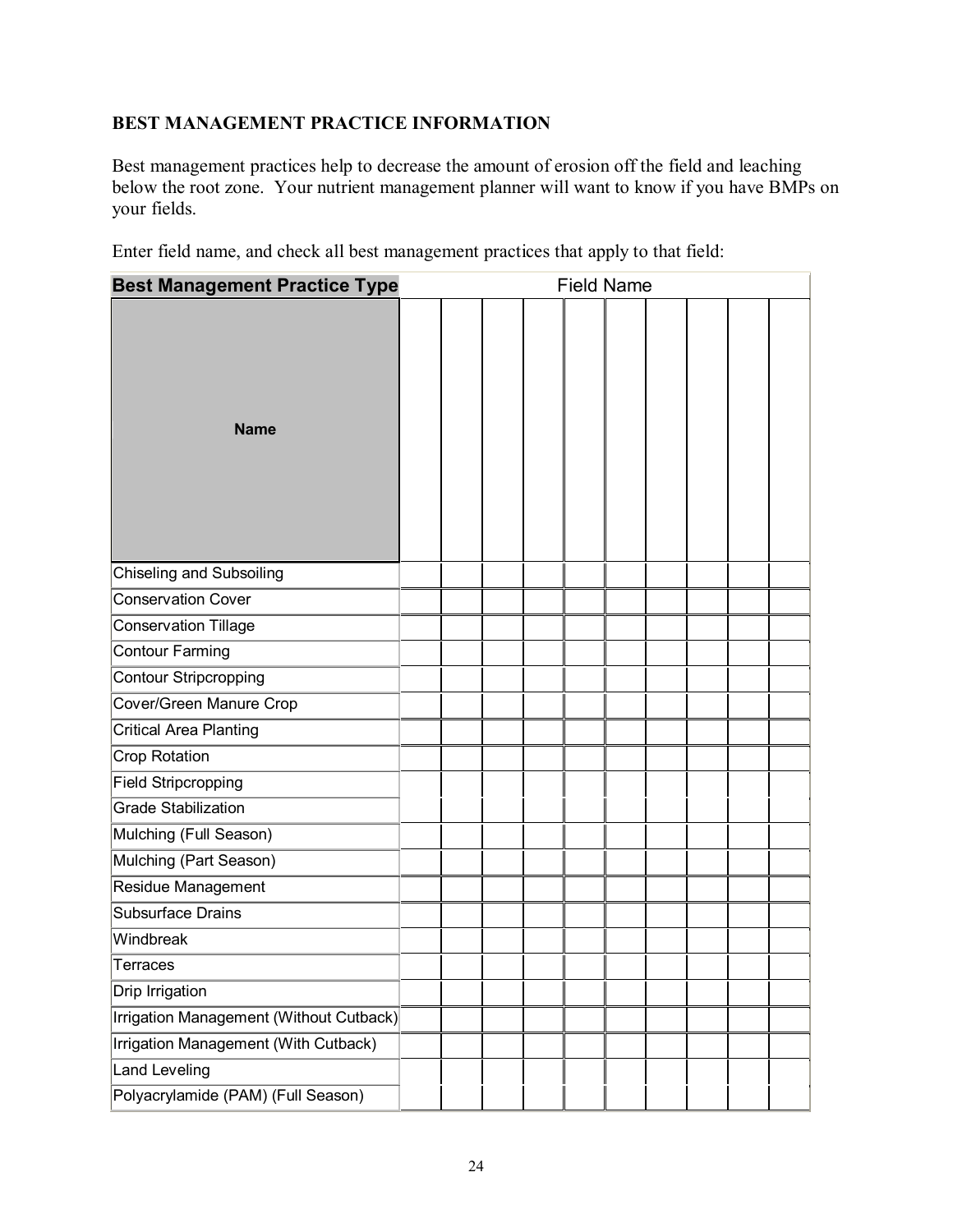| <b>Best Management Practice Type</b> |  |  | <b>Field Name</b> |  |  |
|--------------------------------------|--|--|-------------------|--|--|
| <b>Name</b>                          |  |  |                   |  |  |
| Polyacrylamide (PAM) (Part Season)   |  |  |                   |  |  |
| Sprinkler System                     |  |  |                   |  |  |
| Surge Irrigation                     |  |  |                   |  |  |
| Tailwater Recovery & Pumpback        |  |  |                   |  |  |
| <b>Brush Management</b>              |  |  |                   |  |  |
| <b>Composting Facility</b>           |  |  |                   |  |  |
| <b>Grazing Mechanical Treatment</b>  |  |  |                   |  |  |
| <b>Heavy Use Protection</b>          |  |  |                   |  |  |
| Prescribed Grazing                   |  |  |                   |  |  |
| Roof Runoff                          |  |  |                   |  |  |
| <b>Use Exclusion</b>                 |  |  |                   |  |  |
| <b>Watering Facility</b>             |  |  |                   |  |  |
| <b>Buffer Strip</b>                  |  |  |                   |  |  |
| <b>Channel Stabilization</b>         |  |  |                   |  |  |
| <b>Channel Vegetation</b>            |  |  |                   |  |  |
| Dike or Berm                         |  |  |                   |  |  |
| Diversion                            |  |  |                   |  |  |
| Filter Strip                         |  |  |                   |  |  |
| Fish Stream Improvement              |  |  |                   |  |  |
| Grassed Waterway                     |  |  |                   |  |  |
| <b>Riparian Forest Buffer</b>        |  |  |                   |  |  |
| Sediment Basin                       |  |  |                   |  |  |
| <b>Streambank Protection</b>         |  |  |                   |  |  |
| <b>Gully Plug</b>                    |  |  |                   |  |  |
| <b>Wetland Development</b>           |  |  |                   |  |  |
| <b>Irrigation Sediment Pond</b>      |  |  |                   |  |  |

**Note:** Additional Best Management tables are provided in Appendix K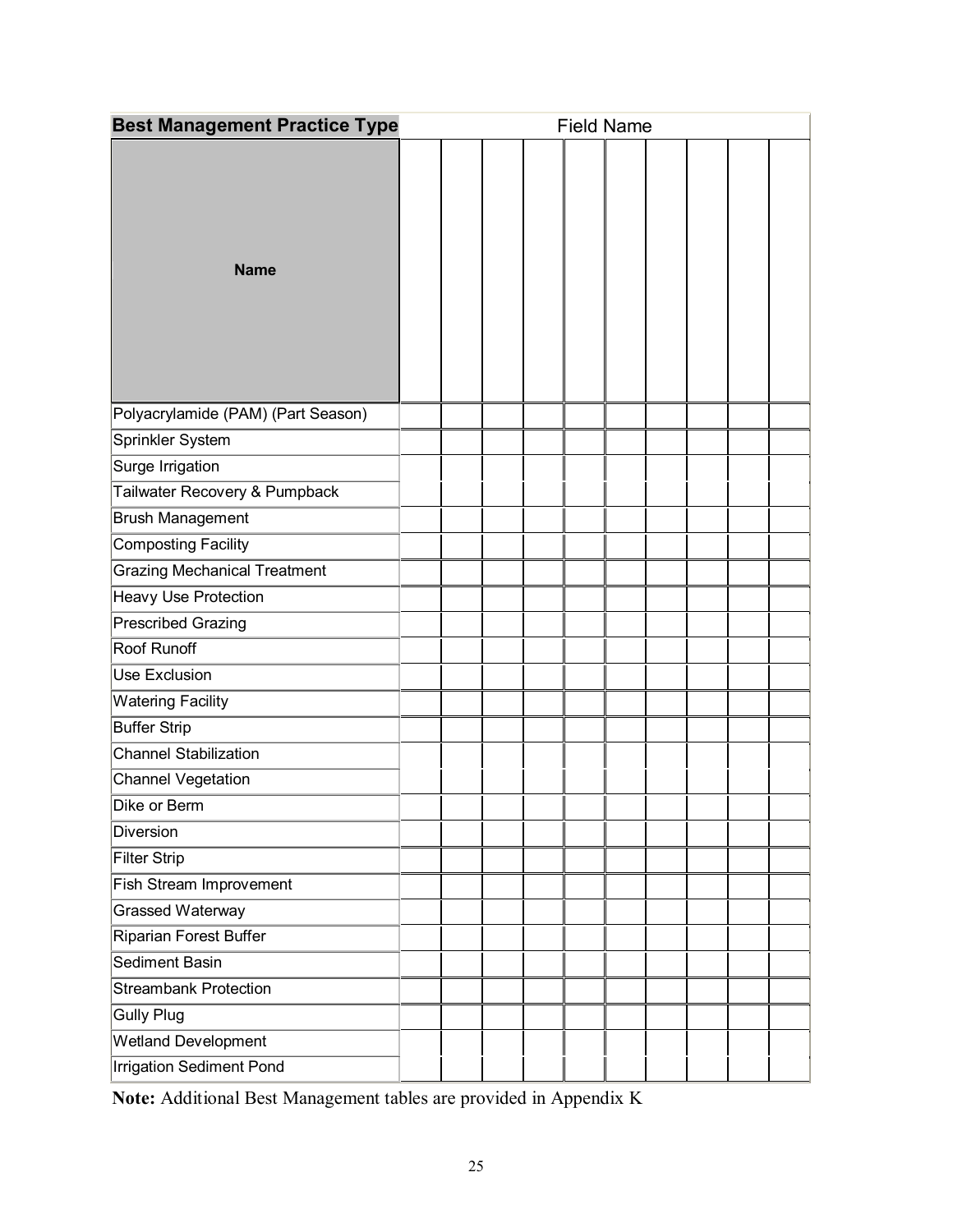### **RESOURCE CONCERN INFORMATION**

### **Field Resource Concerns:**

There may be physical features on your fields which may increase the potential for nutrient transport to surface or ground water. The following are resource concerns nutrient management planners look for on each field.

- 1. **Irrigation Canals/Laterals** Irrigation tail water can deliver nutrients to surface water via open canals. Nutrient loading of open canals can have a detrimental affect on the health of receiving waters.
- 2. **Wetlands –** Typically wetlands are low-lying areas of groundwater discharge with water loving plants. Nutrient introduction into wetlands increases the potential of groundwater and surface water contamination.
- 3. **Surface Waters** (Streams/Lakes/Springs)
- 4. **Sink Holes –** Sink holes are low-lying areas which may collect runoff and/or irrigation water. They may be areas of increased water and contaminant movement to groundwater.
- 5. **Rock Outcrops –** Rock outcrops are areas where there is exposed rock with little soil. They may be direct links to groundwater through cracks and fissure. Nutrients should not be applied on rock outcrops unless the outcrop has been sealed. Sealing methods include one foot of compacted soil with 15% clay content or gypsum sealing.
- 6. **Groundwater Discharge Zones –** Groundwater discharge zones are areas in the field where groundwater table surfaces typically during the spring or during irrigation season. Nutrient introduction into these areas strongly increases the vulnerability of groundwater contamination.
- 7. **Well Heads** Well heads offer a direct link to groundwater. If well heads receive runoff from animal corrals or agricultural fields the potential for groundwater contamination is very high. Runoff should be diverted from the well head and new wells should be properly placed up gradient from contamination sources, following all state and federal setbacks.
- 8. **Subsurface Tile Drains –** Subsurface drains can deliver nutrients to surface water. Subsurface drains run the risk of decreased time for contact of the nutrients to adsorb onto soil particles or to be utilized by the crop. Irrigation management is also affected because shallow soils have a lower water holding capacity.
- 9. **Limiting Layers** Limiting layers in the soil such as a hard pan or rock decrease the depth of soil in which the crop will grow. Shallow soils run the risk of decreased time for contact for the nutrients to adsorb onto soil particles or to be utilized by the crop causing the potential for runoff or leaching.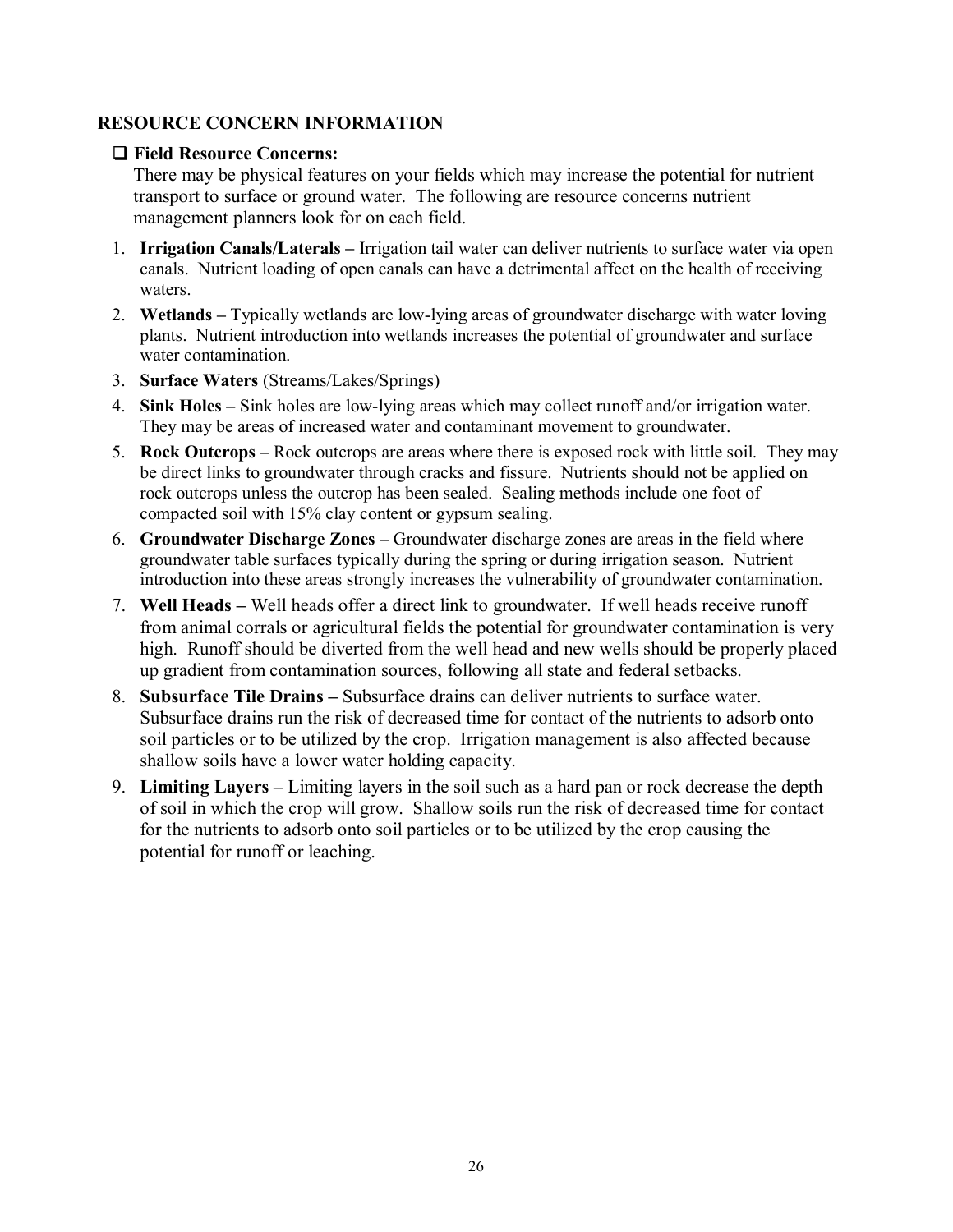Enter field name, and then check all resource concerns that apply to that field:

| <b>Resource Concern Type</b>      |  |  |  | <b>Field Name</b> |  |  |  |
|-----------------------------------|--|--|--|-------------------|--|--|--|
| <b>Name</b>                       |  |  |  |                   |  |  |  |
| Shallow Soils over Bedrock        |  |  |  |                   |  |  |  |
| Wetlands                          |  |  |  |                   |  |  |  |
| Open Irrigation Water Conveyances |  |  |  |                   |  |  |  |
| Surface Water                     |  |  |  |                   |  |  |  |
| <b>Sink Holes</b>                 |  |  |  |                   |  |  |  |
| Rock Outcrops                     |  |  |  |                   |  |  |  |
| Seeps                             |  |  |  |                   |  |  |  |
| Well heads                        |  |  |  |                   |  |  |  |
| Drain Tile Outlet                 |  |  |  |                   |  |  |  |
| Injection Well                    |  |  |  |                   |  |  |  |

**Note:** Additional resource concern tables are provided in Appendix L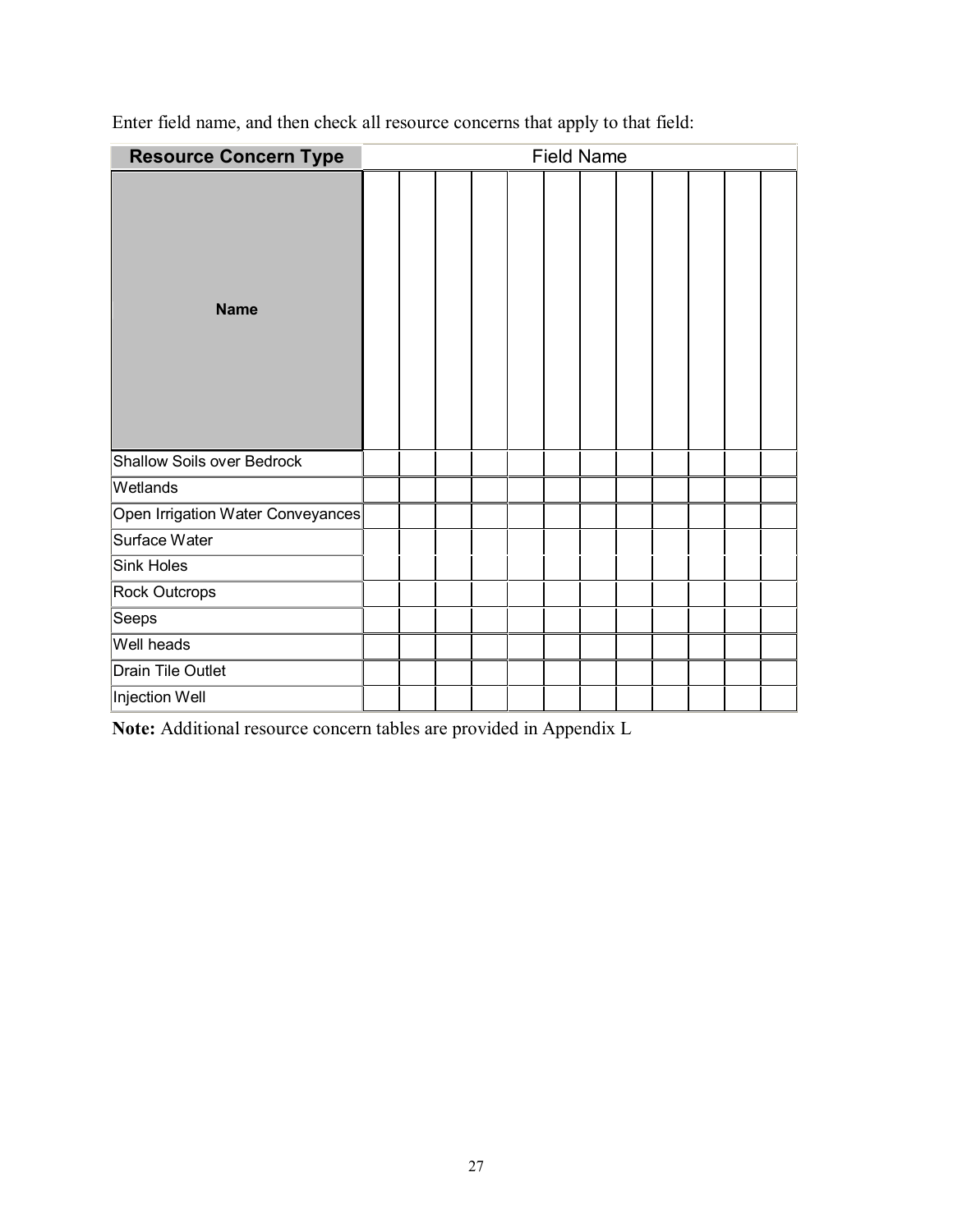#### **APPENDIX A FIELD IDENTIFICATION**

Copy and use as needed

One Plan develops a nutrient management plan based on individual fields and the cropping practices on these fields. Completing the following table will provide the information needed to complete required information for the plan.

| <b>Field Name</b> | Land<br><b>Use</b> | <b>Distance to</b><br>Waterway | <b>Field</b><br><b>BMPs</b> | <b>Irrigation</b><br><b>BMPs</b> |  | Waterway<br><b>BMPs</b> |  |
|-------------------|--------------------|--------------------------------|-----------------------------|----------------------------------|--|-------------------------|--|
|                   |                    |                                |                             |                                  |  |                         |  |
|                   |                    |                                |                             |                                  |  |                         |  |
|                   |                    |                                |                             |                                  |  |                         |  |
|                   |                    |                                |                             |                                  |  |                         |  |
|                   |                    |                                |                             |                                  |  |                         |  |
|                   |                    |                                |                             |                                  |  |                         |  |
|                   |                    |                                |                             |                                  |  |                         |  |
|                   |                    |                                |                             |                                  |  |                         |  |
|                   |                    |                                |                             |                                  |  |                         |  |
|                   |                    |                                |                             |                                  |  |                         |  |
|                   |                    |                                |                             |                                  |  |                         |  |
|                   |                    |                                |                             |                                  |  |                         |  |
|                   |                    |                                |                             |                                  |  |                         |  |

Select from the following land use types and BMPs for each field which will be used by the program.

#### **Land Use Types**

- 1 Center Pivot Irrigated
- Cropland
- 2 Surface Irrigated Cropland
- 3 Non-Irrigated Cropland 4 - Center Pivot Irrigated
- Pasture
- 5 Surface Irrigated Pasture
- 6 Non-Irrigated Pasture
- 7 Rangeland
- 8 Hand/Wheel Line Irrigated Cropland
- 9 Hand/Wheel Line Irrigated Pasture

#### **Field BMPs**

- 1 Chiseling and Subsoiling
- 2 Conservation Cover
- 3 Conservation Tillage
- 4 Contour Farming 5 – Contour Stripcropping
- 6 Cover/Green Manure Crop
- 7 Critical Area Planting
- 8 Crop Rotation
- 9- Field Stripcropping
- 10- Mulching (Full Season)
- 11- Mulching (Prat Season)
- 12- Residue Management
- 13- Subsurface Drains
- 14- Windbreak
- 15- Terraces

#### **Irrigation BMPs**

- 1 Drip Irrigation
- 2 Irrigation Management (Without Cutbacks)
- 3 Irrigation Management (With Cutbacks)
- 4 Land Leveling
- 5 PAM (Full Season)
- 6 PAM (Part Season)
- 7 Sprinkler System
- 8- Surge Irrigation
- 9 Tailwater Recovery
- Pumpback System
- 10- Irrigation Sediment Pond

#### **Livestock BMPs**

- 1 Brush Management
- 2 Composting Facility
- 3 Grazing Mechanical
- Treatment
- 4 Heavy Use Protection
- 5 Prescribed Grazing
- 6 Roof Runoff
- 7 Use Exclusion
- 8 Watering Facility

#### **Waterway BMPs**

- 1 Buffer Strip
- 2 Channel Stabilization
- 3 Channel Vegetation
- 4 Dike or Berm
- 5 Diversion
- 6 Filter Strip
- 7 Fish Stream Improvement
- 8 Grassed Waterway
- 9 Riparian Forest Buffer
- 10- Sediment Basin
- 11- Streambank Protection
- 12- Gully Plug
- 13- Wetland Development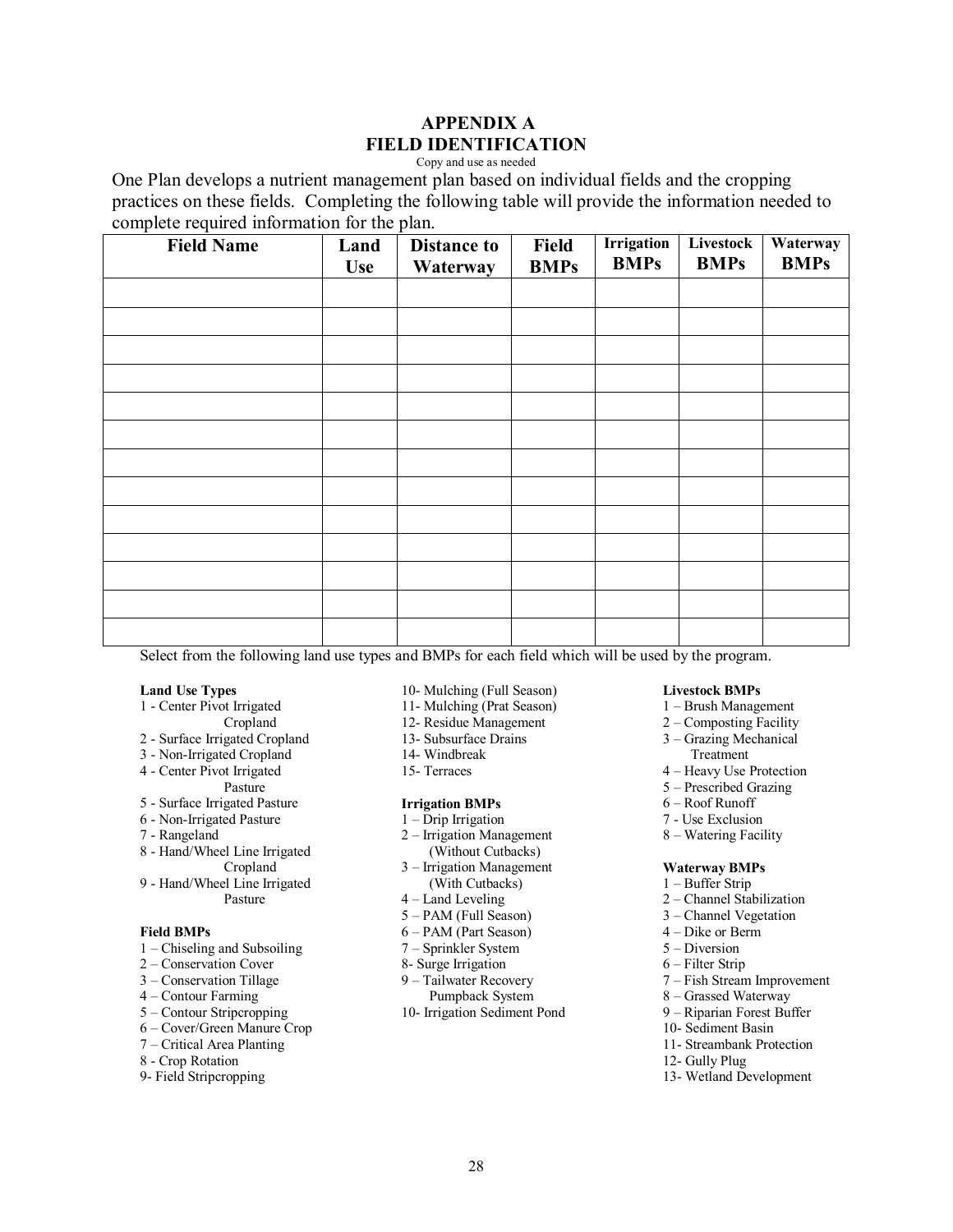#### **APPENDIX B LIVESTOCK INFORMATION**

Copy and use as needed

Nutrient management planners estimate annual manure production based on animal type, animal weight, and number of animals. The nutrient content of manure (N,P,K) is estimated from animal type and bodyweight. Fill out the form below for each class of livestock on your operation. Proportioning annual bedding needs between classes of livestock may not be possible. At minimum, estimate the total annual amount of bedding used on your operation.

| <b>Animal Class</b> | <b>Housing</b><br><b>Type</b> | <b>Number of</b><br><b>Animals</b> | Average<br>weight per<br>animal (lbs) | <b>Bedding</b><br><b>Type</b> | <b>Tons of</b><br>bedding<br>used/yr |
|---------------------|-------------------------------|------------------------------------|---------------------------------------|-------------------------------|--------------------------------------|
|                     |                               |                                    |                                       |                               |                                      |
|                     |                               |                                    |                                       |                               |                                      |
|                     |                               |                                    |                                       |                               |                                      |
|                     |                               |                                    |                                       |                               |                                      |
|                     |                               |                                    |                                       |                               |                                      |
|                     |                               |                                    |                                       |                               |                                      |
|                     |                               |                                    |                                       |                               |                                      |
|                     |                               |                                    |                                       |                               |                                      |
|                     |                               |                                    |                                       |                               |                                      |
|                     |                               |                                    |                                       |                               |                                      |
|                     |                               |                                    |                                       |                               |                                      |
|                     |                               |                                    |                                       |                               |                                      |

#### **Animal Classes**

Dairy Lactating Cow Dairy Dry Cow Dairy Heifer Dairy Calf Beef – High Forage Beef – High Energy Layer Pullet Broiler Turkey Duck Sheep Swine – Grower 40-220# Swine – Replacement Gilt Sow Gestation Sow Lactation Boar Nursery Pig  $5 - 40#$ Goat Horse

#### **Housing Types**

Freestall Open Lot Covered Shed Covered Pens **Crates** Concrete Pens Litter Building Cages Open Lot non-vegatated Winter Feeding Area

#### **Bedding Types**  Sand

Compost Long Straw Chopped Straw Shavings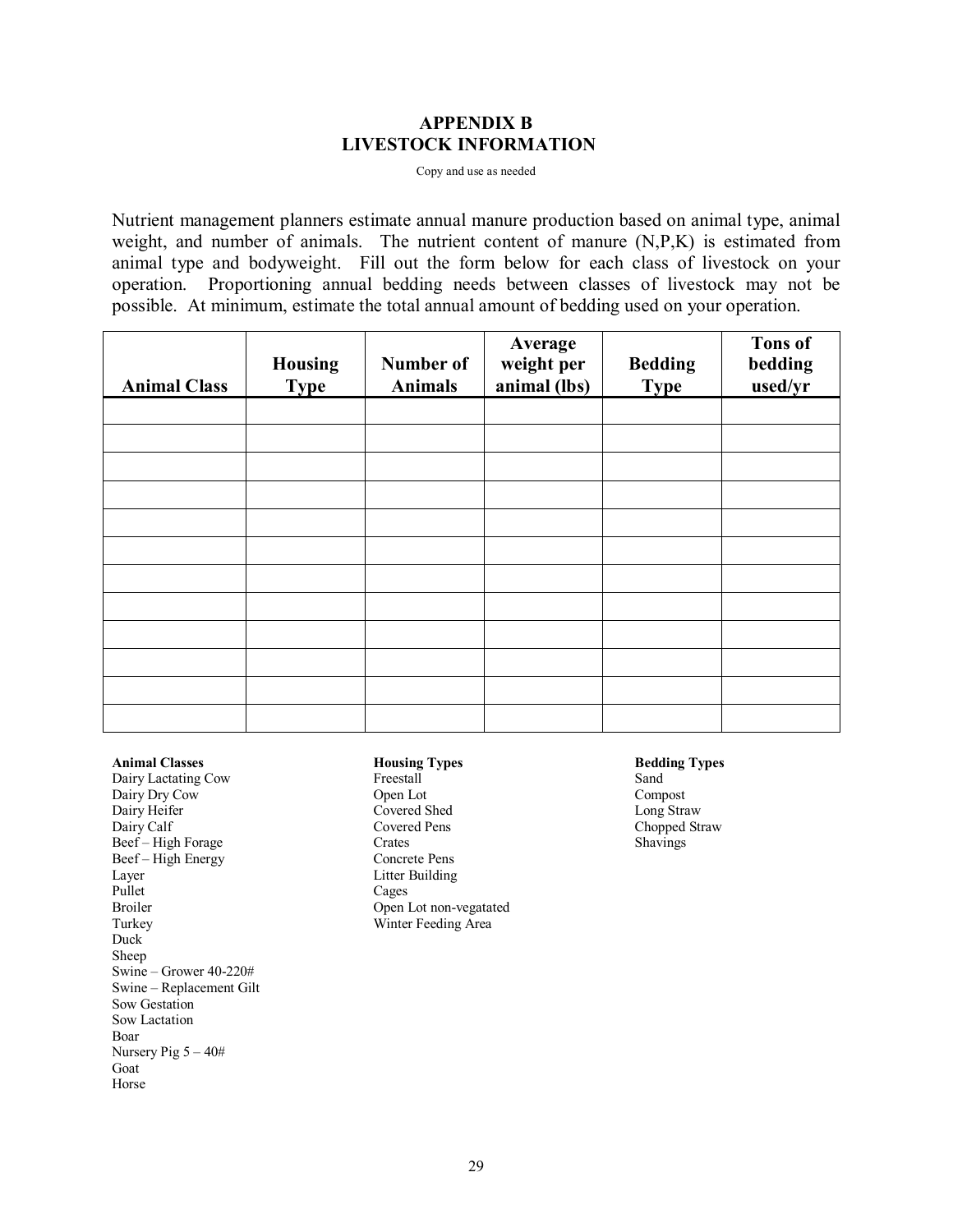### **APPENDIX C MANURE DISTRIBUTION ON THE FARM**

Copy and use as needed

Identifying the manure distribution and handling systems on the farm is critical in developing a plan based on the best estimates of nutrients available from bio-nutrient sources. In the preceding section, animal units were identified. In this section, the manure that is being produced by the various animal units on the farm are assigned to manure groups where they will be evaluated for nutrient losses. Some assumptions will be made on the distribution of manure based on the responses provided for manure handling when the program is used in the Assisted Mode. The planner can use a manual mode and assign his/her own values for manure groups.

| <b>Animal Class</b><br>$(Y \text{ or } N)$ | <b>Flush</b><br><b>Feed Area</b><br>$(Y$ or $N)$ | <b>Flush Housing</b><br>Area<br>$(Y$ or $N)$ | <b>Scrape</b><br>Parlor<br>$(Y$ or $N)$ | <b>Scrape</b><br><b>Holding Pen</b><br>$(Y \text{ or } N)$ | Days on<br><b>Pasture</b> |
|--------------------------------------------|--------------------------------------------------|----------------------------------------------|-----------------------------------------|------------------------------------------------------------|---------------------------|
|                                            |                                                  |                                              |                                         |                                                            |                           |
|                                            |                                                  |                                              |                                         |                                                            |                           |
|                                            |                                                  |                                              |                                         |                                                            |                           |
|                                            |                                                  |                                              |                                         |                                                            |                           |
|                                            |                                                  |                                              |                                         |                                                            |                           |
|                                            |                                                  |                                              |                                         |                                                            |                           |

#### **Solid Separation**

Solid separators are often used to reduce the amount of solids going into the waste storage. If a separator is used the amount of solids that are being separated from the liquids will automatically be calculated. This will create a separated solids bio-nutrient group. The planner should select the appropriate type of separator(s) being used. Note: the expected rate of solid separation is displayed in the appropriate columns.

|                                     | <b>First</b> | Second           |
|-------------------------------------|--------------|------------------|
| <b>Type of Separator Being Used</b> | Separator    | <b>Separator</b> |
| <b>Gravity Concrete</b>             | 60%          | 40%              |
| <b>Gravity Earthen</b>              | 50%          | 30%              |
| Sloped Screen Mechanical            | 15%          | $0\%$            |
| Mechanical                          | 30%          | $0\%$            |
| Double Screen Mechanical            | 40%          | $0\%$            |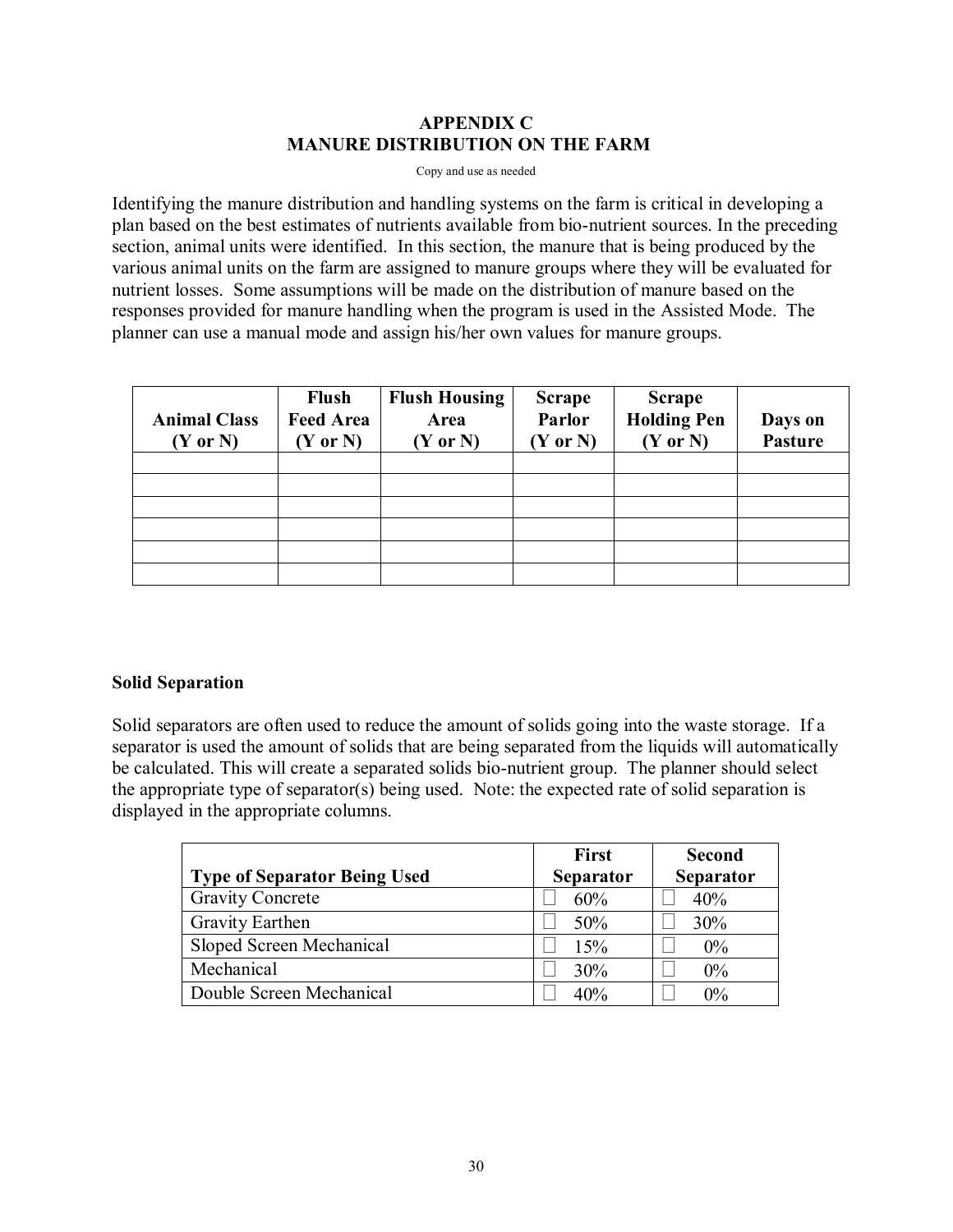#### **APPENDIX D NUTRIENT CONTENT OF MANURE OR OTHER BIO-NUTRIENT**

Copy and use as needed

| <b>Bio-Nutrient</b><br>Group | Storage<br>System | Application<br><b>Method</b> | <b>Days to<br/>Incorporation</b> |
|------------------------------|-------------------|------------------------------|----------------------------------|
|                              |                   |                              |                                  |
|                              |                   |                              |                                  |
|                              |                   |                              |                                  |
|                              |                   |                              |                                  |
|                              |                   |                              |                                  |
|                              |                   |                              |                                  |
|                              |                   |                              |                                  |
|                              |                   |                              |                                  |
|                              |                   |                              |                                  |

#### **Storage System**

Anaerobic Lagoons Imported Liquid Manure Imported Solid Manure Manure and Bedding Held in Roofed Storage Manure and Bedding Held in Unroofed Storage Manure Liquids/Storage Stored in Covered Structure Manure Liquids/Storage Stored in Uncovered Structure Manure Stored in Open Lot, Arid Region Manure Stored in Open Lot, Humid Region Manure Stored in Pits Beneath Slatted Floors Non-manure Liquid Bio-Nutrients Non-manure Stored Bio-Nutrients Pasture Waste Storage Pond, Diluted <50% Waste Storage Pond, Diluted >50%

#### **Application Method**

Irrigation Broadcast, Incorporated deeper than 3" Broadcast, Incorporated less than 3" Broadcast, No incorporation, with containment Broadcast, No incorporation, with no containment

#### **Days to Incorporation**

1-3 days 4-7 days  $>3$  days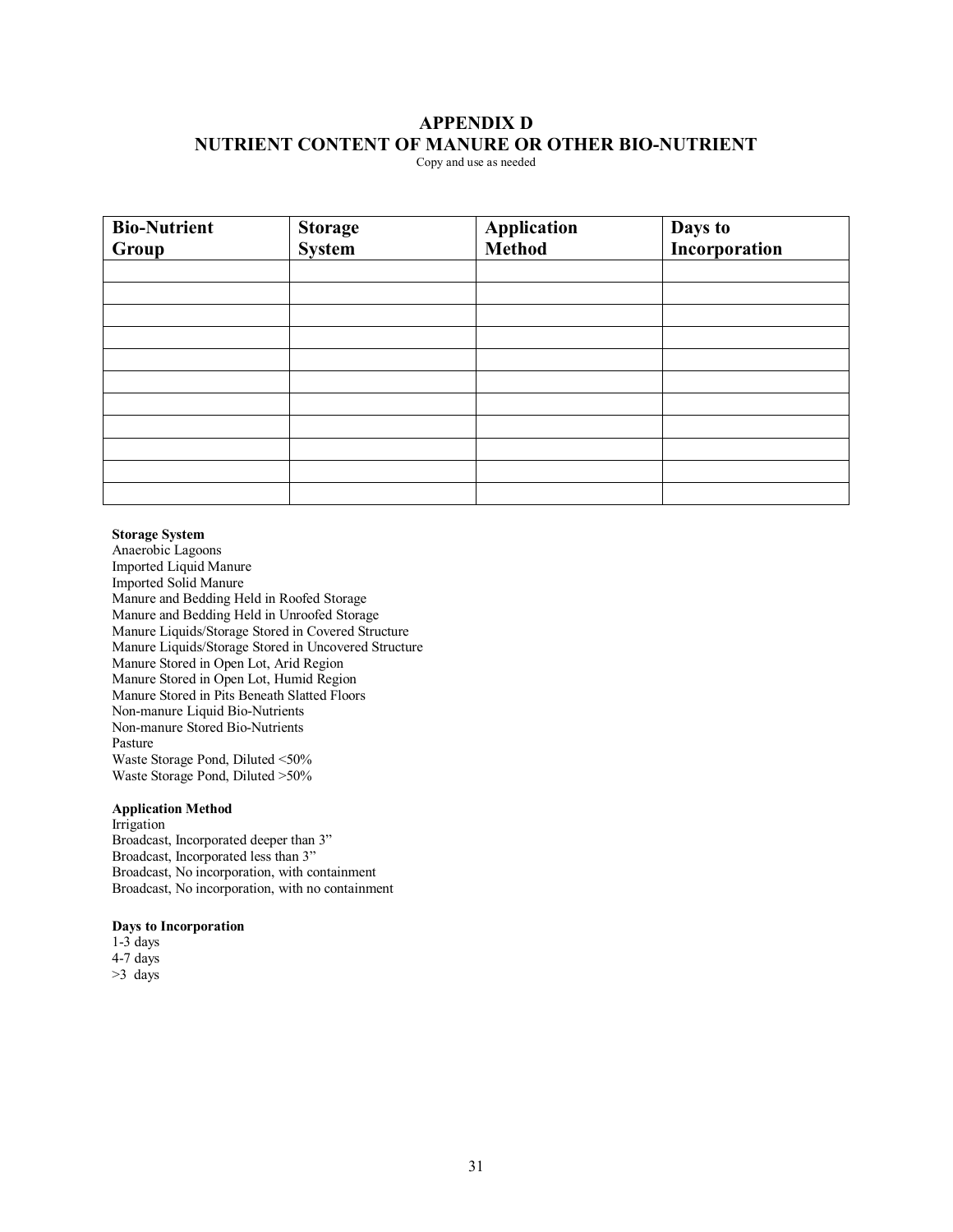#### **APPENDIX E RUNOFF AREA**

#### Copy and use as needed

On all dairies, liquid storage ponds are sized to contain contaminated runoff from cow yards, feed lanes, and feed storage areas. The volume of runoff is dependent on the type of surface and the slope. Your nutrient management planner will need to know if runoff is diverted to your liquid waste storage.

| <b>Name of Area Contributing</b><br><b>Runoff</b> | <b>Surface</b><br><b>Type</b> | Width<br>(f <sup>t</sup> ) | Length<br>(f <sup>t</sup> ) | <b>Slope</b> | <b>Containment Method</b> |
|---------------------------------------------------|-------------------------------|----------------------------|-----------------------------|--------------|---------------------------|
|                                                   |                               |                            |                             |              |                           |
|                                                   |                               |                            |                             |              |                           |
|                                                   |                               |                            |                             |              |                           |
|                                                   |                               |                            |                             |              |                           |
|                                                   |                               |                            |                             |              |                           |
|                                                   |                               |                            |                             |              |                           |
|                                                   |                               |                            |                             |              |                           |
|                                                   |                               |                            |                             |              |                           |
|                                                   |                               |                            |                             |              |                           |
|                                                   |                               |                            |                             |              |                           |
|                                                   |                               |                            |                             |              |                           |
|                                                   |                               |                            |                             |              |                           |
|                                                   |                               |                            |                             |              |                           |
|                                                   |                               |                            |                             |              |                           |
|                                                   |                               |                            |                             |              |                           |
|                                                   |                               |                            |                             |              |                           |
| <b>Type of Surface</b>                            | <b>Slope</b>                  |                            |                             |              | <b>Containment Method</b> |
| Earth                                             | $>3\%$                        |                            |                             |              | <b>Storage Pond</b>       |
| Concrete/Paved                                    | $< 3\%$                       |                            |                             |              | <b>Containment Berms</b>  |
| Roofed                                            |                               |                            |                             |              | Containment within        |
| Concrete/Paved Scraped                            |                               |                            |                             |              | Corrals                   |
| Daily                                             |                               |                            |                             |              | Not Contained             |

**Mandatory Description of slope pattern, runoff, and containment practices for facility**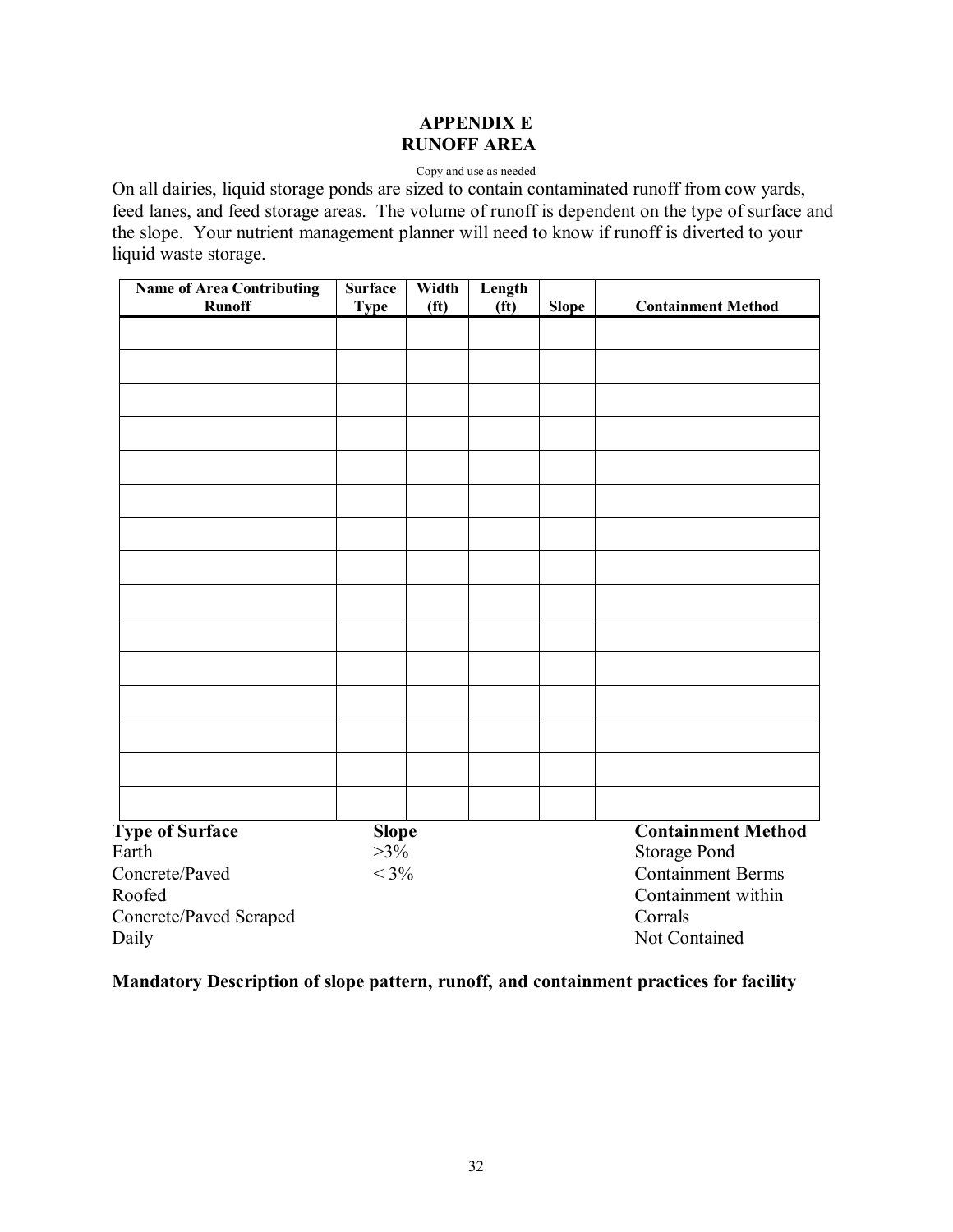#### **APPENDIX F CROP ROTATIONS**  Copy and use as needed

Rotation Name / Number\_\_\_\_\_\_\_\_\_\_\_\_\_\_\_\_\_\_\_\_\_\_\_\_\_

|                |             | Avg   |             | <b>Bio-Nutrients</b> |
|----------------|-------------|-------|-------------|----------------------|
| Year           | <b>Crop</b> | Yield | $Lbs/ \,Bu$ | <b>Used</b>          |
| 1              |             |       |             |                      |
| $\overline{2}$ |             |       |             |                      |
| $\overline{3}$ |             |       |             |                      |
| $\overline{4}$ |             |       |             |                      |
| $\mathfrak s$  |             |       |             |                      |
| 6              |             |       |             |                      |
| $\overline{7}$ |             |       |             |                      |
| 8              |             |       |             |                      |
| 9              |             |       |             |                      |
| $10\,$         |             |       |             |                      |
| 11             |             |       |             |                      |
| 12             |             |       |             |                      |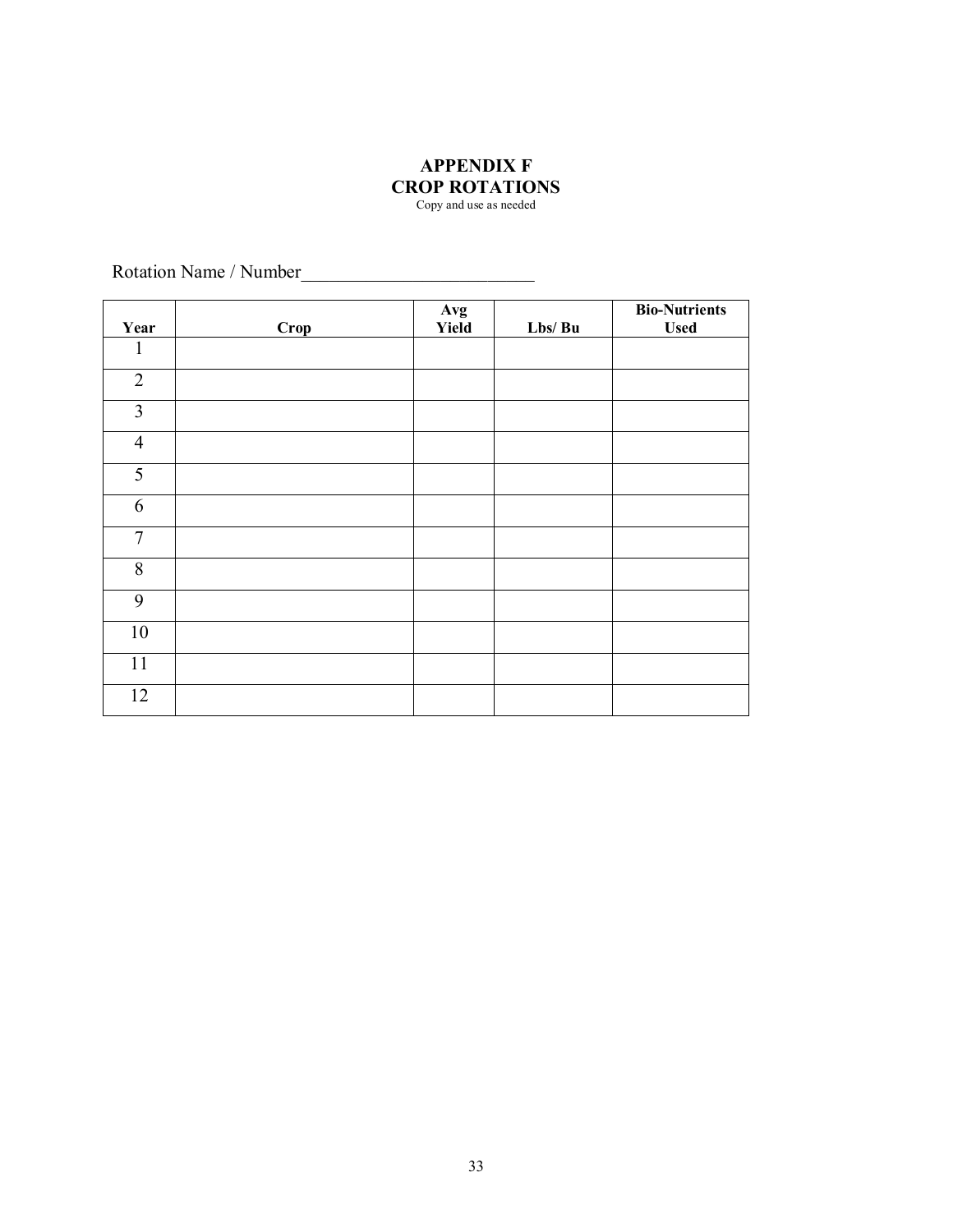### **APPENDIX G CROP FIELD ROTATION INFORMATION**

Copy and use as needed

Each field must have a crop rotation pattern assigned. This rotation pattern will be used to evaluate nutrient needs for each year in the plan. To complete the table, enter the field name, give the rotation a name and identify which year the field falls within the rotation.

| <b>Field Name</b> | <b>Rotation Name</b> | Year in<br>Rotation | <b>Residue</b><br>Management |
|-------------------|----------------------|---------------------|------------------------------|
|                   |                      |                     |                              |
|                   |                      |                     |                              |
|                   |                      |                     |                              |
|                   |                      |                     |                              |
|                   |                      |                     |                              |
|                   |                      |                     |                              |
|                   |                      |                     |                              |
|                   |                      |                     |                              |
|                   |                      |                     |                              |
|                   |                      |                     |                              |

\*Crop residue management options: *Enter the number for the practice used and a value for tons if residue is incorporated* 

- 1) Residue Burned
- 2) Residue Incorporated in Late Summer ( around August 15)
- 3) Residue Incorporated in Early Fall ( around September 15)
- 4) Residue Incorporated in Fall ( around October 15)
- 5) Residue Incorporated in Late Fall ( around November 15)
- 6) Residue Incorporated in Early Spring ( around March 15)
- 7) No-till or Direct seed

. .

- 8) Residue Removed with or after Crop Harvest
- 9) Perennial Crop/no tillage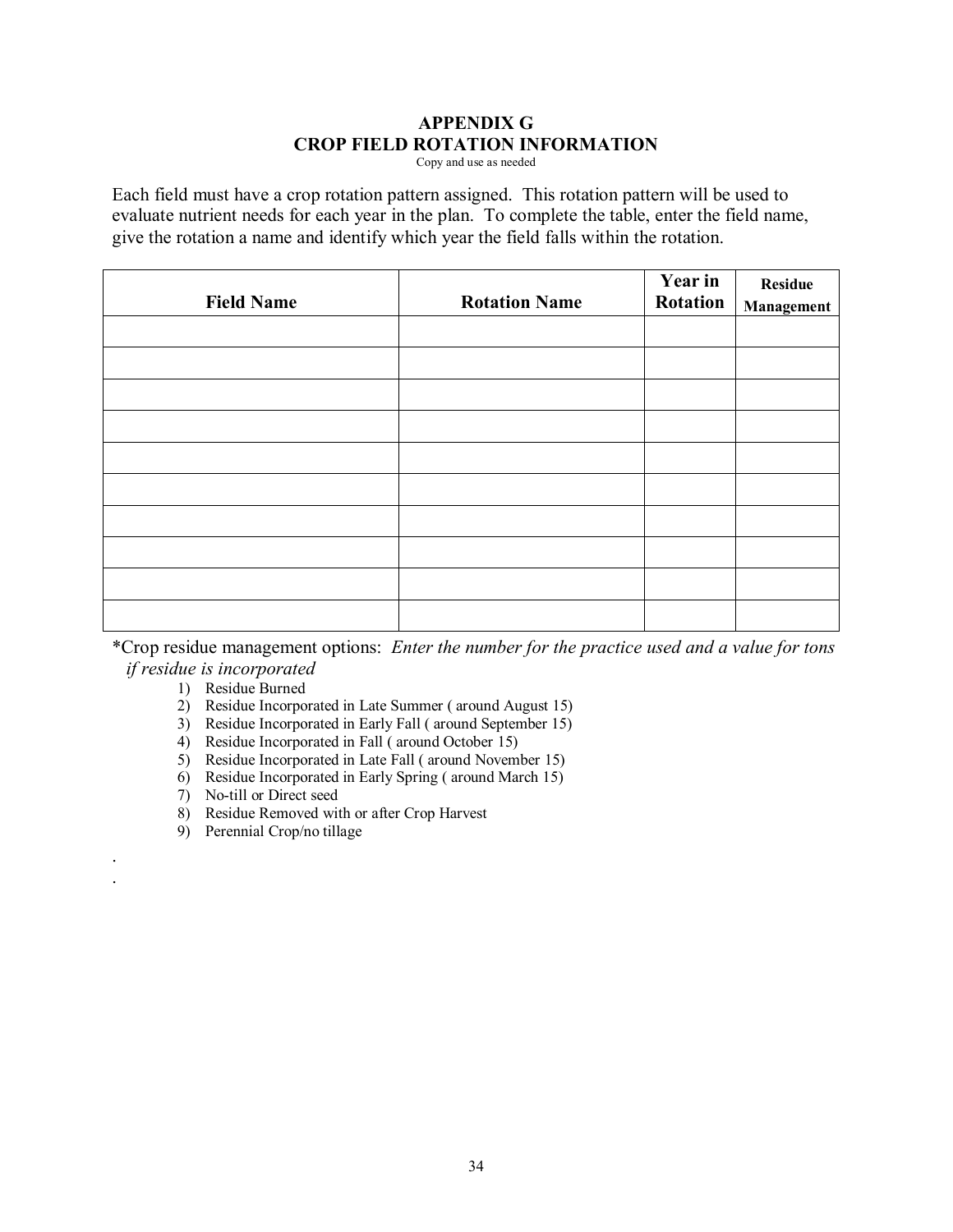# **APPENDIX H IRRIGATION INFORMATION**

Copy and use as needed

# **Information your Nutrient Management Planner will need:**

| $\Box$ Wheel lines/handlines (per field, per crop)                                                                                                                                                                               |                            |
|----------------------------------------------------------------------------------------------------------------------------------------------------------------------------------------------------------------------------------|----------------------------|
|                                                                                                                                                                                                                                  |                            |
| Nozzle flow rate: (gpm) OR Nozzle diameter: (in) Pump pressure: (psi)                                                                                                                                                            |                            |
| Number of nozzles:                                                                                                                                                                                                               |                            |
| Date of Initial Irrigation:                                                                                                                                                                                                      | Date of Final Irrigation:  |
| No. of days to completely irrigate field:                                                                                                                                                                                        | Down time per day: (hrs)   |
| Days between irrigation:                                                                                                                                                                                                         |                            |
| Evaporation/Drift Losses $(5-10)$ : $(%)$ Estimated runoff: $(%)$                                                                                                                                                                |                            |
| $\Box$ Pivot (per field, per crop)                                                                                                                                                                                               |                            |
| Field name:<br><u> 1980 - Jan Samuel Barbara, martin di</u>                                                                                                                                                                      |                            |
| System flow rate: (gpm)                                                                                                                                                                                                          | Pivot lateral length: (ft) |
| Date of Initial Irrigation:                                                                                                                                                                                                      | Date of Final Irrigation:  |
| Time to complete one cycle: (hrs)                                                                                                                                                                                                | Days between irrigation:   |
| Evaporation/Drift Losses $(5-10)$ : $(%)$ Estimated runoff: $(%)$                                                                                                                                                                |                            |
| Surface Irrigation (per field, per crop)<br>$\Box$                                                                                                                                                                               |                            |
|                                                                                                                                                                                                                                  | (%)                        |
| Condition of field at the end of the furrows:<br>$\Box$ Less than 6 inches from field level grade to bottom of tail water ditch<br>$\Box$ More than 6 inches from field level grade to bottom of tail water ditch                |                            |
| Longest furrow length: (ft) Furrow border spacing: (ft)                                                                                                                                                                          |                            |
| Time to reach end of furrow: (hrs) Furrow flow rate: (gpm) OR                                                                                                                                                                    |                            |
| Date of Initial Irrigation: Date of Final Irrigation:                                                                                                                                                                            |                            |
| Set Time for Single Furrow Run (hrs)                                                                                                                                                                                             |                            |
| Delivery Method: $\Box$ Gated pipe $\Box$ Siphon tubes $\Box$ Earthen ditch with cutouts<br>□ Gated pipe: Width of opening: (in) Height of opening: (in)<br>Elevation difference between head ditch water surface and gate: (in) |                            |
| □ Siphon tube: Tube diameter: (in) Number of tubes per furrow:<br>Elevation difference between head ditch water surface and furrow: (in)                                                                                         |                            |
| $\Box$ Earthen ditch with cutouts                                                                                                                                                                                                |                            |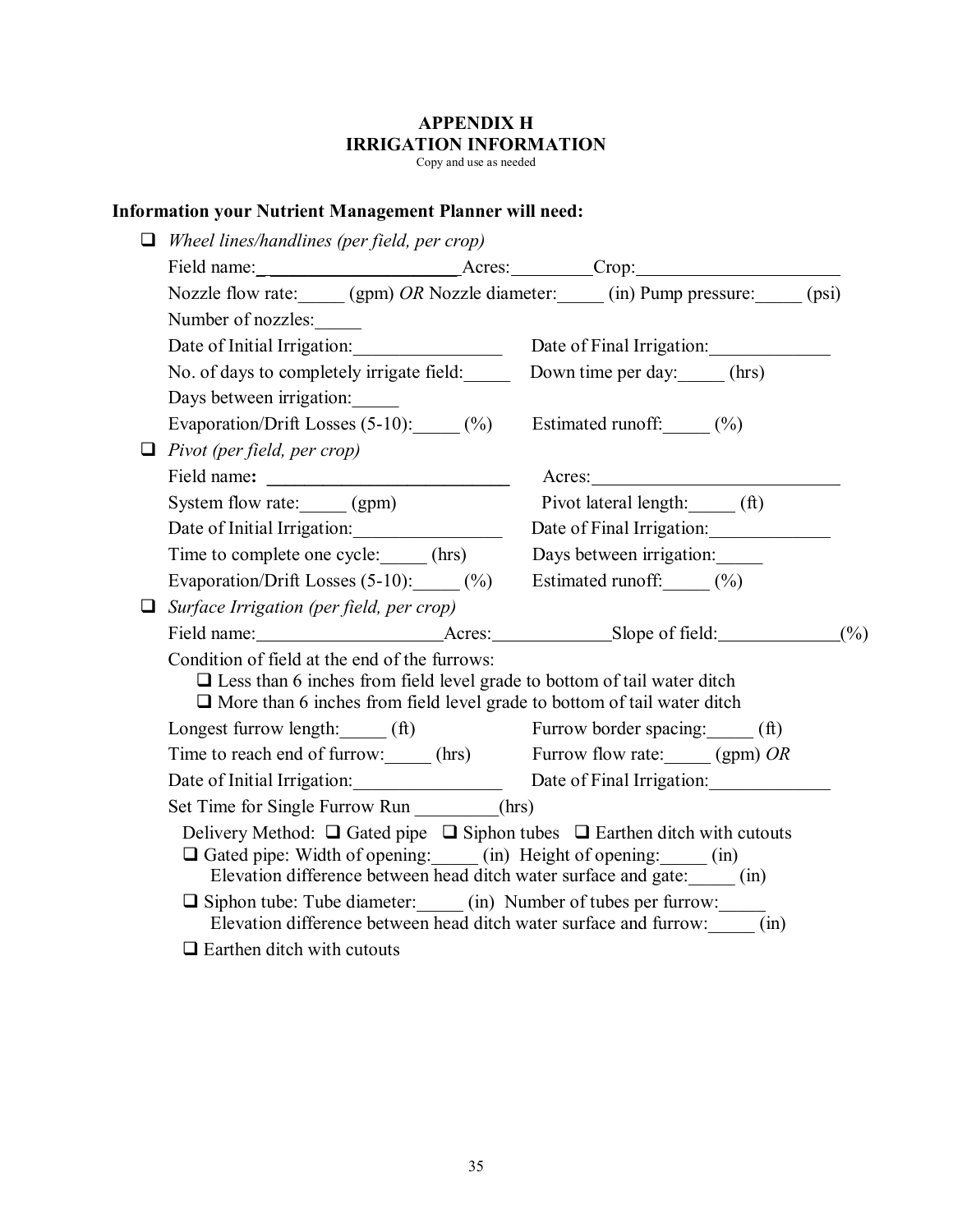#### **APPENDIX I WELL TEST**  Copy and use as needed

Nutrient management planners typically provide the latest well test information in the Nutrient Management Plan. The Idaho State Department of Agriculture has tested the wells of every dairy in Idaho. Dairy producers were provided with the report of that test.

Well Test Information (if applicable)

| Well<br>Name | <b>Test</b><br>Date | <b>Nitrate</b><br>(ppm) | <b>Nitrite</b><br>(ppm) | Ammonia<br>(ppm) | <b>Bacteria</b><br>(present) | Sodium<br>(ppm) | <b>TDS</b><br>(ppm) | <b>Hardness</b> | EC<br>(uS/cm) | pH |
|--------------|---------------------|-------------------------|-------------------------|------------------|------------------------------|-----------------|---------------------|-----------------|---------------|----|
|              |                     |                         |                         |                  |                              |                 |                     |                 |               |    |
|              |                     |                         |                         |                  |                              |                 |                     |                 |               |    |
|              |                     |                         |                         |                  |                              |                 |                     |                 |               |    |
|              |                     |                         |                         |                  |                              |                 |                     |                 |               |    |
|              |                     |                         |                         |                  |                              |                 |                     |                 |               |    |
|              |                     |                         |                         |                  |                              |                 |                     |                 |               |    |
|              |                     |                         |                         |                  |                              |                 |                     |                 |               |    |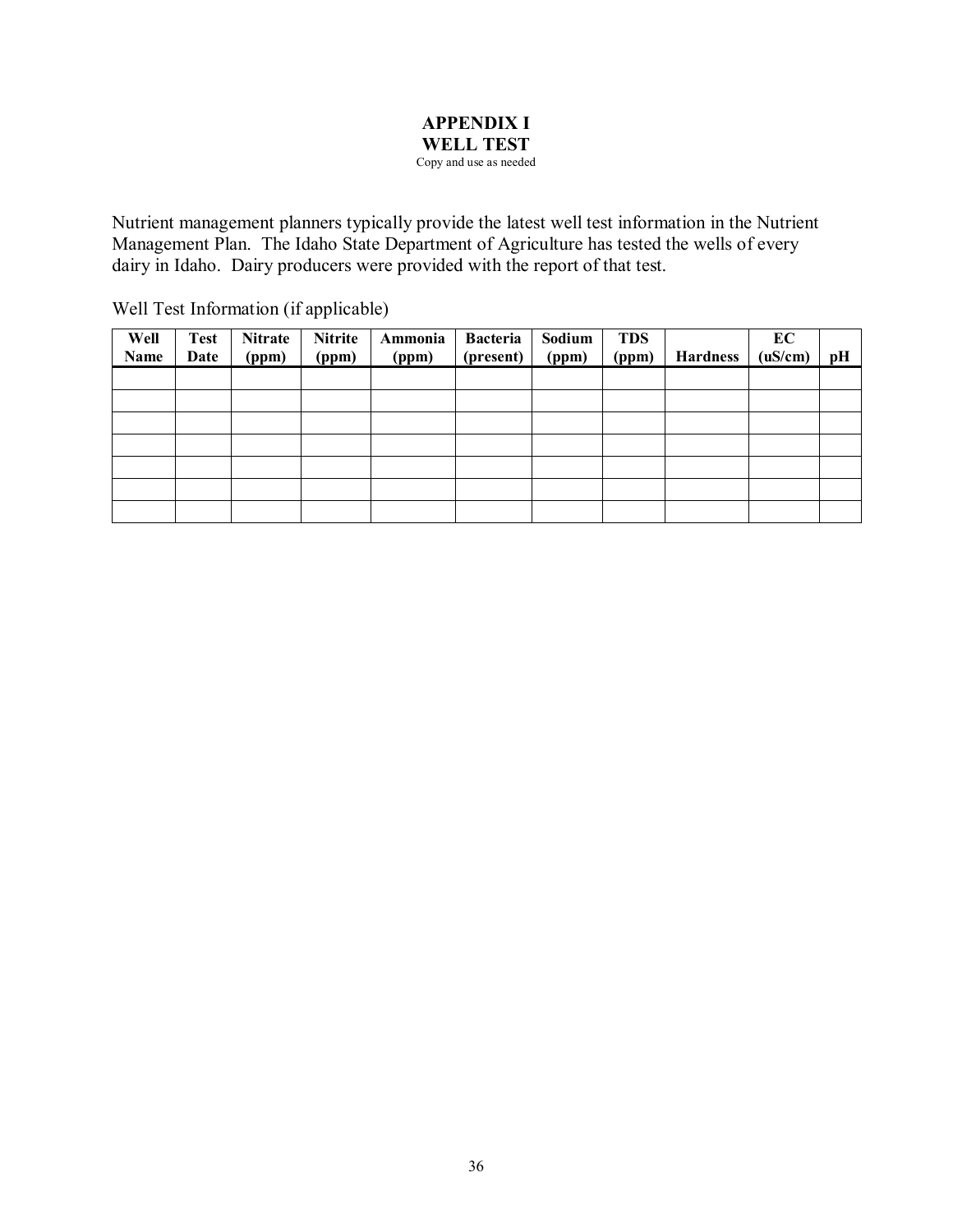# **APPENDIX J FIELD SOIL TEST INFORMATION**

Copy and use as needed

**Field Name: Soil Test Date:** 

**Soil Texture:** \_\_\_\_\_\_\_\_\_\_\_\_\_\_\_\_\_\_\_\_\_\_\_\_\_\_

**Phosphorus Test Method:** 

| <b>Soil Test Parameter</b>  | $0 - 12"$ | $12 - 24"$ | $18 - 24"$<br>(required if no<br>runoff from field) |
|-----------------------------|-----------|------------|-----------------------------------------------------|
| EC                          |           |            |                                                     |
| pH                          |           |            |                                                     |
| $%$ Lime                    |           |            |                                                     |
| Organic Matter              |           |            |                                                     |
| <b>CEC</b>                  |           |            |                                                     |
| Nitrate Nitrogen $(NO3)$    |           |            |                                                     |
| Ammonium (NH <sub>4</sub> ) |           |            |                                                     |
| Phosphorus $(P)$            |           |            |                                                     |
| Potassium $(K)$             |           |            |                                                     |
| Boron (Bo)                  |           |            |                                                     |
| Manganese (Mn)              |           |            |                                                     |
| Iron $(Fe)$                 |           |            |                                                     |
| $\text{Zinc}(\text{Zn})$    |           |            |                                                     |
| Copper (Cu)                 |           |            |                                                     |
| Calcium (Ca)                |           |            |                                                     |
| Magnesium (Mg)              |           |            |                                                     |
| Sodium (Na)                 |           |            |                                                     |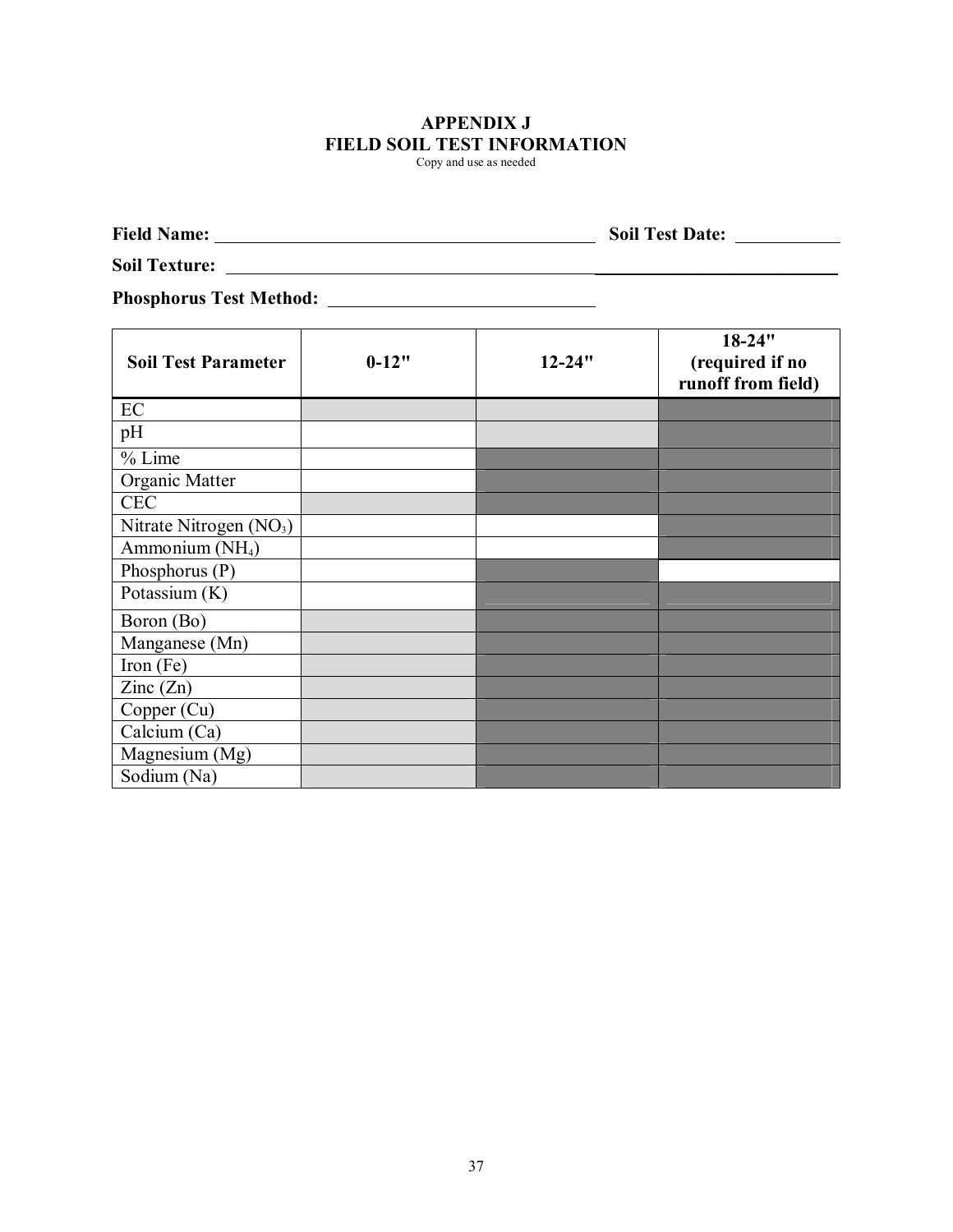# **APPENDIX K BEST MANAGEMENT PRACTICES INFORMATION**

Copy and Use as Needed

Best management practices help to decrease the amount of erosion off the field and leaching below the root zone. Your nutrient management planner will want to know if you have BMPs on your fields.

Enter field name, and check all best management practices that apply to that field:

| <b>Best Management Practice Type</b>    | <b>Field Name</b> |  |  |  |  |  |  |
|-----------------------------------------|-------------------|--|--|--|--|--|--|
| <b>Name</b>                             |                   |  |  |  |  |  |  |
| Chiseling and Subsoiling                |                   |  |  |  |  |  |  |
| <b>Conservation Cover</b>               |                   |  |  |  |  |  |  |
| <b>Conservation Tillage</b>             |                   |  |  |  |  |  |  |
| <b>Contour Farming</b>                  |                   |  |  |  |  |  |  |
| <b>Contour Stripcropping</b>            |                   |  |  |  |  |  |  |
| Cover/Green Manure Crop                 |                   |  |  |  |  |  |  |
| <b>Critical Area Planting</b>           |                   |  |  |  |  |  |  |
| Crop Rotation                           |                   |  |  |  |  |  |  |
| <b>Field Stripcropping</b>              |                   |  |  |  |  |  |  |
| <b>Grade Stabilization</b>              |                   |  |  |  |  |  |  |
| Mulching (Full Season)                  |                   |  |  |  |  |  |  |
| Mulching (Part Season)                  |                   |  |  |  |  |  |  |
| Residue Management                      |                   |  |  |  |  |  |  |
| <b>Subsurface Drains</b>                |                   |  |  |  |  |  |  |
| Windbreak                               |                   |  |  |  |  |  |  |
| <b>Terraces</b>                         |                   |  |  |  |  |  |  |
| Drip Irrigation                         |                   |  |  |  |  |  |  |
| Irrigation Management (Without Cutback) |                   |  |  |  |  |  |  |
| Irrigation Management (With Cutback)    |                   |  |  |  |  |  |  |
| Land Leveling                           |                   |  |  |  |  |  |  |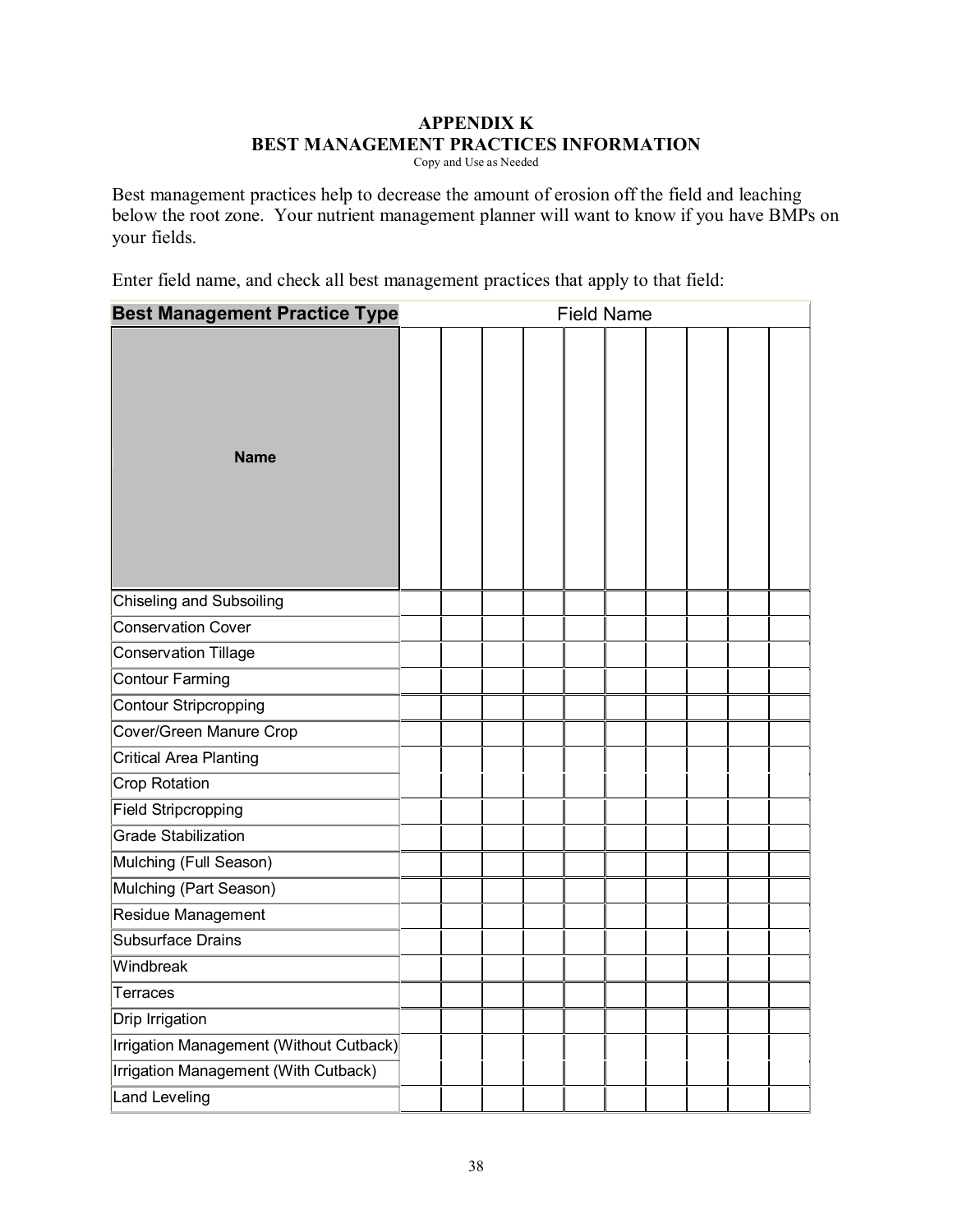| <b>Best Management Practice Type</b> |  |  |  |  |  | <b>Field Name</b> |  |  |  |  |  |  |  |
|--------------------------------------|--|--|--|--|--|-------------------|--|--|--|--|--|--|--|
| <b>Name</b>                          |  |  |  |  |  |                   |  |  |  |  |  |  |  |
| Polyacrylamide (PAM) (Full Season)   |  |  |  |  |  |                   |  |  |  |  |  |  |  |
| Polyacrylamide (PAM) (Part Season)   |  |  |  |  |  |                   |  |  |  |  |  |  |  |
| Sprinkler System                     |  |  |  |  |  |                   |  |  |  |  |  |  |  |
| Surge Irrigation                     |  |  |  |  |  |                   |  |  |  |  |  |  |  |
| Tailwater Recovery & Pumpback        |  |  |  |  |  |                   |  |  |  |  |  |  |  |
| <b>Brush Management</b>              |  |  |  |  |  |                   |  |  |  |  |  |  |  |
| <b>Composting Facility</b>           |  |  |  |  |  |                   |  |  |  |  |  |  |  |
| <b>Grazing Mechanical Treatment</b>  |  |  |  |  |  |                   |  |  |  |  |  |  |  |
| Heavy Use Protection                 |  |  |  |  |  |                   |  |  |  |  |  |  |  |
| <b>Prescribed Grazing</b>            |  |  |  |  |  |                   |  |  |  |  |  |  |  |
| Roof Runoff                          |  |  |  |  |  |                   |  |  |  |  |  |  |  |
| <b>Use Exclusion</b>                 |  |  |  |  |  |                   |  |  |  |  |  |  |  |
| <b>Watering Facility</b>             |  |  |  |  |  |                   |  |  |  |  |  |  |  |
| <b>Buffer Strip</b>                  |  |  |  |  |  |                   |  |  |  |  |  |  |  |
| <b>Channel Stabilization</b>         |  |  |  |  |  |                   |  |  |  |  |  |  |  |
| <b>Channel Vegetation</b>            |  |  |  |  |  |                   |  |  |  |  |  |  |  |
| Dike or Berm                         |  |  |  |  |  |                   |  |  |  |  |  |  |  |
| Diversion                            |  |  |  |  |  |                   |  |  |  |  |  |  |  |
| <b>Filter Strip</b>                  |  |  |  |  |  |                   |  |  |  |  |  |  |  |
| Fish Stream Improvement              |  |  |  |  |  |                   |  |  |  |  |  |  |  |
| Grassed Waterway                     |  |  |  |  |  |                   |  |  |  |  |  |  |  |
| Riparian Forest Buffer               |  |  |  |  |  |                   |  |  |  |  |  |  |  |
| Sediment Basin                       |  |  |  |  |  |                   |  |  |  |  |  |  |  |
| <b>Streambank Protection</b>         |  |  |  |  |  |                   |  |  |  |  |  |  |  |
| <b>Gully Plug</b>                    |  |  |  |  |  |                   |  |  |  |  |  |  |  |
| Wetland Development                  |  |  |  |  |  |                   |  |  |  |  |  |  |  |
| <b>Irrigation Sediment Pond</b>      |  |  |  |  |  |                   |  |  |  |  |  |  |  |